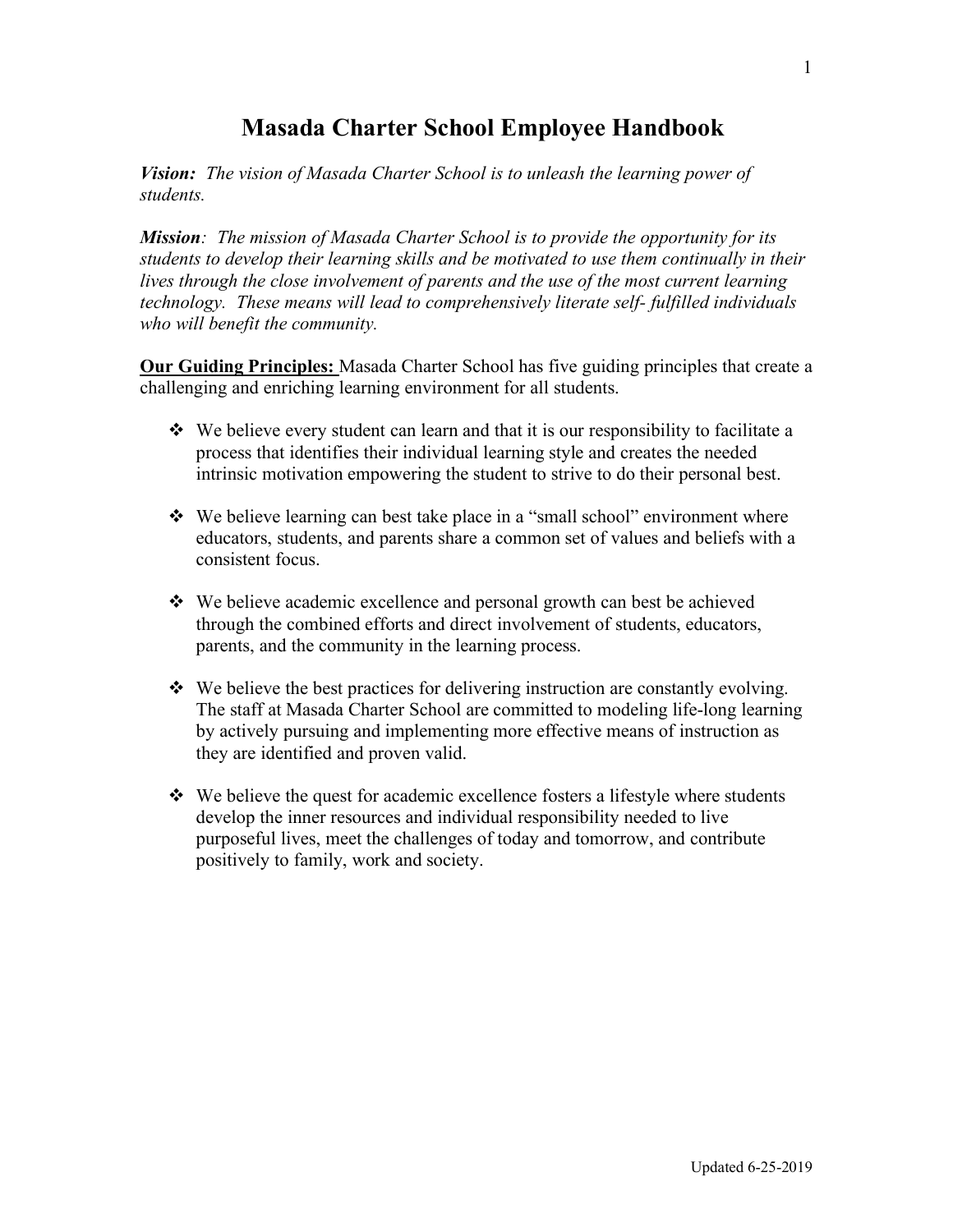# **MASADA'S PROFESSIONAL NORMS**

The original faculty and staff of Masada designed a group of professional norms to guide professional behavior of the employees of Masada. Teachers are encouraged to align professional goals, relationships, and discussions between staff, students, and parents with these professional norms.

1. We take responsibility for the climate and culture of our school. This includes:

Putting the learner first Exhibiting self-control at all times Modeling appropriate behavior, dress, decorum etc.

- 2. We recognize, value and nurture the diversity within our school/ community.
- 3. We exhibit good communication skills to foster open, honest dialogue. This includes:

Actively engaging in listening to each other Communicating clearly and effectively Discussing problems forthrightly and professionally

4. We sacrifice our differences to present a united front. This includes:

Being mutually supportive Establishing and protecting trust relationships Recognizing and tolerating differences of opinion Sharing available resources Being Masada before being ourselves Working and playing together to build our team

- 5. We dedicate ourselves, and our institution, to building our community.
- 6. We commit to giving quality performance rather than minimum performance.
- 7. We keep our commitments. This includes: Being prompt Being prepared Beginning and ending meetings on time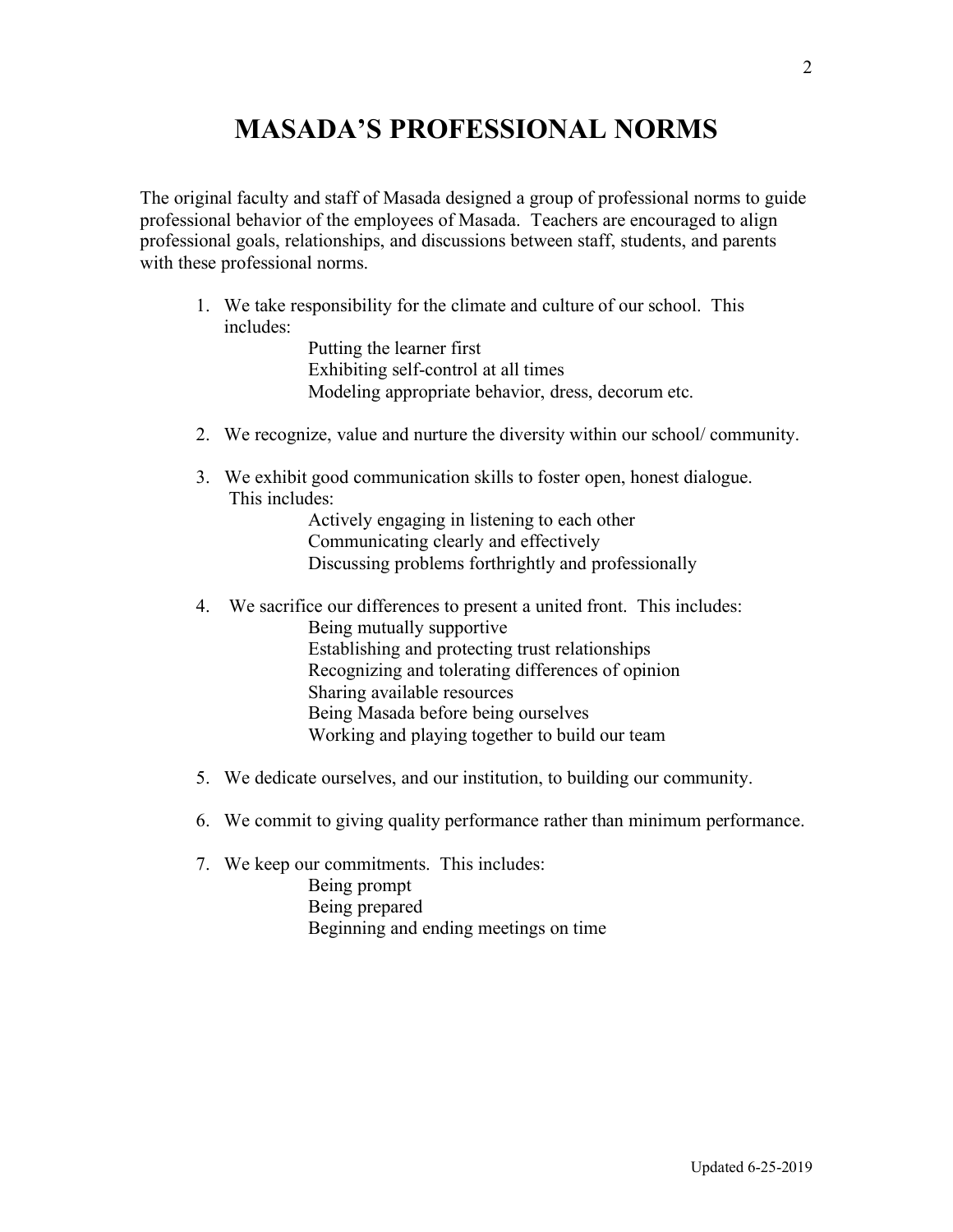## **School Organizational Structure**

Masada Charter School is chartered by the Arizona State Board for Charter Schools to establish a charter school that will "unleash the learning power of students".

The Masada Corporate Board of Directors, consisting of three members, appoints the Governing Board and upon recommendation of the Governing Board, the School Administrator. The Governing Board, consisting of seven members, establishes the operating policies and procedures and uses them to manage the operations of the school.

Under the direction of the Governing Board, the Administration implements the policies and procedures into the school environment. The Administration consists of the School Administrator, Administrator of Curriculum and Instruction, and Administrative Team members as needed. General management decisions and day-to-day operations are the responsibility of the Administration. The development of the academic program will also be the responsibility of the Administration.

## **Governing Board**

The Governing Board consists of seven members who are appointed by the Corporate Board. Each member is committed to the mission, guiding principles, and goals of Masada Charter School.

| Title                  |
|------------------------|
| President              |
| Vice President/Ed. Rep |
| Business Rep.          |
| Business Rep./CPA      |
| Parent Member          |
| Parent Member          |
| Parent Member          |
|                        |

Responsibilities

- Policy Approval
- Operation Oversight
- Budget Approval
- Approval of Curriculum, Guiding Principles, and Goals
- Appoints Committees
- Approval of Personnel Employment and Dismissal Recommendations
- Sponsor & Partner Relations
- Evaluation of Administrative Team
- Compensation Decisions
- Fall-Back for Designated Collaborative Team Decision-Making
- Guidance for Administrative Team in Appointing Committees
- Academic Probation and Student Expulsion

| <b>Decision Making Process</b> | Meetings/Operation         |
|--------------------------------|----------------------------|
| $#1$ Consensus                 | <b>Regular Meetings</b>    |
| #2 Majority Vote               | Special Meetings as Needed |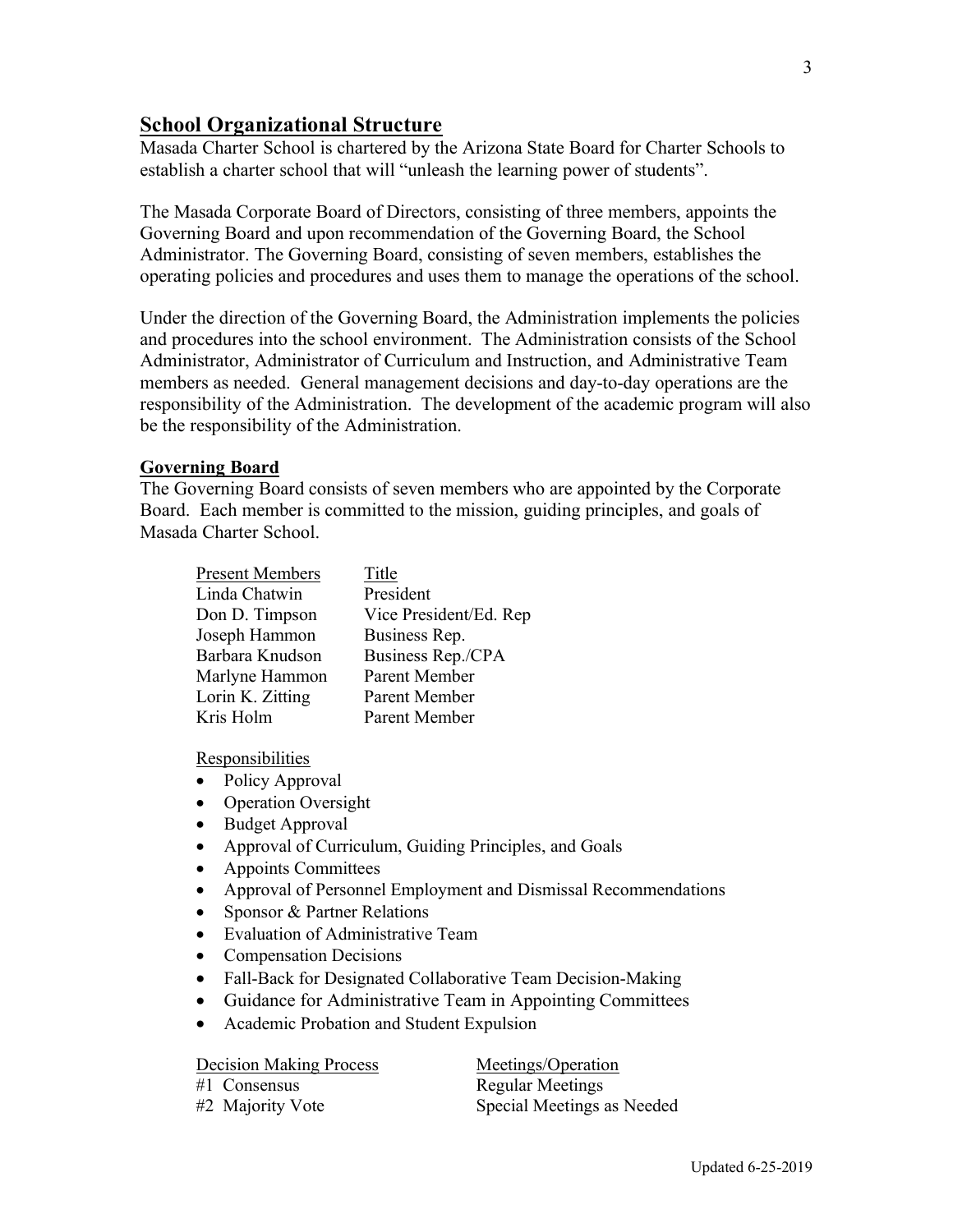## **Administrative Team**

The Administrative Team consists of five members who are committed to the mission, guiding principles, and goals of Masada Charter School and additional staff members as needed.

| <b>Present Members</b> | Title                                       |
|------------------------|---------------------------------------------|
| LeAnne Timpson         | School Administrator                        |
| Mary Timpson           | Administrator of Curriculum and Instruction |
| Michael Cawley         | Administrator of Technology                 |
| Polly Dockstader       | Jr. High Principal                          |
| Jessikah Timpson       | Administrator of Special Education          |

Responsibilities

- Drafting of Policies and Procedures to present to Board
- Implementation of Board Policies and Procedures
- Assignment of Staff Duties
- Approval of Professional Development Opportunities
- Student/Staff Discipline
- Stipend Pay
- Teacher Guidance, Support, and Evaluations
- Operations and Management of School
- Collaborative Team Decision Making
- Day-To-Day Problem Solving
- Budgeting and Purchasing
- Supervision, Implementation, & Management of Technology

#### **PRISM Leadership Committee**

A committee of parent volunteers whose purpose is to manage the operation of Masada's parent involvement program, assist with extra curricular activities, organize fundraising events, and manage donated funds.

| Title                    |
|--------------------------|
| Committee Chair          |
| Treasurer                |
| Masada Rep               |
| Parent Rep               |
| Parent Rep/Inventory Rep |
| Parent Rep               |
| Parent Rep               |
| Parent Rep               |
| Parent Rep               |
| Parent Rep               |
| Parent Rep               |
| Parent Rep               |
| Parent Rep               |
|                          |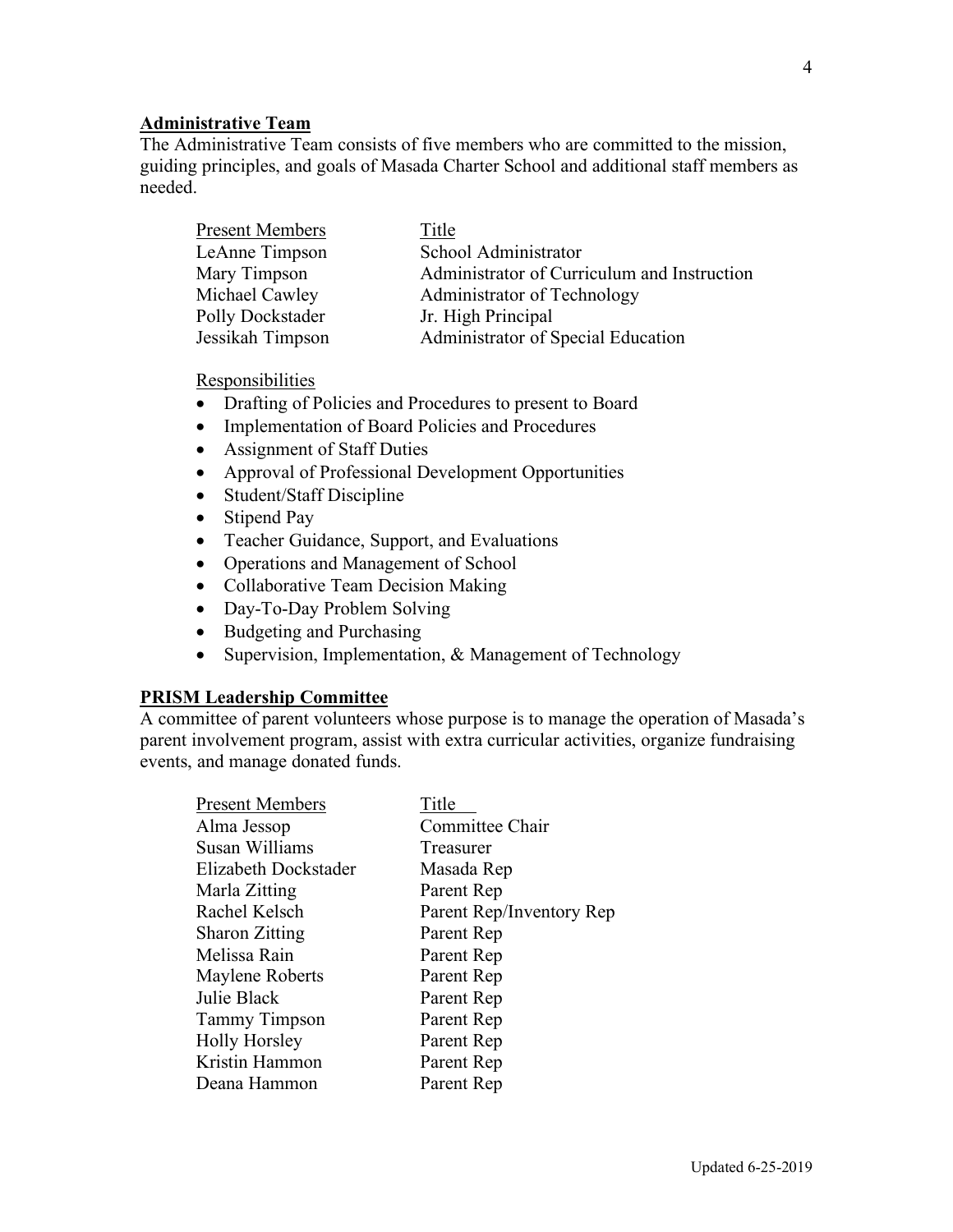# **MASADA'S EXPECTATIONS FOR TEACHERS**

Welcome to Masada Charter School. Our staff is happy to open our hearts and welcome you in as a part of our professional team. This letter is designed to inform you of some of the important elements that Masada is accountable for to the State of Arizona. As a charter school, Masada is monitored and evaluated on the implementation of these elements and the level of student achievement each year. Staff development is designed around strengthening these elements and teacher evaluations include evidence of them within the classroom. We understand that perfection of these elements takes years of work, however initial planning to incorporate them and an effort to strengthen the instructional effectiveness of these elements is essential. Masada's existence, success, and future depend upon the implementation of these things.

- Our curriculum is based on the AZ College & Career Readiness Standards. It is imperative that every teacher use these standards as a baseline from which to teach. As a teacher, know your standards, always have them handy to reference, and design your lessons from them. The end of year testing of your students is aligned to these standards and will reflect your instruction of them. An important part of your formal evaluation includes a review of a lesson that is aligned with these standards.
- When the state of Arizona granted our charter, we became accountable for the elements within it. One of these elements is differentiated instruction. This term implies that teachers provide a variety of learning experiences to students throughout the day. Instruction needs to include floor time, quiet time, group time, discussion time, activity time, collaborative work, etc. There are many simple strategies teachers can employ to create a differentiated classroom climate that is not difficult to implement. Our Administrator of Curriculum and Instruction, Mary Timpson, is available to help you with planning and implementation, and we have a staff development library that would be a wonderful resource from which to pull. The administration doesn't expect you to implement all strategies at once, only to work on implementing them as you grow professionally at Masada. The State Board for Charter Schools will be observing teachers for these elements of instruction when they do their program audit on our school.
- Collaboration with staff is of vital importance at Masada. This takes different forms in our school such as, but not limited to, reflective sessions and collaborative teams. Your active participation and input is expected. We expect teachers to be actively reflecting on their own experiences as well as actively questioning others about theirs. Research has shown that reflection significantly improves instruction. The personal value received from reflective work with teams is in direct proportion to a person's level of contribution.
- Supervision of students is a legal responsibility of teachers at Masada. Teachers are responsible for students at school 100% of the time. If a student leaves your classroom with or without permission, you are responsible for that child and anything that happens to that child during that time. Under circumstances where students are absent from a classroom without permission, you as a teacher and we as a school are responsible. Our liability policy would not protect you since lack of supervision is considered a breech of policy. Please ensure that your students are supervised at all times; if a student leaves without permission or fails to return in a timely fashion, call the office immediately so that we may help you get them back to class.
- Assessment plays an important role in the classrooms at Masada. It is imperative that teachers understand and can discuss the abilities of each child based upon data. Because student success and achievement depends upon early interventions being implemented immediately, teachers are expected to intervene when a student begins to struggle. Teachers are expected to use formal and informal assessment on an ongoing basis in order to provide early and immediate intervention. For a teacher and parent to know at report card time that a student is struggling is not soon enough.
- Masada provides a comprehensive, systemic, ongoing, and supported model of staff development through action research. Teachers are expected to attend and participate in those activities.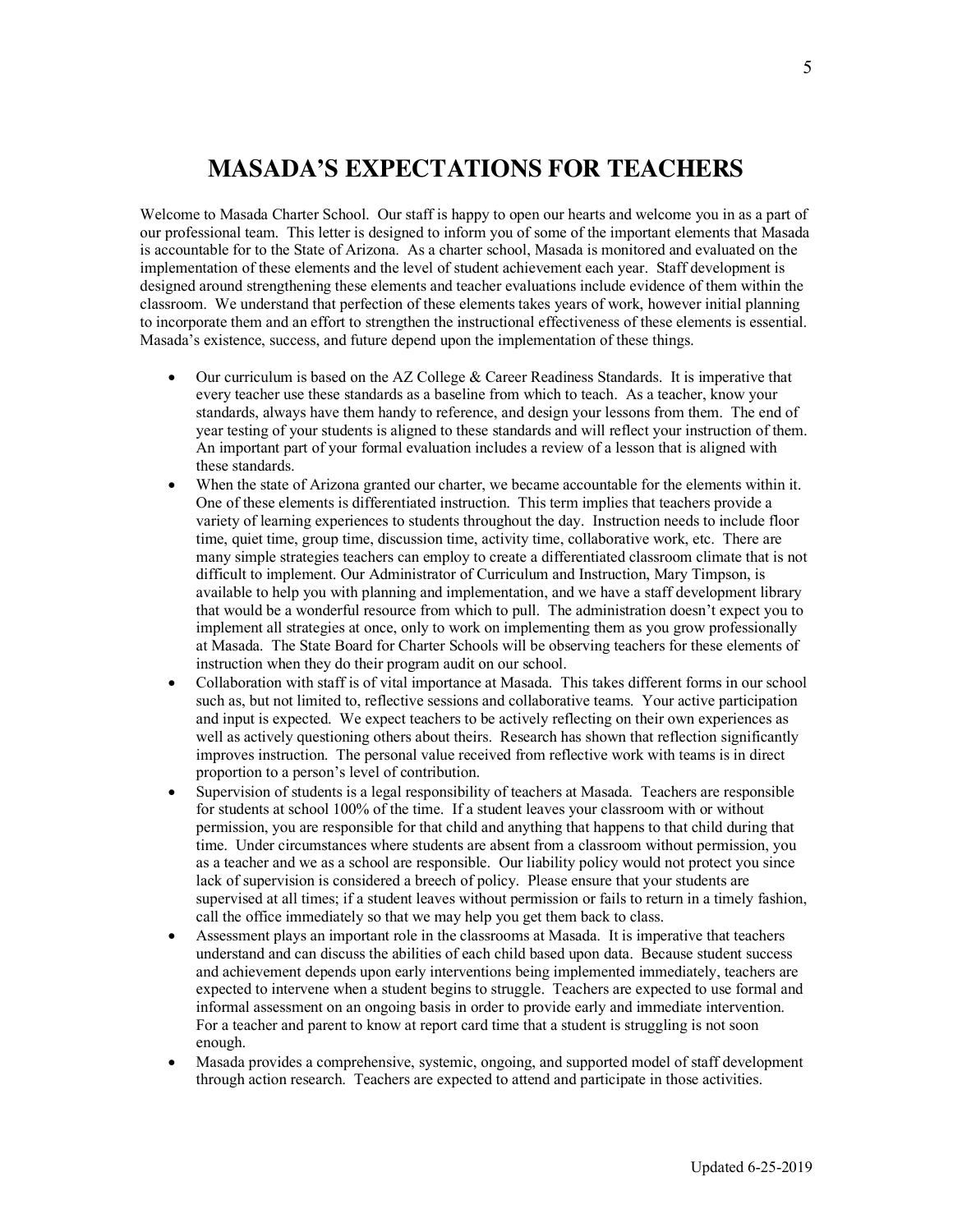Teachers are also expected to incorporate the elements from this staff development into their classrooms.

- Masada has developed policies and procedures to deal with any issues that may arise within the school. Teachers are expected to follow these policies and procedures. If there is any doubt about action to be taken in a situation, teachers are expected to ask what the policy or procedure is.
- Finally, our school has chosen a positive classroom management approach that makes use of rewards and consequences. In order to be effective, a teacher must use both. We expect students to respect teachers, and teachers to maintain positive discipline. Positive discipline means that you handle discipline in a way that allows students to take responsibility for their choices, to maintain dignity and self-respect, and to solve their own problems. It also means that consequences are enforced and that you have a system of motivators and rewards to encourage students to respond as you would like them to.

Please use this letter to aid you in becoming a Masada teacher. We are committed to helping you accomplish the goals of our charter. We will see to it that you receive staff development aligned with these elements along with peer-coaching sessions so that you can take advantage of our consultants to help you. Our staff as well as our staff development library is available to you as a resource. Again, welcome to our school. We look forward to getting to know you.

Leanne Timpson School Administrator

Mary Timpson Administrator of Curriculum and Instruction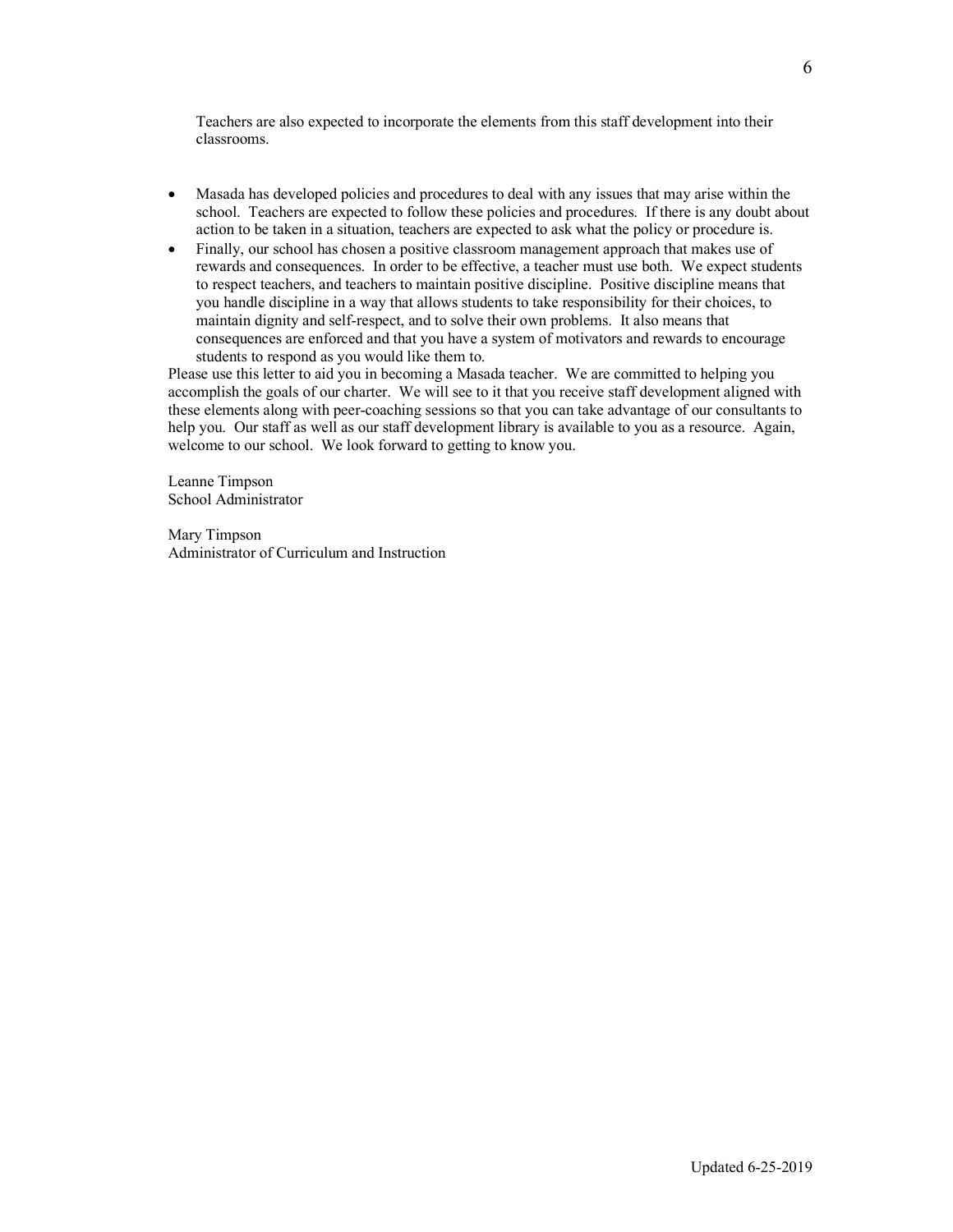## **Purchasing Procedure for Masada Charter School**

The Administrator will be responsible for all purchases of Masada School. All money spent must be approved by Masada School Governing Board.

Staff will submit a written request for purchases. Instructional purchases will first require the approval of the Administrator of Curriculum and Instruction and then be presented to the School Administrator for approval.

The School Administrator will be responsible for institutional purchases. Any purchase that exceeds \$5,000 will require the written approval of the President or Vice President of the Board. A faxed signature will be acceptable.

Masada's purchasing agent will be responsible to select vendors and procure the best pricing for the desired product.

All invoices must be approved by the School Administrator before payment is issued.

Payments will be issued by accounts payable department and appropriate coding entered into financial records.

## **Elementary Policies and Procedures**

## *Elementary Student*

## Shoe procedure

Students arrive at the classroom door, immediately remove their shoes, and put on slippers. The shoes and the slippers go on a shelf or in a cubby. At recess time, students entering the school through the hall doors slip their shoes off and carry them with them to their classroom.

## Entering the building procedure

The students will use the exterior door to their classroom to enter and exit the building, unless they are late or at recess.

## Late procedure

When a student is late with a note, they can enter their classroom, unless the class has gone to Morning Salute, then they must go to the office. Children are not to be in classrooms without teacher supervision.

If the student does not have a note, they must go to the office for a late slip. If they receive a late slip before Morning Salute begins, they can attend. If not, they must sit in the office until Morning Salute is over.

## Daily cleanup procedure

**Students are responsible to care for and maintain Masada grounds and facilities. All students are responsible to clean their own classrooms except for vacuuming.**

- *First graders* are responsible for daily hall pick-up in building.
- *Second graders* are responsible to do weekly pick-up of garbage around the whole school.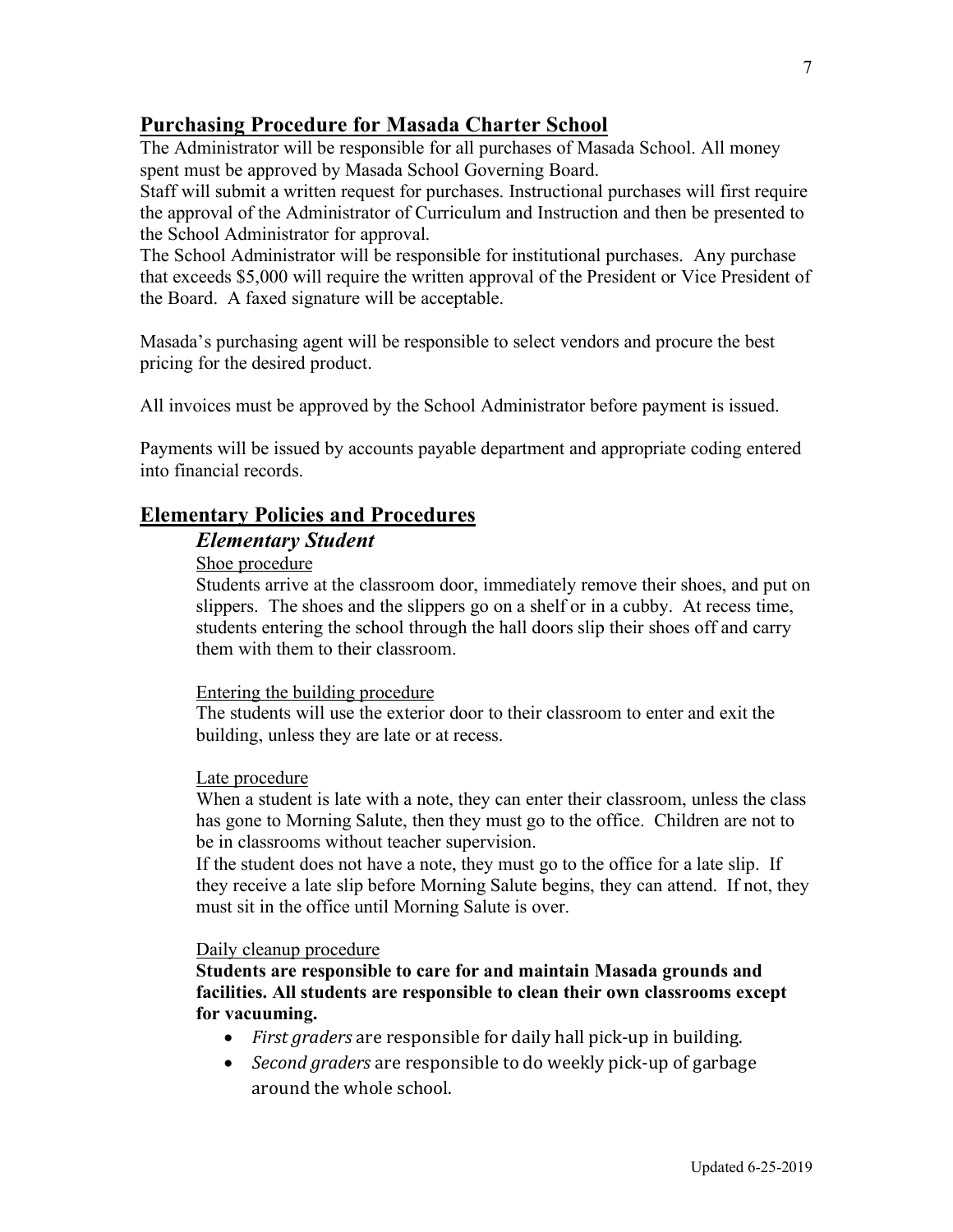- *Third graders* are responsible to do weekly pick-up of garbage around the whole school.
- *Fourth graders* are in charge of sports equipment care and daily straightening of the bicycle rack areas and straightening of rugs, trash cans and other equipment. Fourth grade teachers will divide the grounds and assign an area per day.
- *Fifth graders* are responsible to empty all school garbage cans except for in the bathrooms.
- *Sixth graders* are responsible to sweep sidewalks.

## Grounds procedure

Because of dirt and plants, students walk on the sidewalks only. No students are allowed to short-cut through the planter beds to the classroom doors. Children are not allowed to play on the rocks in the planter beds.

#### Playground procedure

Students are expected to treat playground equipment and each other with respect while using the playground. Specific playground procedures are available in the office. Children need to build a habit of brushing the woodchips off their clothes when going from the playground to the classroom. Teachers are expected to supervise students on the playground.

### Visitor procedure

It is important that we document parent hours and visitors at school. All visitors are expected to check in at the office if they are spending time in the classrooms or other areas of the school. All visitors must sign in at the office when visiting the school. If visitors go directly to the classroom please encourage them to come to the office and sign in. Students are encouraged to greet visitors and volunteers in a warm and welcoming manner.

## Procedure for going to Morning Salute

Students will walk in an orderly line to morning salute and will sit on their pockets in their designated area. Morning Salute begins at 9:05 sharp.

## Procedure for using Masada equipment

Students must obtain permission from the teacher or responsible adult before using any equipment. Students are to be reminded that equipment, materials, and facility items are the property of the school and are costly. If a child mistreats or abuses an item, he will be asked to replace it financially. If students cannot pay for the item with \$\$ they can pay for it with service to the school.

## Procedure for the halls

All persons in Masada must LOOK, WALK & TALK quietly in the halls at all times. Violations of this procedure will result in an OOPS. When a student receives an oops, he/she must give 10 minutes service to the office. Failure to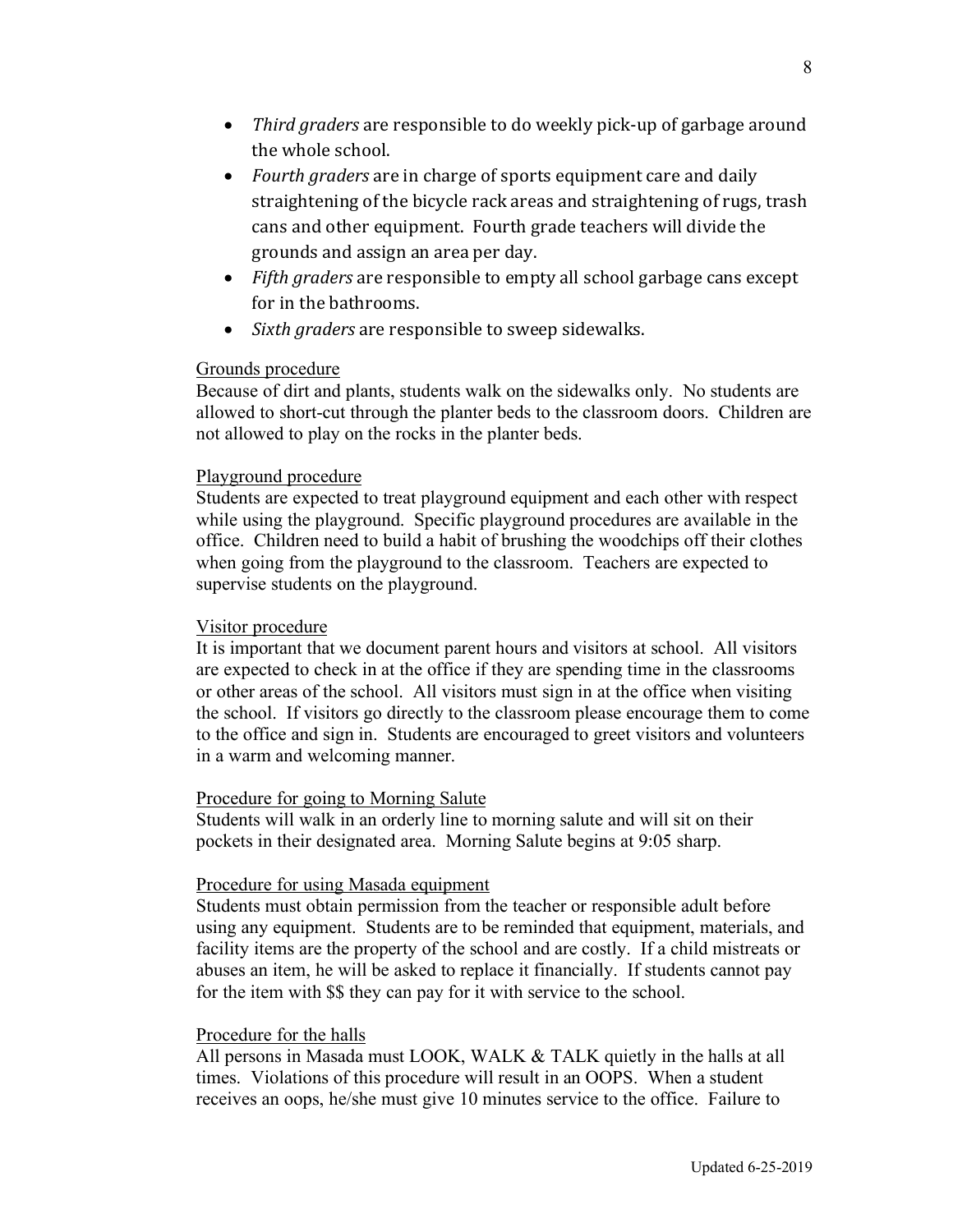serve the time on the day of the violation will result in the time requirement doubling each day and can add up quickly. Students should be aware of safety and understand that halls can become dangerous if students run and are disorderly.

#### **Weapons**

Pocketknives and other sharp objects are considered weapons. Students are not allowed to bring these items to school. If they bring any of these objects to school, they will be considered dangerous and Masada staff will confiscate the item.

#### Technology Devices

Students must keep beepers, cell phones, iPods and any other devices of this kind home. If a student brings said devices to school, they will be confiscated and kept in the office until a parent retrieves the item. Repeated offences may result in a confiscation until the end of the year.

### *Elementary Office Procedures*

## Calls home for tardies

If a child arrives at the office because he is late, a secretary will call home for an excuse, and he will receive a re-admit slip back to class. If the child is unexcused, a record will be made. After 3 unexcused tardies, a meeting with the child and administration will be scheduled to resolve the tardy problem.

#### Daily memos

The office is responsible to issue a memo as needed and deliver it to teachers and staff. Teachers and staff must sign a copy of the memo to be kept on file at the office. Teachers are encouraged to use the "Teacher's Forum" section of the memo for any announcements or reminders.

#### Student discipline

When a teacher sends a child to the office for discipline, they must send an office referral note that gives the reason. It is also helpful to have a phone call in complicated situations. If there is a question whether the student will come directly to the office, call the office to notify them that the student is on his way.

#### AZ Safe documentation

Serious behavior and discipline issues must be thoroughly documented according to the AZ Safe Manual. A copy of this manual is available in the office. When a serious violation occurs, the office will initiate completion of an AZ Safe Form.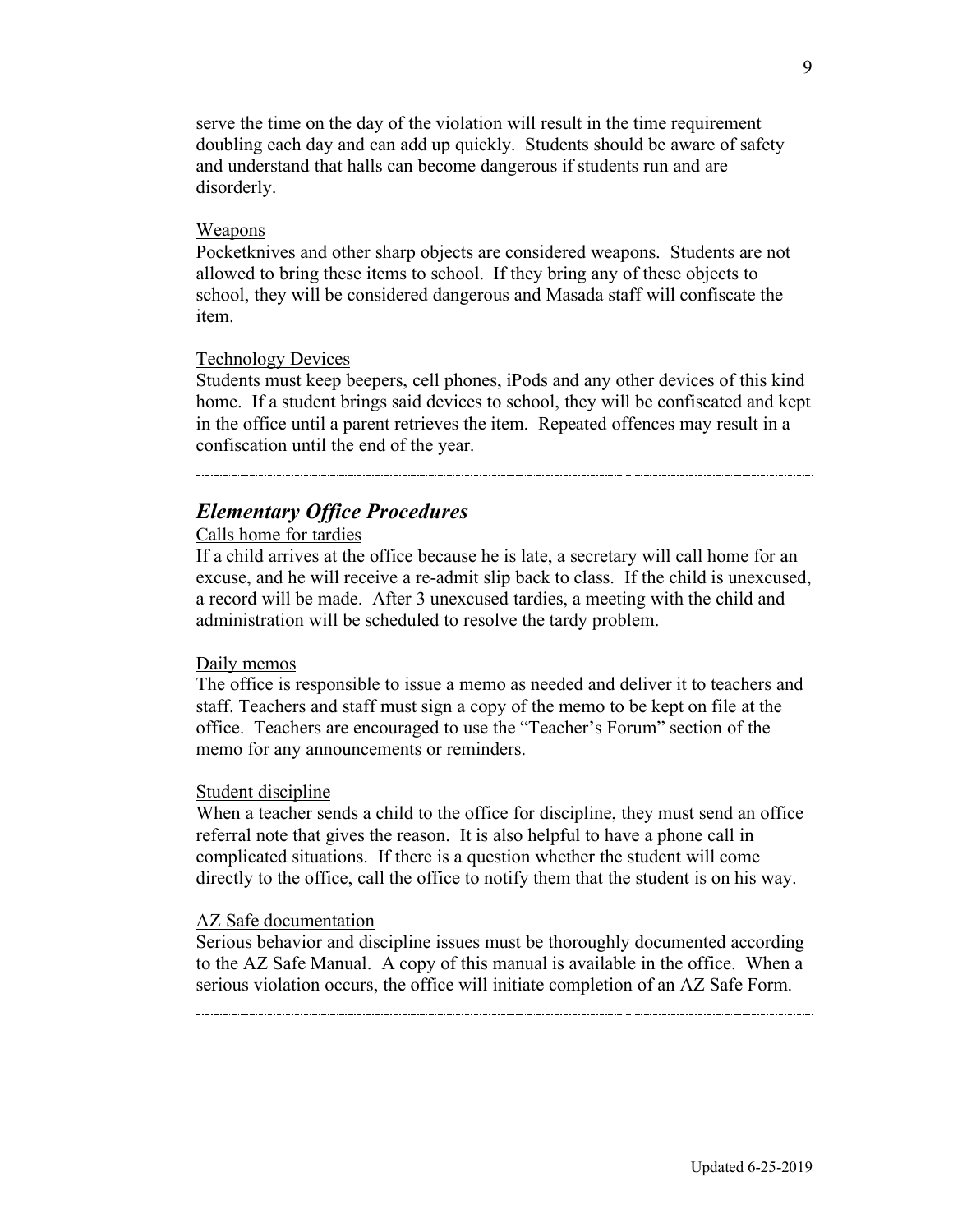## *Elementary Teachers/Employees*

#### Classroom cleaning

Daily cleaning procedures have significant impact upon the health of students. Cleaning must include at a minimum – floor pick up, wipe off of all desks and chairs, and doors.

#### Dirty rags or cleaning supplies

Teachers are expected to organize and supervise daily cleaning procedures. Teachers are responsible to deposit dirty rags into the hamper in the Janitorial room. The janitor will wash and fold them so that the teachers can get clean ones the next day. If teachers need cleaning bottles refilled, place them on the janitorial cart with a note to the janitor.

#### Check off classroom daily cleaning procedure

The teacher organizes the daily cleanup schedule and designates students to complete it. The teacher designs a way to check off the daily cleanup jobs so that the janitor can see the checklist daily and know that cleaning is being done.

#### Lock up procedure

Teachers must lock their doors in the morning as they leave for Morning Salute so that students do not enter the classroom unsupervised. Teachers are responsible to lock their classroom up at the end of each day, both inside and out.

#### Daily attendance recording before Morning Salute

Teachers will take attendance before going to morning salute and log it in the computer or on the record sheet. Teachers are responsible for entering attendance data into Synergy.

## Monitor halls and playgrounds

Masada grounds and facilities belong to all of us. Every employee is responsible to supervise children, care for, and maintain facility, playground, grounds, property, materials, and equipment, and to report unsafe or unhealthy conditions or situations.

#### Maintenance Repair Reporting

At Masada, we each take responsibility for the upkeep of our facility. If teachers notice a maintenance concern or repair, please complete a **maintenance repair form** from the office and deliver it to the maintenance file box in the west mechanical room. A verbal communication or a note is not enough. The maintenance man will return the form to the office when repair is completed.

#### Accident Reporting

All accidents must be reported to Ms. Susanne and an accident form must be completed.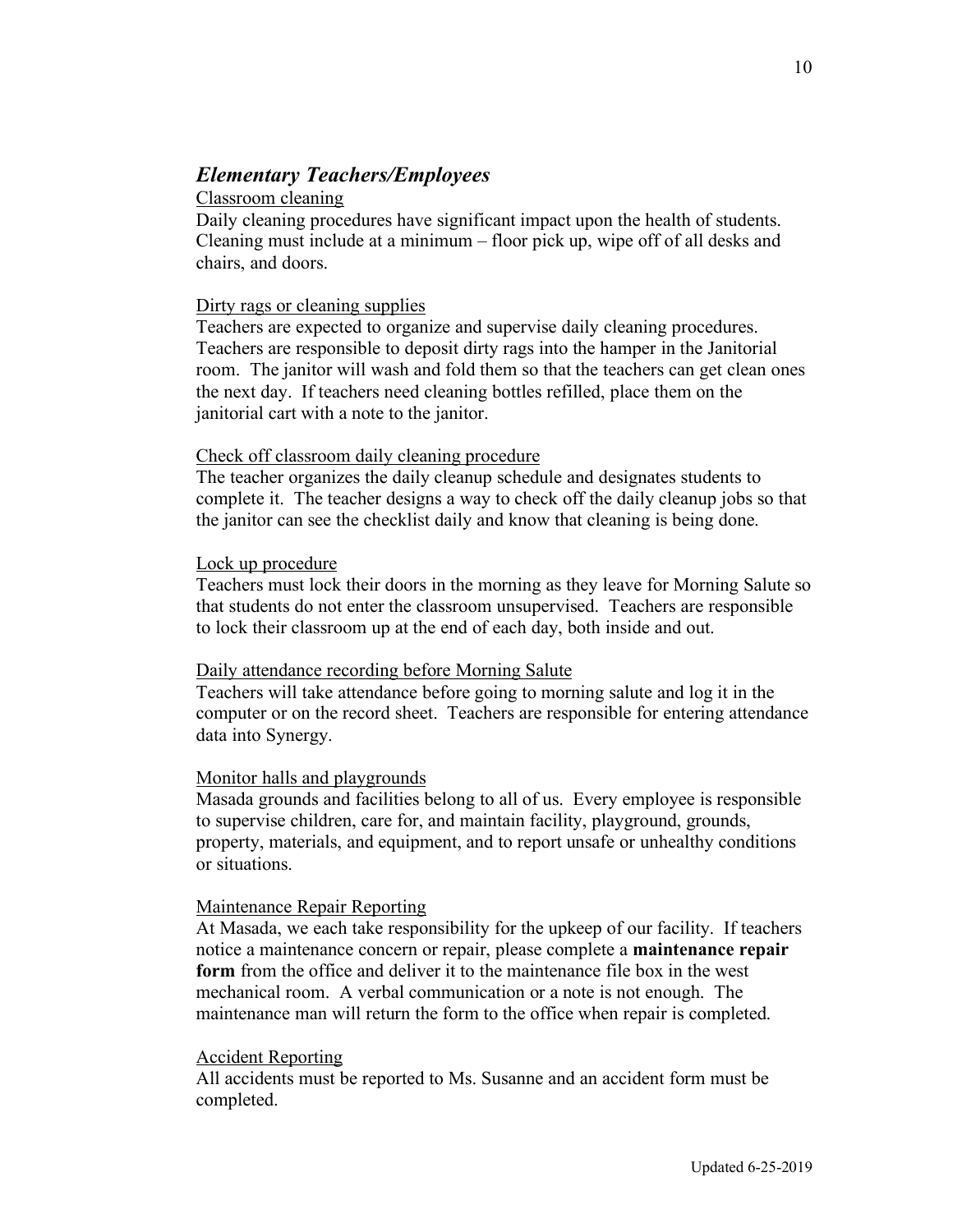#### Periodic cleaning of lunch and prep-room

Every employee is expected to clean-up after themselves in the kitchen and prep room areas. **Masada does not employ an on-site janitor.** If any item is taken from the kitchen or prep rooms, staff are expected to return as soon as possible.

#### Lead students to morning salute

Teachers are expected to accompany their students to morning salute. Important information is given during this time that staff needs to be aware of. Also, teachers need to assist with management of students during morning salute.

#### Check with office before leaving for the day

Teachers are required to check in with the office if they plan on leaving before 4:30 at the elementary or 5:00 at the Junior High.

#### **Student Supervision**

If students are not supervised, they are a liability to the school. **The governing Board is very insistent that students are always supervised (recess, PE, classrooms, halls**). Please make every effort to ensure that your students are supervised.

#### Substitute Teacher Protocol

This protocol is to be followed when requesting a substitute. A teacher must have a lesson plan on the desk in plain sight. The resources that a substitute needs to use must be in a place specified by the teacher in the lesson plan. An outline of the day should be included if leave will be longer than one subject period. Classroom procedures, rules, consequences, etc. should be included with lesson plans along with any instructions for anything special or out of the ordinary that is happening that day. It is good practice to include more activities than normal in case the sub finishes before the time has expired. The lesson should include a narrative that explains your expectations for students behaviorally and academically as well as how to instruct effectively for each lesson.

We will make every effort to provide paid leave with a substitute teacher when a three day notice of leave is submitted. If there is not sufficient notice given, we will not guarantee your paid leave. A substitute will be approved and available paid leave will be granted when this protocol is followed if leave days are available. Exception may be granted for this protocol in an emergency sick leave situation or emergency bereavement leave, or at Administration discretion. Please remember the administration has requested an emergency lesson plan turned in at the office to be used for emergency situations. If teachers would like to see an example of an emergency plan, please contact Mary.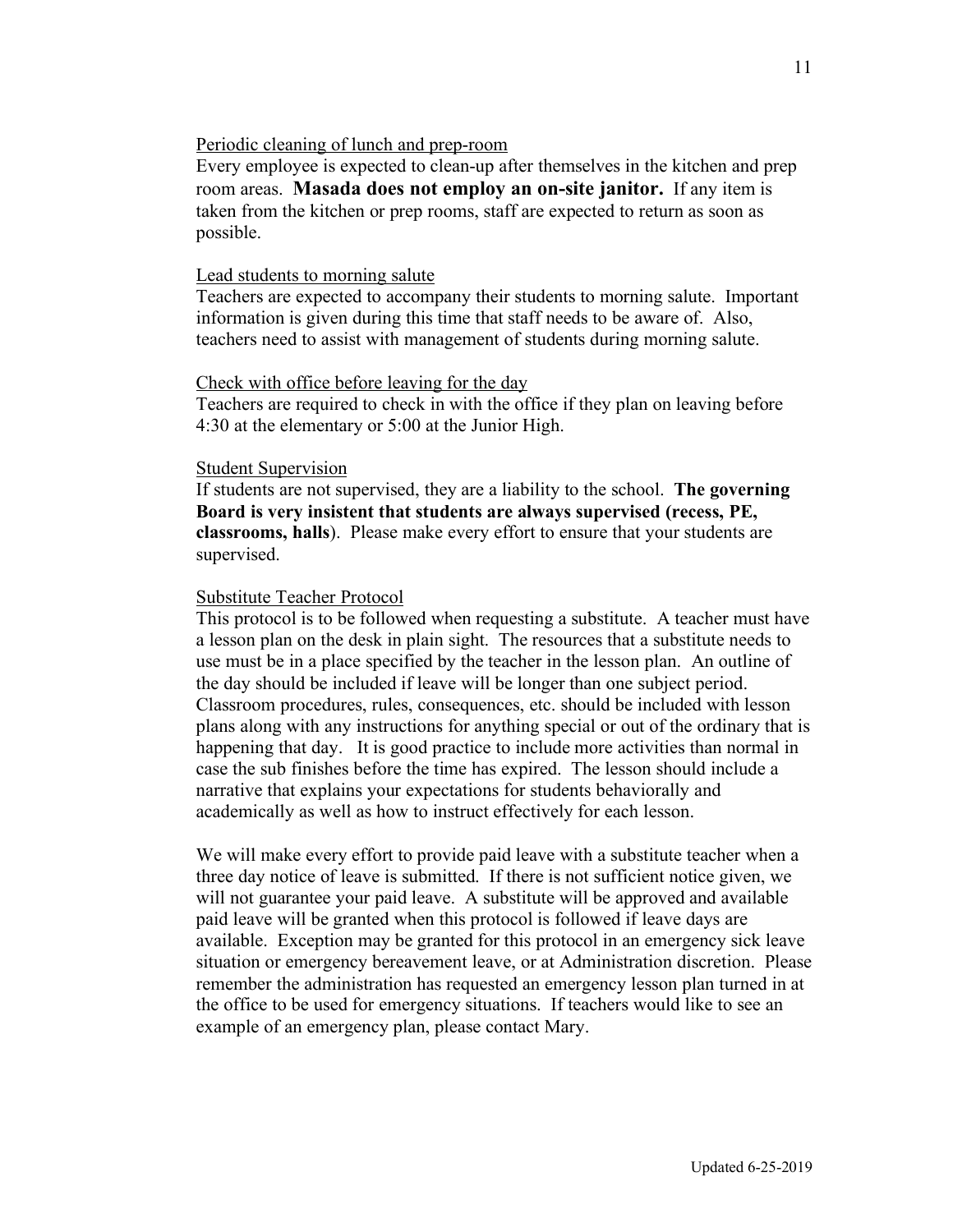For times when teachers are coaching or out in a session with a consultant, verbal instructions to a sub are sufficient if the activities are simple and easy for the sub to manage.

#### Home Communication/Notes

Teachers will send notes home whenever there is an activity involving their class. This includes Hollywood produced movies, parent shares, class activities, etc. Any written communications with parents or community members must be approved by LeAnne and proofread by Mary or LeAnne before the note is sent home. If an administrative member is not available, teachers must check with Ellie. The office and administrators are responsible for school-wide communications with the home.

#### Activities

It is against the policy of Masada for teachers to have class parties. All activities must increase or celebrate student learning and success. Motivational activities are held outside of school hours. If a teacher wishes to use instructional time for a motivational activity, a written request explaining how the activity will increase student achievement must be submitted to Ms LeAnne. All student activities held during school hours require administrative approval. Activities involving movies require a permission slip signed by a parent for each child participating.

#### Movies

It is the policy of Masada Charter School for teachers to obtain administrative approval before showing a movie in class. The only movies that can be shown to students without a signed parent permission are movies created by academic organizations for academic purposes, (such as PBS, History Channel, Discovery Channel) and that support the classroom curriculum and are aligned to state standards. To avoid liability issues, all teachers must obtain administrative and parental permission before showing a Hollywood produced movie in class.

## **Jr. High Policies & Procedures**

**"So that everyone can enjoy the peace of knowing what is expected and can choose to meet those expectations."**

## *Jr. High Students*

#### Arrival Procedure

For the Jr. High, school begins at 8:55 a.m. Students may arrive between 8:40 a.m. and 8:50 a.m. Students enter through the student entry (west entry) and wait quietly in the main and upper atriums for teachers to unlock their doors. In order to facilitate appropriate supervision, students are welcome no earlier than 8:15 a.m. Students who need to come early to school must make an arrangement with the administration and be supervised by a Masada staff member in a classroom.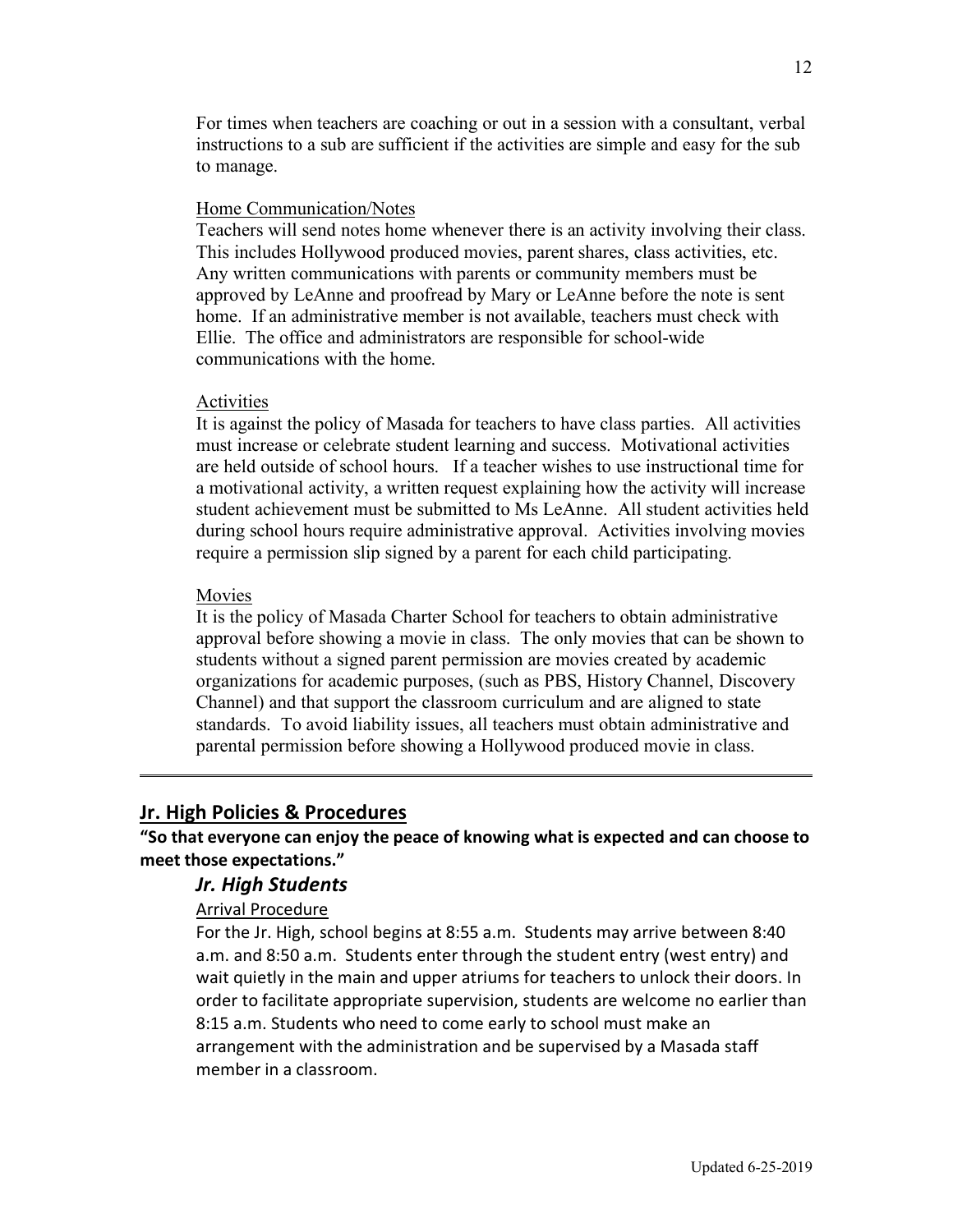#### Tardy Procedure

School begins at 8:55 a.m. Students are expected to be on time. If a student is late, he/she must either have a note from home or the office to get into class. The note from the office can be obtained after a phone call home. Excessive tardies will result in administrative intervention.

#### Absent/Early Departure Procedure

If a student is absent, the office will contact the home to verify the absence. A note or phone call from home can prearrange an absence or early departure from school. If a parent/guardian is picking up a student early from school, that parent/guardian **must** sign the "In-Out" log before the student will be released. In order for an older sibling or other caretaker to take a student early from school, the office must have a phone call from or a note signed by the legal guardian of that student.

#### Procedure for the office

If a student needs to go into the office, he/she waits quietly in the designated area to speak to the secretary. Students must get permission to go beyond the designated area. All office materials/equipment are for staff use only unless permission is granted to use requested materials.

#### Uniform Violation Procedure

Students of Masada are always required to be in their uniform at school unless notified otherwise. Violations of the uniform will be referred to the administration for immediate action. If the student is not wearing the uniform appropriately, he/she will be given the opportunity to get into uniform. If the student is out of uniform or refuses to wear the uniform appropriately, parent contact is made and the student is released to the parent. The student is welcome back at school when in proper uniform. If the student does not solve the problem, a formal written notice will be sent home with the student. This notice will inform the parent of the specific violation and a parent signature acknowledging receipt will be required for the student to return to school. The student will be expected to return to school with the issue resolved. If the parent is having difficulty resolving the issue, he/she is welcome at any time to contact the administration, and the administration may agree to the student's return if time is required to resolve the issue or may agree to special consideration if it is deemed appropriate in the situation. The notice will also inform the parent that we may take further disciplinary action if the issue continues. Further action may include having the parent bring the student to school to discuss the situation before the student can continue enrollment. Continued violation of the uniform requirement may result in suspension, appearing before the Governing Board, and possible expulsion.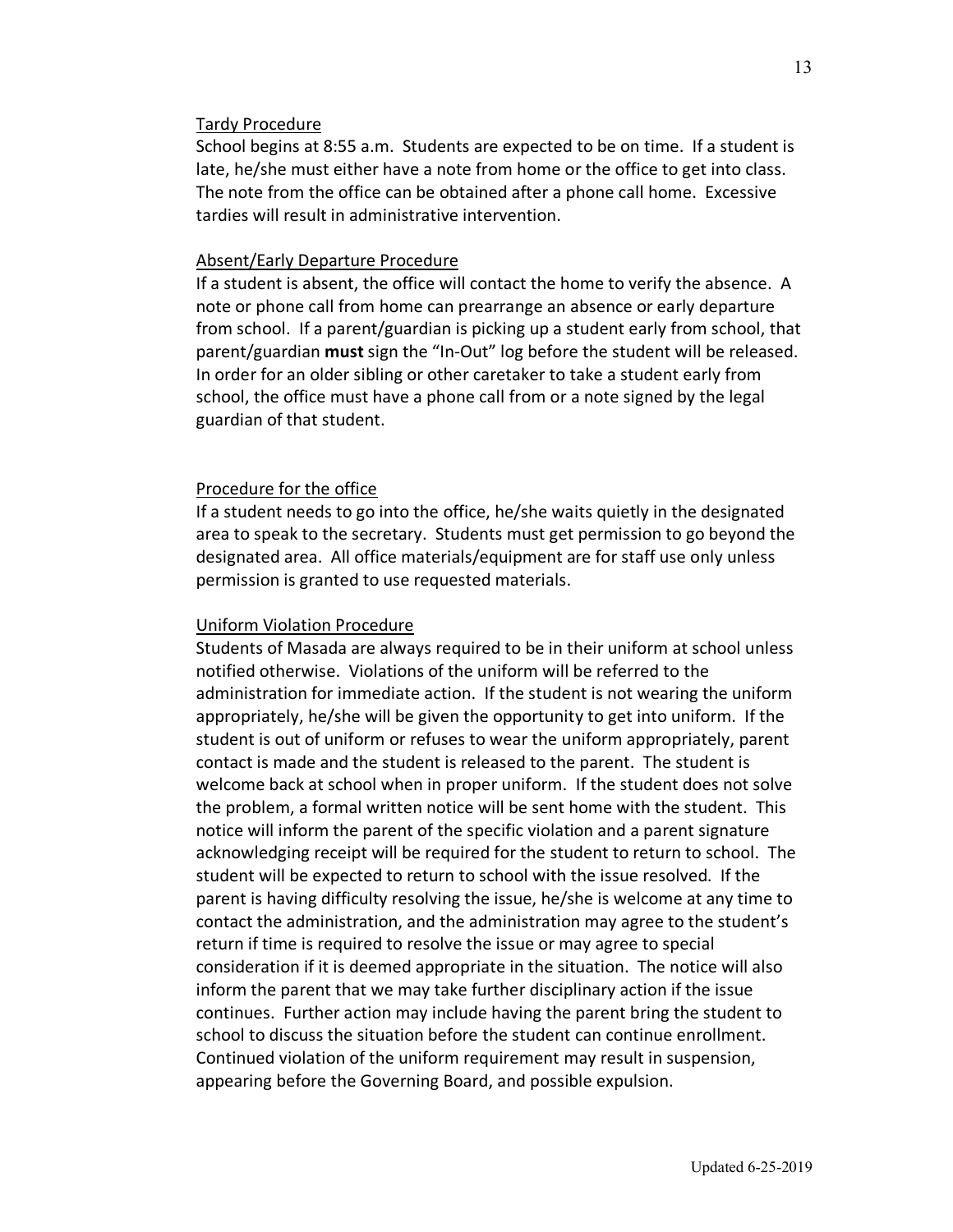#### Visitor Procedure

Visiting students to Masada must first communicate beforehand with administration to get administrative and teacher permission. The student must have a valid reason for the visit and must be in uniform. The visiting student must get Visitor's Pass from administration and present it to each teacher when entering the classroom.

#### Phone Procedure

Students are allowed to use the student phone in the office. Teachers must send an office note with the student communicating this need and that the teacher has released the student for this purpose. Classroom phones are not for student use at any time except with permission from teacher for Project Class release calls.

#### Atrium Use Procedure

Students are welcome to gather, visit, and/or study in the atrium during nonclass time. Students are expected to be respectful while enjoying the atriums, including being quiet and respectful of in-session classes and taking care of school resources. While using the atriums, students need to please keep them neat and clear of clutter and take care of personal belongings when they leave.

#### Library Use Procedure

Junior High students are encouraged to use the library. During school hours, nonscheduled library visits will be prearranged by a call ahead or a Library Pass from his/her teacher.

#### Elementary Building Procedure

A Junior High student is welcome to use the resources of the Elementary; however, he/she must follow the procedure of the building. All students are to be accompanied by a teacher for class unless other arrangements have been made through the office. If he/she is attending a class held in the Elementary, he/she must enter that classroom from the outside door. Running in the halls, excess noise, or rough play in the building is not allowed. Failure to comply with the procedures of the building will result in an Oops to be taken care of immediately with the main office, who will communicate with the Jr. High that the student has been delayed. If a student has been sent to the Elementary on errands or to work with an administrator, he/she must check in with the main office to be directed from there.

#### Assignment Book Procedure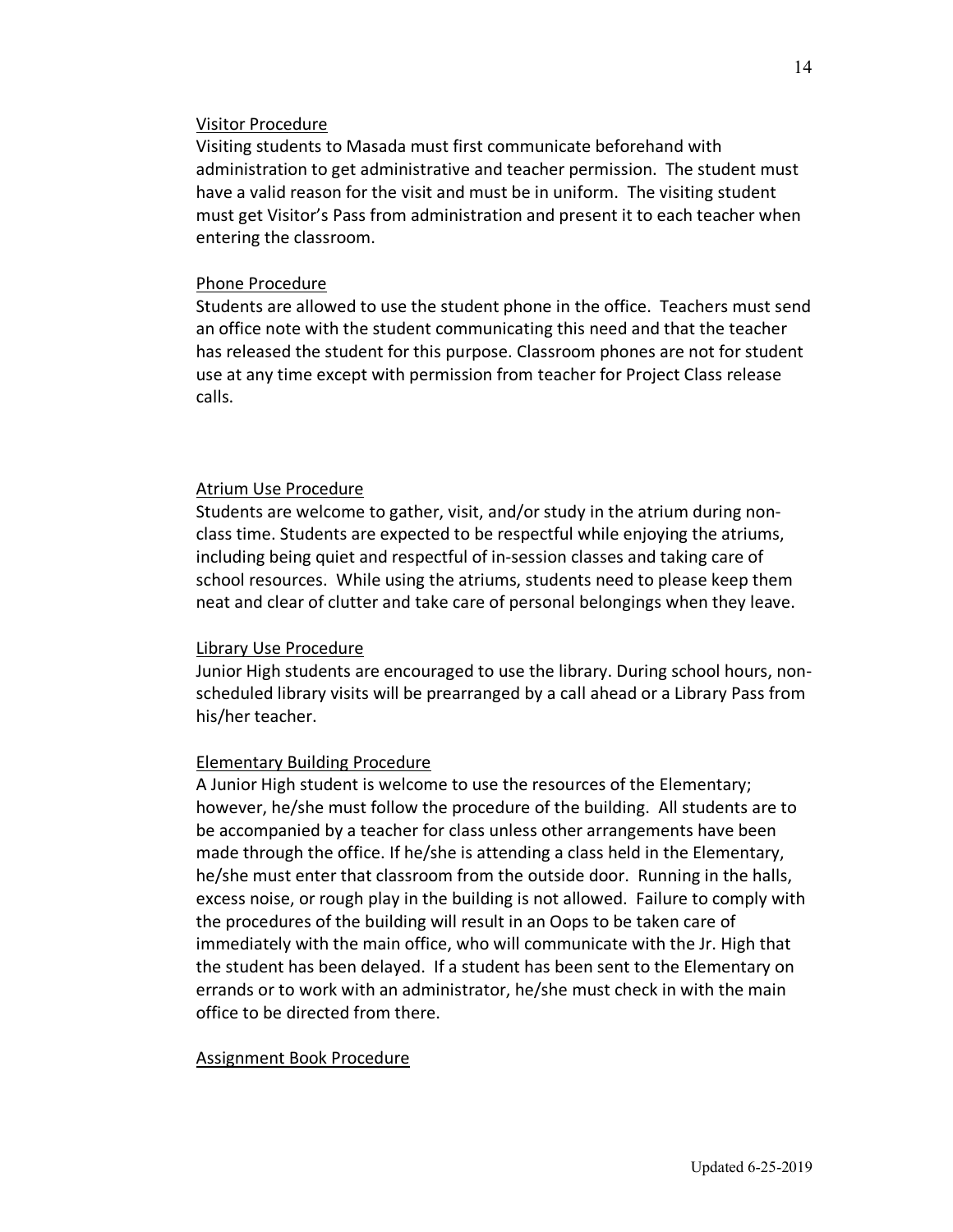Assignment Books are a requirement for every Jr. High student. These books will be every student's ticket out the door for each class. A student's homeroom teacher will check-off the Assignment Book.

#### Recreation Roll Call Procedure

Some classes will be held at the Elementary. Junior High students will meet with their teacher at the Junior High for attendance. That teacher will then accompany the class down to the Elementary.

#### Resource Use Procedure

If a student needs to use **any** of the resources of Masada, he/she must obtain permission by a staff member through the office or through a teacher. That staff member will then supervise the student in the use of the materials. If a student misuses or damages that resource, the student will replace the item or pay a fee. Students are not allowed in teacher prep room areas at any time. This includes using the copier, printers, or other equipment in these rooms. If a student needs a special print job or copy job, he/she brings it to the office for assistance.

#### Sports Equipment Checkout Procedure

All sports equipment must be checked-out through the office or the Recreation teacher. Students who misuse or damage the equipment are responsible to replace it according to administrator discretion.

#### Clean-up Procedure

All students are required to participate in cleanup. Cleanup begins promptly at 4:25 p.m. and ends at 4:50 p.m. Students are divided into groups and assigned a job. Each group has a team captain to oversee the jobs. Students must check in with the captain and be excused by the captain. The staff member who has been assigned to that part of our school will excuse captains.

#### Departure Procedure

Students are excused by 5:00 p.m. Students are expected to go home immediately after school. Students are allowed to stay after school only if arrangements have been made between student, home, and a supervising staff member. Students who loiter after they should be on their way home will receive community service. Students waiting for rides after school go to the elementary and wait out front. Transportation needs to be arranged by 5:00 p.m. Students who are in Safety Zone need to go directly there by 5:00 p.m. and follow the procedures for that time.

#### Arriving to School Procedure

In order to reduce the impact of mud in our building, on stormy or muddy days if the student's shoes are muddy upon his/her arrival and the entry rugs are not enough to get them clean, the student needs to remove his/her shoes and clean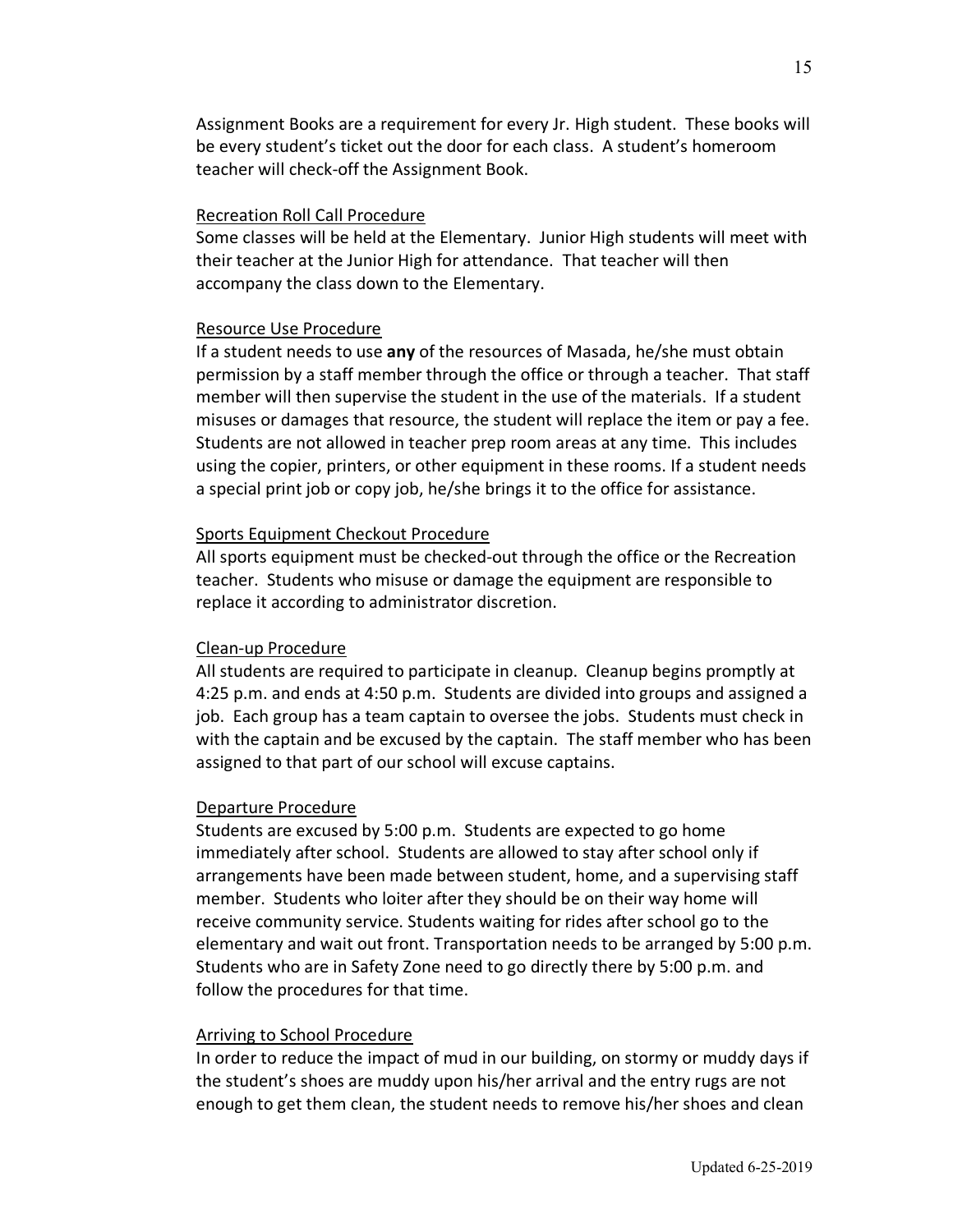them before they go to class. If students can foresee that this is going to be an issue, they should give themselves extra time or go to the office to get an excuse note

to clean their shoes. Or if students would like, they can bring an alternate pair of clean shoes in their backpack to trade when they come into the buildings.

#### Use of the Staircase/Elevator Procedure

In order to facilitate traffic on the staircases, if students are coming from or going to rooms # 301 or 309, use the east staircase. Going to or coming from rooms # 305, 306, 307, or 308, use the west staircase. In case of a fire, check to see that the staircase is accessible, and then use the appropriate staircase. The elevator is available to students only by permission. The elevator is NEVER to be used in a fire.

#### Safety

Students are expected to make choices that will keep themselves and others safe here at school. This includes using walkways and railings appropriately.

## Fire Drill Exit Procedure

Follow your teacher's instructions to the classroom door. At the time of a fire alarm if you are in the upstairs classrooms or rooms like the library, come down the staircase single file. Exit the east doors. Use the front sidewalks to go to the southwest corner of the parking lot. If you are on the main floor except the Science Lab, you will exit to the west entrance and go to the southwest corner of the parking lot. If you are in the Science Lab, use the north exit out of the lab, walk west, and go to the southwest corner of the parking lot. If you are in the basement, you will use the nearest outside exit. Go up the staircase and into the southwest corner of the parking lot. When you reach the parking lot, line up quickly with the class you left with. Please do not visit or play. Wait quietly. Respond when the teacher takes roll. Then continue to wait quietly for further instructions. If and when you are excused to go back to class, go back in an orderly single file with your teacher. Maps/exit strategy will be posted in every room. It is a crime to pull a fire alarm or yell fire if there is no fire.

## Confiscation Procedure

A teacher or administration may confiscate any item that interferes with or distracts from the learning environment. There are specific items that will be confiscated if a student is found with them outside of his/her backpack at school. These items are iPods, M-P3 players, Tablets, phones. Any item that is considered a weapon, whether designed for play purposes or designed to be a weapon, will be confiscated if it is found at school in any location, including in the personal space a student uses. Weapon and technology items are turned into the administration. Parents, not students, may retrieve these items. Parents will be called if items are confiscated that cannot be returned to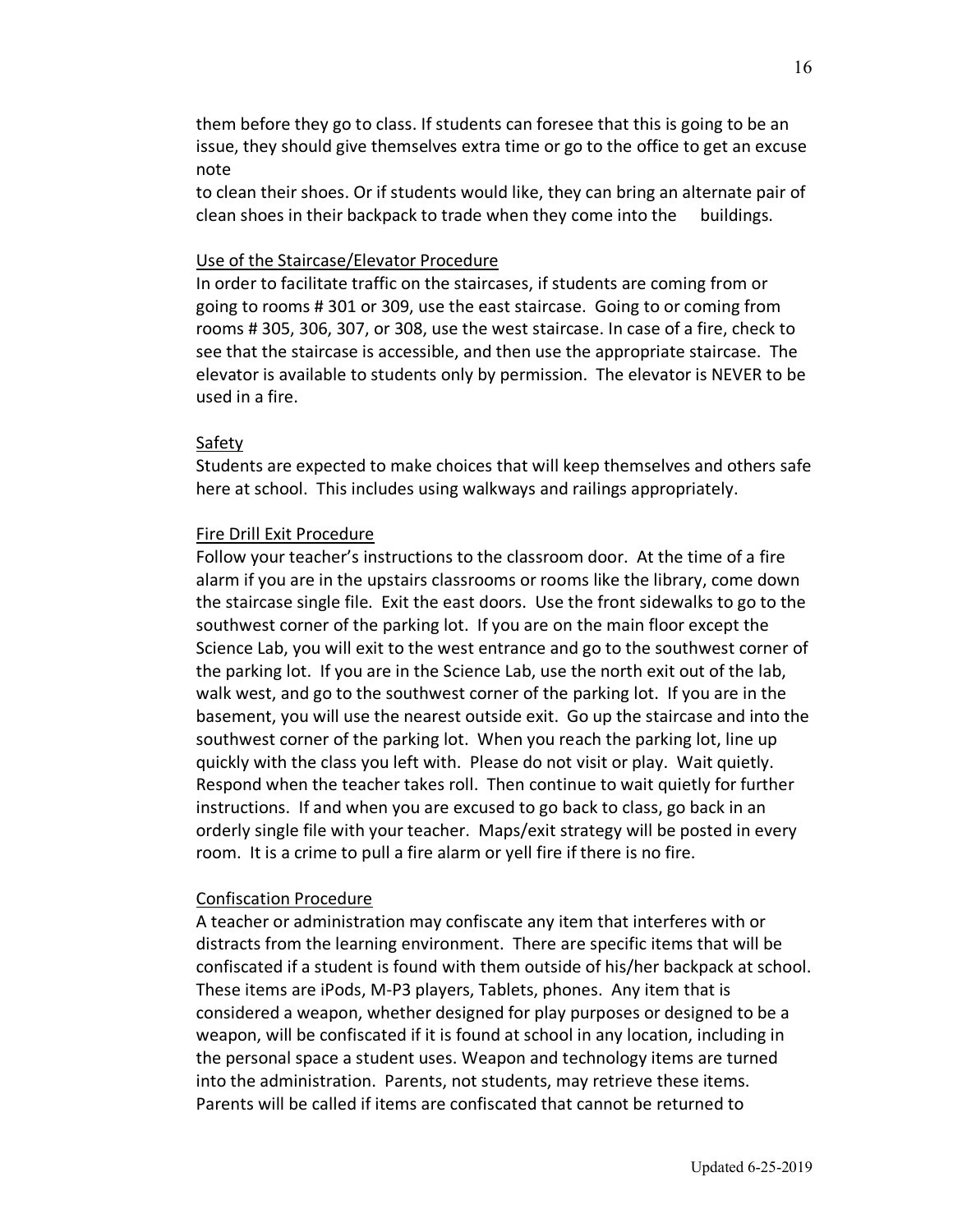students. If parents would like to retrieve the item, they can contact the administration.

#### No Tolerance Policy

Masada has a no tolerance policy in regard to sexual harassment, stealing, and the F- word in any form. Students who are found violating this policy are referred to administration for immediate action. With regards to the F-word, verbalizing it, writing it, or signing it is considered using it. With regards to the no-tolerance stealing policy, stealing is considered taking or attempting to take money or property belonging to another person with intent to keep it. Any no-tolerance behavior will result in a one-day suspension from school or action deemed appropriate by administration.

#### Fees and Fines Policy

Damaged book and/or Equipment fines, Library fines and/or Summer School fines are required to be paid in full at the end of each school year. A student continuing enrollment in the school, who has unpaid fines and/or fees will be required to pay all fines and/or fees before being issued text books in subsequent years. If these fines present a financial hardship, the student can arrange for payment through providing service to the school. A student, who is no longer enrolled and has unpaid fines or fees will have his/her end of year grades held until the fines and/or fees are paid in full.

# *Jr High Teacher Policies and Procedures*

## *Classroom*

#### Arrival Policy

Classes begin at 8:55 a.m. Teachers are responsible to unlock their classroom door and be prepared to greet students by 8:40 a.m. Students are not allowed to arrive on the school grounds before 8:30 a.m. and are supervised in the classroom once they arrive.

#### Roll Call Policy

Roll should be taken within the first 15 minutes of every class. If roll cannot be taken for any reason, a Manual Attendance Slip must be filled out each class period and taken to the office within the first 30 minutes of each class. Teachers need to make sure substitute teachers know where the attendance slips are located and understand the attendance policy.

#### Student Release Policy

Students are released on time. However, in special cases where students are kept longer than the allotted time for a period, the teacher of that class is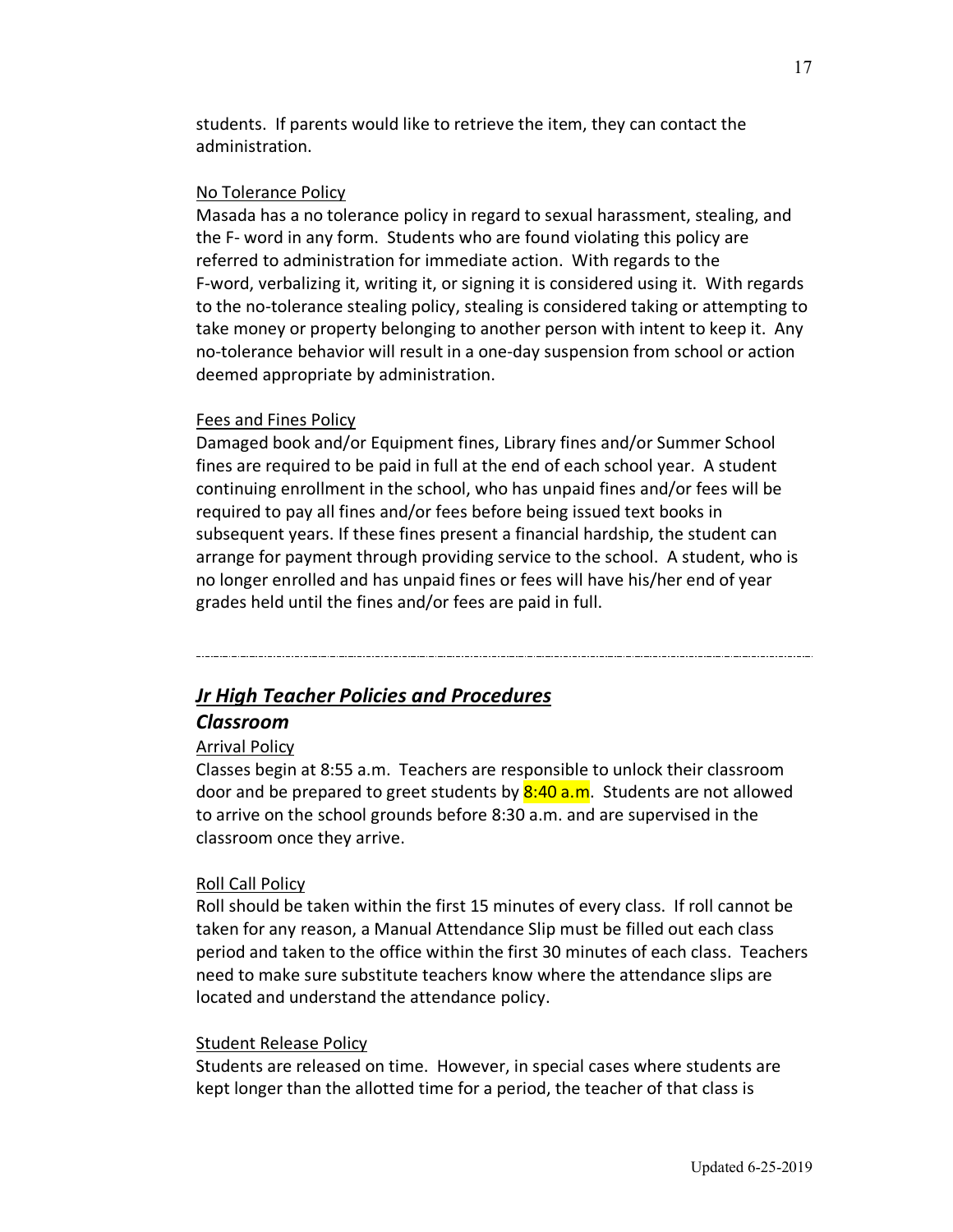required to make the appropriate arrangements and tardy excuses with the next period teacher(s). If a teacher keeps a student after school, he/she must make a phone call home within 15 minutes of the ending bell for parent notification and permission. The teacher must provide supervision of the student.

#### Departure Procedure

When a teacher leaves for the day, he/she is responsible to make sure that his/her classroom is clean, closed down and locked. Teachers are required to check with the office if they plan to leave before 4:30. Please detail expectations for your subs. If the teacher has used the Teacher Prep room, he/she must also close down that room. All staff members are responsible to check for loitering students and send them home.

#### Excusing Students Policy

Students are required to be at school the whole school day unless scheduled otherwise. Instructional time is very important. Therefore, teachers are expected to use the full time allotted in class and not excuse students early, this includes excusing students just a few minutes early. Classes can only be dismissed early by administrative approval and parent notification via a note. A student who needs to leave school grounds during the school day must checkout through the office to make a phone call to parents before leaving and check-in through the office before returning to class. This includes leaving campus to go to the elementary or to go home to fix a uniform issue. Masada is in session five days per week. Students are required to attend each day of the week.

#### Notes Policy

Teachers are required to send notes home whenever there is a class activity. All notifications sent home must be proofed by Ms. Polly and approved by administration before sending home.

#### Sub Policy

When a teacher needs to be gone, a Time-Off Manager online form must be filled out three days in advance. If your leave is granted, the name of the sub and his or her phone number will be put in the notes of the request or a note that I have been unable to schedule a sub. Please look for these notes in case further action is needed on your part. A lesson plan must be prepared for a sub to follow in advance of the absence. The plan must be turned into the administration. In cases of emergency leave, teachers are asked to have at least three emergency sub plans prepared and turned into the office at the beginning of the year. The office will make the arrangements for unlocking/locking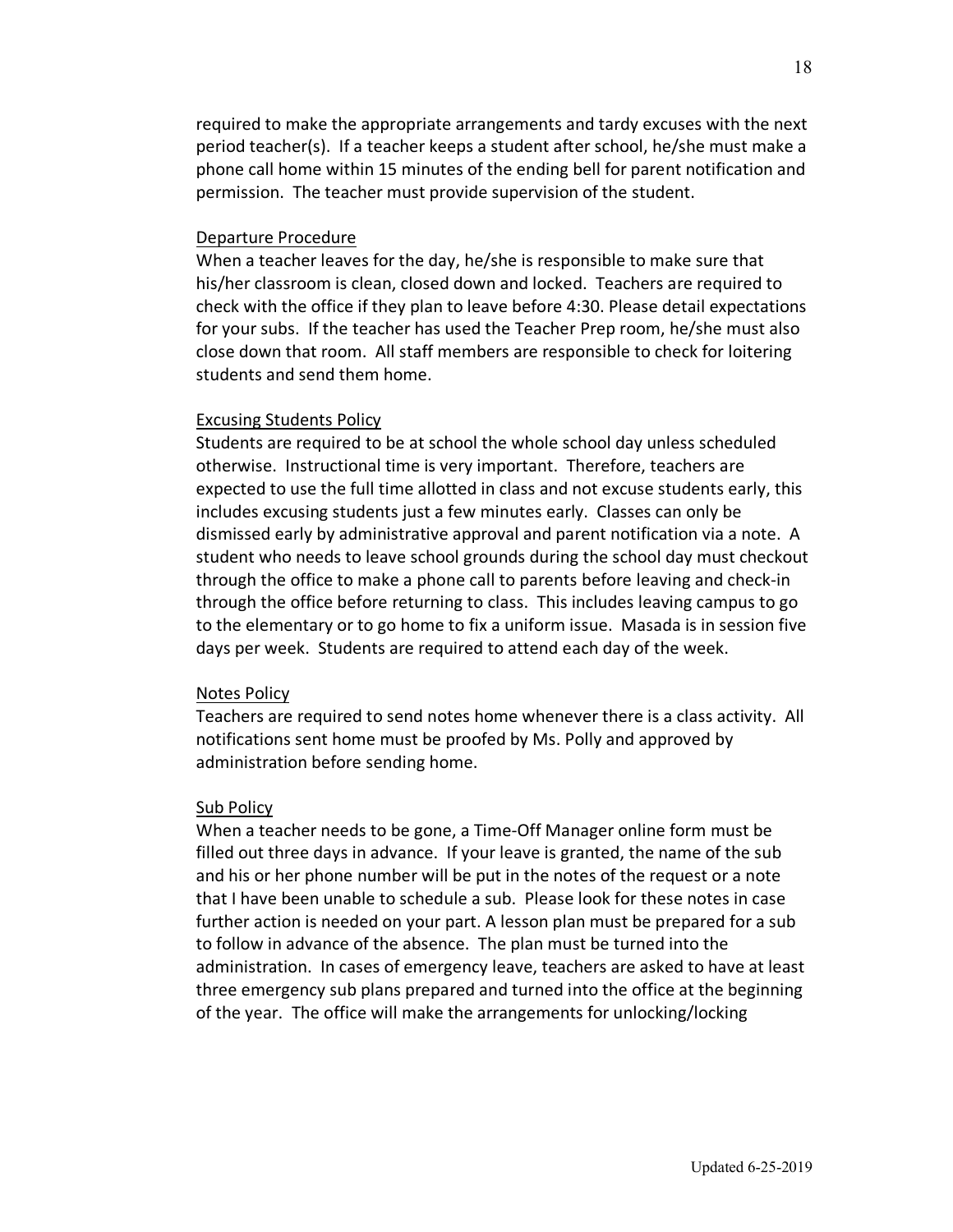classroom doors for subs. Please ask your sub to remind the office that your door needs locked.

#### Visitor Policy

Visiting students to Masada must first communicate beforehand with administration to get administrative and teacher permission. The student must have a valid reason for the visit and must be in uniform. The visiting student must get Visitor's Pass from administration and present it to each teacher when entering the classroom.

#### Student Early Departure Policy

A student may be excused early from school only by parent permission. Parents may send a note, call in, or pick up the student. In cases where a student is sent with a note, the student presents that to the teacher or office for excuse. At the designated time, the teacher will then refer the student to the office with the note. In cases where the parent calls, the office will notify the teacher. In cases where the parent picks the student up, that parent must sign the student out through the office.

#### Movies/Games Policy

To avoid liability issues, teachers must obtain administrative approval before showing a Hollywood-produced movie in class. The only movies that can be shown to students without a signed parent permission slip are movies produced by academic organizations for academic purposes, such as PBS, History Channel, or Discovery Channel. These films must support the classroom curriculum and align with state standards.

Likewise, games can only be used for academic purposes and support classroom curriculum.

#### **Student Orientation Policy**

Each homeroom teacher is responsible to provide student orientation at the beginning of every year. This orientation includes ensuring students have a copy of the Student Procedures Document, answering any questions they may have about it, and providing them with a "road-map" of the policies and procedures at the Junior High. Homeroom teachers are also required to make sure that new students and  $7<sup>th</sup>$  grade students fill out and return the student orientation paperwork to the office. All teachers are expected to use the assignment books as a tool to teach life skills in organization. Teachers will go over the Assignment Book procedure with students, using example assignment books. Students are also expected to use Reader's and Writer's Notebooks to organize work from each class. Teachers will instruct students how to use and organize the notebooks in his/her class.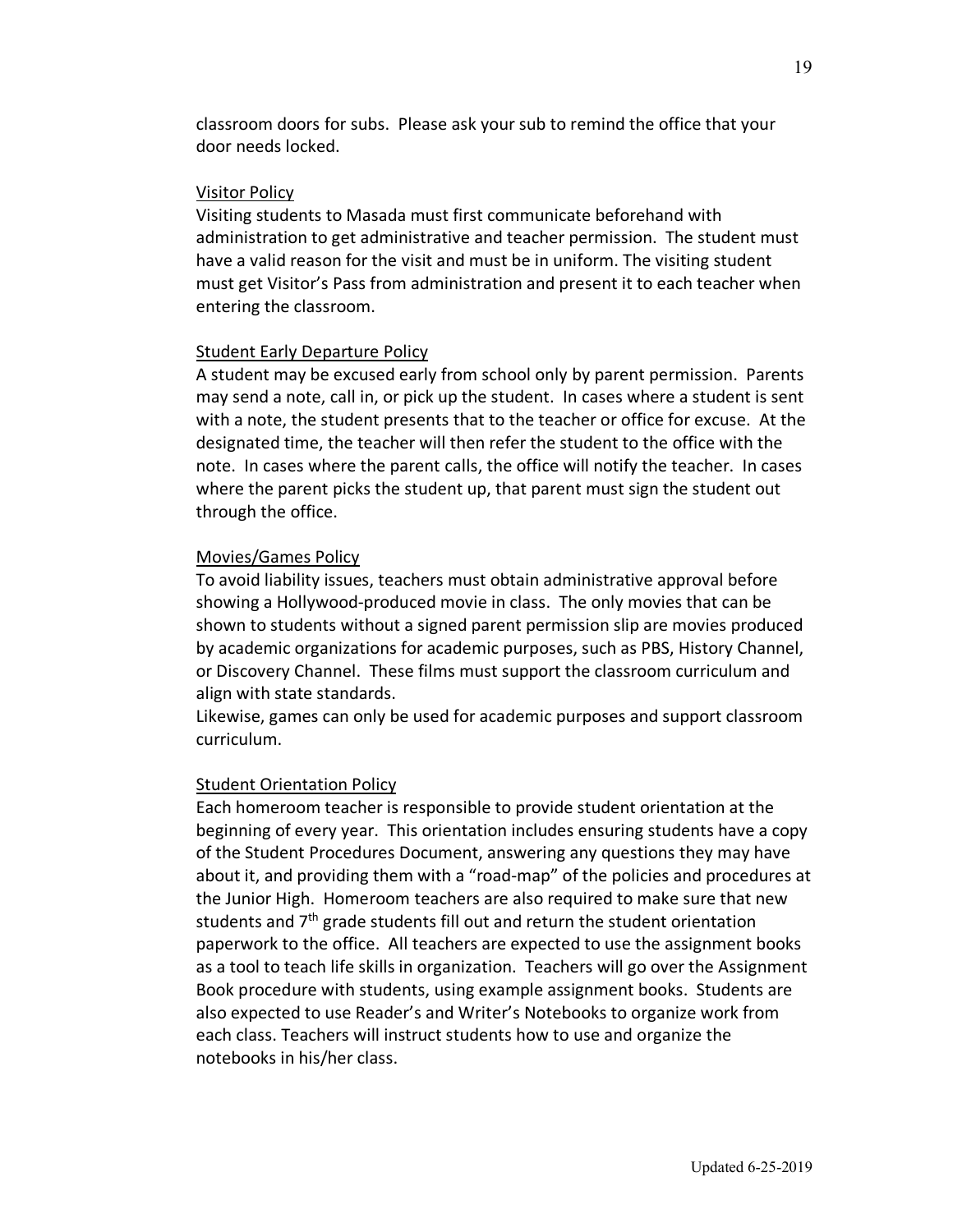#### Phone Procedure

Students are allowed to use the student phone in the office. Teachers must send an Office Note with the student communicating this need and that the teacher has excused the student for this purpose. Students are not allowed to use phones in classrooms except with teacher permission for Project Class release calls.

#### Use of Instructional Time Policy

Class time is designed for content and curriculum. The Board does not approve of releasing students from class to play. We understand the need to motivate students. However, that motivation should be met through creating and designing lesson plans that immerse the students in the content and engage them in the ideas. This can certainly look like play and be done through the use of games, but this work must be tied to curriculum. Teachers can get support for this from our consultants Steve and Wendy.

#### Morning Assembly Procedure

Teachers are expected to accompany their students to Morning Assembly. Important information is given during this time that staff needs to be made aware. Also, teachers need to assist with management of students during Morning Assembly.

# *Jr High Office/Teacher Policies*

## *Office Referral Policy*

Students referred to the office are required to have an Office Note slip or phone call communicating the purpose for the referral and signature/initials of the referring staff member. All students being sent to the Elementary must also be referred via Office Note or phone call to the Elementary office. Those being referred to the administration or the Elementary office should check-in with the Jr. High office first.

## *Student Tardy Policy*

If a student is late, he/she must have a note in order to be allowed into class. This note must come from a parent, teacher, or a Re-admit Slip from the office. Without a note/slip, the student(s) are referred to the office. If a student misses more than half the class, even with a note, he/she is also referred to the office with his/her note.

## Student/Staff Accident Policy

If a student is injured on school grounds during school hours, the staff member supervising the student or witnessing the accident must fill out a Student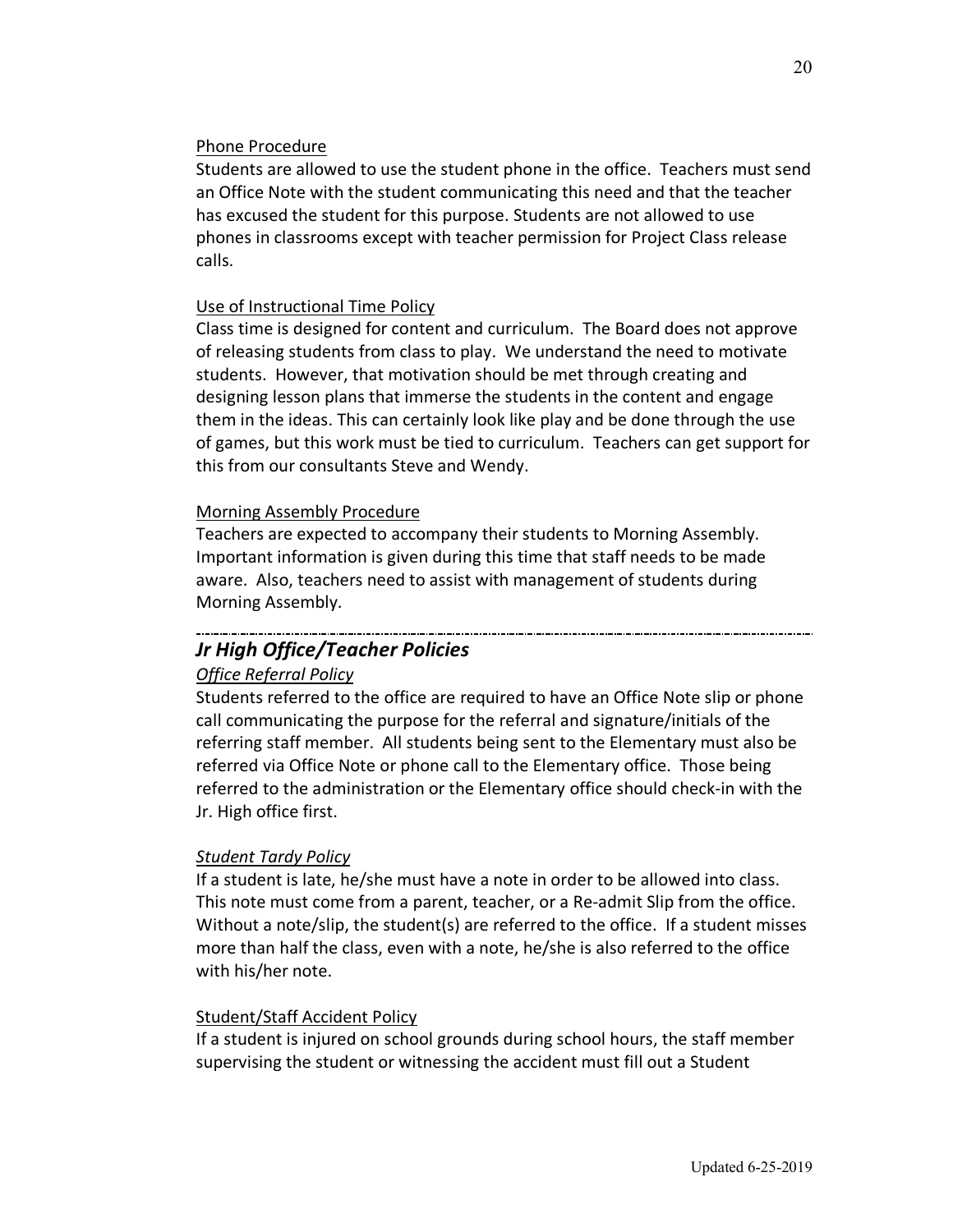Accident Form through the office. If a staff member is injured, that member must also fill out a Teacher Accident form through the office.

#### Copier/Fax/Office Printer Policy

Teachers are welcome to use the copiers, fax machine, scanners, and printers. However Ms. Margaret, Mr. Jared, and Mr. Michael are the only staff members, who maintain these machines. If a machine needs service or is jammed, please let one of them know and the problem will be addressed as soon as possible. If an unauthorized teacher does maintenance i.e. to remove a paper jam and something happens to damage the machine, the teacher will pay the repair to the machine. Students are not allowed to use these devices. Teachers may help students with any needs they have or send them to the office for help.

## Maintenance Repair Reporting

At Masada, we each take responsibility for the upkeep of our facility. If teachers notice a maintenance concern or repair please complete a Maintenance Repair Form from the office and turn it into Ms. Polly. A verbal communication or a note is not enough.

## *Jr High Materials Use Policies*

Prep Room Policy

- o Masada's intent for the Prep Room Procedure is to support a climate of respect where all staff members can work effectively and to build an environment of personal responsibility.
	- **NO STUDENTS IN ANY PREP ROOM AT ANY TIME.**
	- At the elementary, use the PREP ROOM PASS to send students for supplies.
	- CALL AHEAD to make sure Jeanette is in the prep room before sending students.
	- If Ms. Jeanette is not available or is unable to respond, the student goes to the office. Secretary helps the student if possible.
	- The student waits in the hall while being helped.
- o Ms. Jeanette may invite individuals into her workspace. (Directly around her desk, not near copier, counter or cabinets) She is the only one who may invite students into her workspace. No students are to be in the prep room workspace at any time.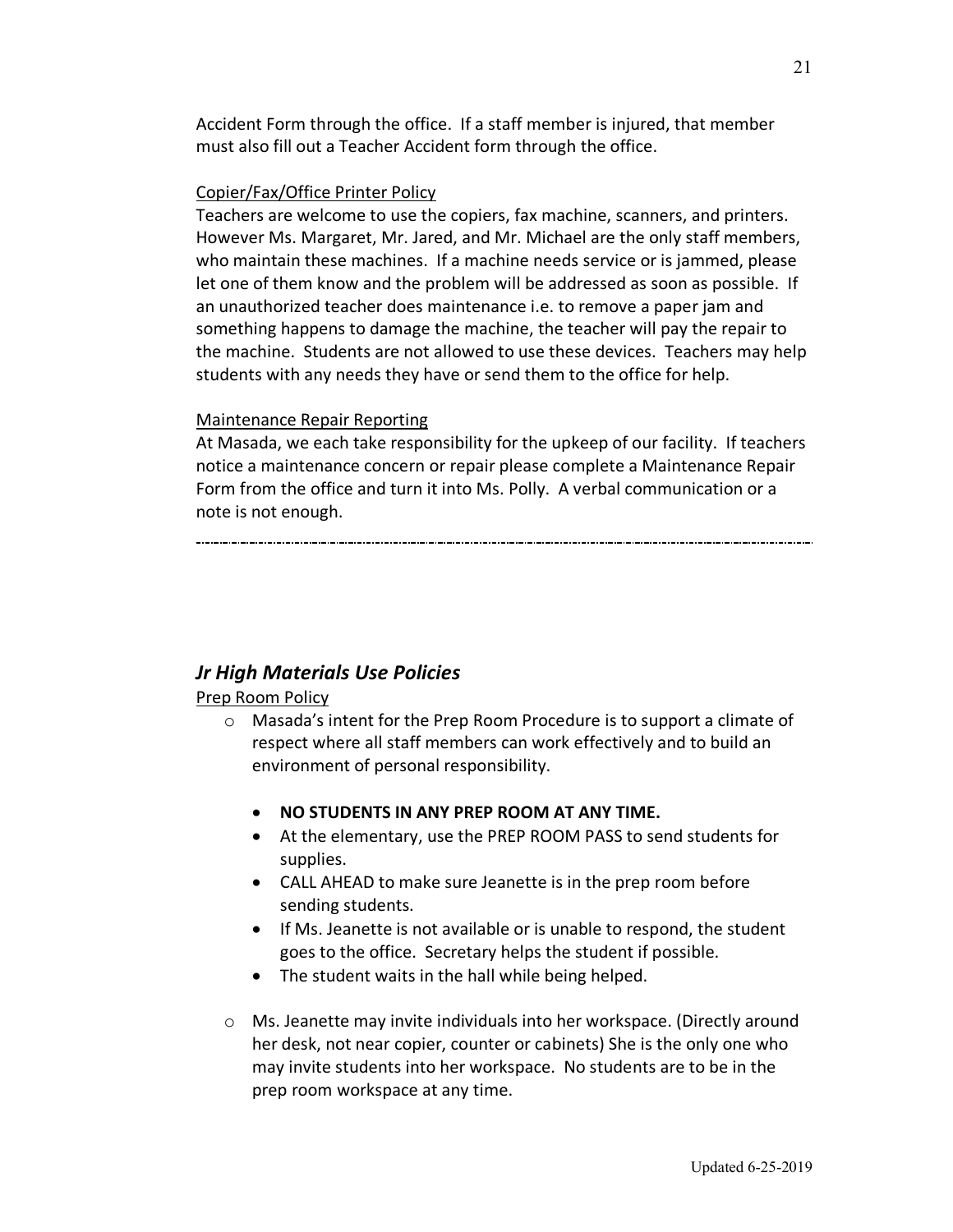- o Names of students violating this procedure will be written on a clipboard in the prep room and given to Ms. Leanne.
- o If a teacher forgot something in his/her planning and in an emergency needs to send a student to get materials:
- o At the Jr. High, the student takes an office note to the office. If supplies are available at the Jr. High, the secretary helps the student if possible. If supplies are not available at the Jr. High, the secretary calls Ms. Jeanette. If Ms. Jeanette is not available, the secretary calls the Elementary Office to arrange help for the student.

## Prep-room/Teacher Lounge

Please feel free to take what you need and to look after others' needs. Students are not allowed into the prep room and are not allowed to access materials in the prep room equipment i.e. copiers and printers. If you want to print to these machines for a student, you need to get the print job. All copy jobs that are greater than 30 copies need to be done on the Rizzo copier even if it requires hand sorting and stapling. A passcode will be needed to use the copiers.

For black and white print jobs, you may want to use the mobile lab or library printers as a printer in the prep room is also a copier, and you may have to wait for your print job if someone is copying.

Certain supplies and resources will be kept in the office i.e. sleeve protectors, transparencies, ink cartridges. If items are in the office supply closet, please only use them with permission.

If laminating a big project, your project needs to be sent to Ms. Lorine at the elementary, who laminates once a week or every other week. The laminator at the Jr. High will follow a similar weekly or bi-weekly schedule for smaller jobs. You can give those jobs to the librarian, who will be the designated user of the laminator. If the project you are working on is personal, you will need to pre-pay for the laminating. Ms. Jeanette can let you know what the cost is.

Bulletin board paper and mass quantities of any supplies should be written down on the Supply Replacement List so that we can make sure we maintain our supply list. If a teacher takes a large quantity of an item or uses the last of an item, he/she needs to make a note of the item on the Supply Replacement List and turn it into Ms. Margaret for re-order.

Our teacher lounge is stocked with snacks and some commodities for staff breaks. As we do not have janitors, we ask everyone to do their part in keeping these areas clean. All dirty dishes must be taken to the office for washing at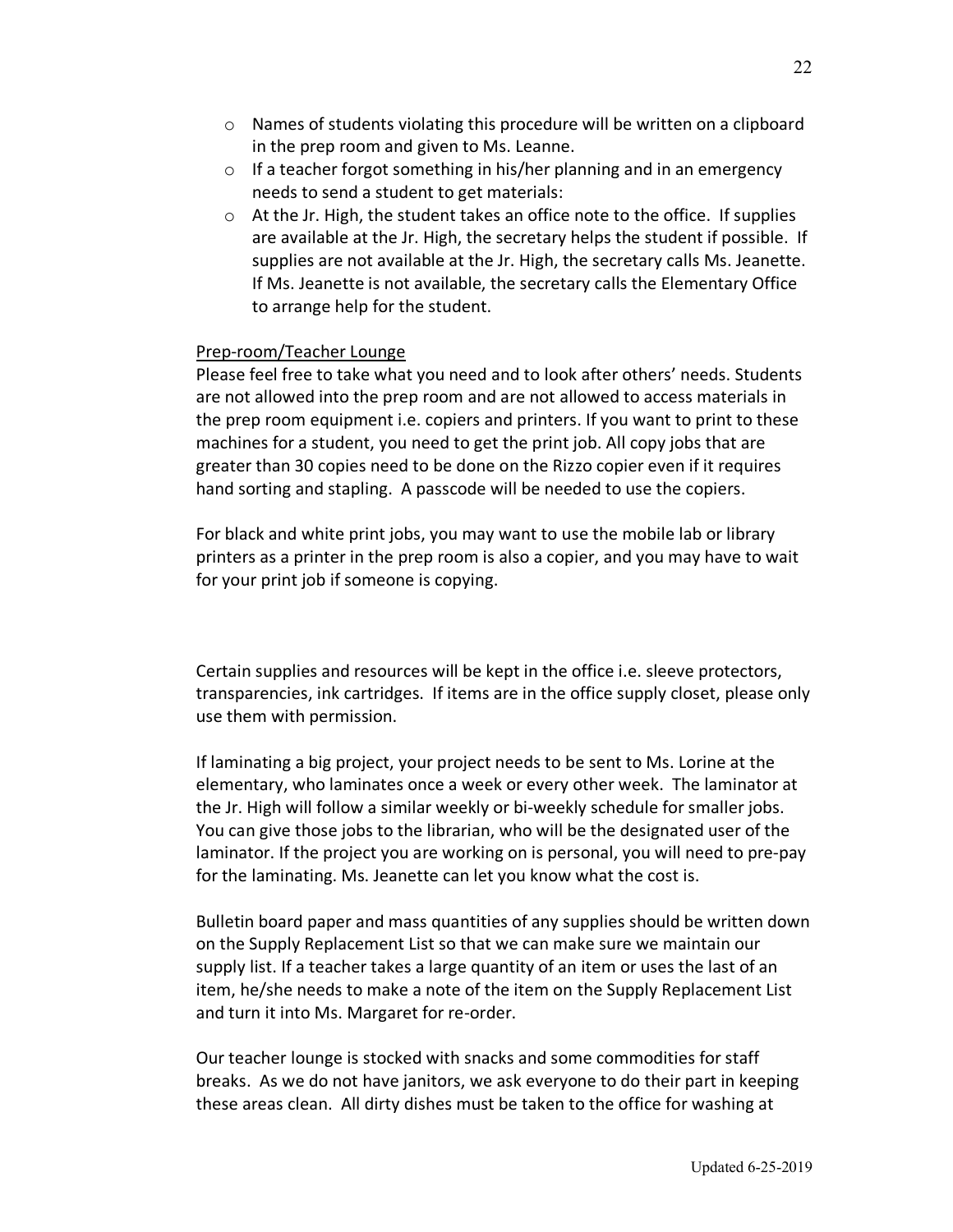cleanup or loaded before in the dishwasher. Personal dishes will be returned to teachers upon request. The snacks in the Teacher Lounge are provided by the Snack Fund. If you would like to have this service provided for you, please talk to Ms. Susanne to have \$10.00 taken out of each check or pay Ms. Ellie \$20.00/month.

#### Storage Room

If items need to be taken from or put into the Storage Room, prior arrangements must be made with Ms. Jeanette. Accompany any student that is sent to the Storage Room and be sure to return any borrowed item exactly where it was. If you need to store something in the storage room, you must talk with Ms. Jeanette about where she would like it put.

#### Ordering/Re-ordering Supplies Policy

Ms. Jeanette orders and re-orders supplies. If a teacher needs an item, a Requisition must be filled out, pre-signed by Ms. Polly. For administrative approval, it is goes to Ms. LeAnne, then is given to Ms. Jeanette for ordering. If you need to speak to Ms. LeAnne or Ms. Mary, who needs to approve curriculum requisitions, about the items on the requisitions, please note that on the Requisition form. Administration may ask you to verify the connection to curriculum.

In order to better maintain our prep room for teacher convenience, totes of various supplies in classroom quantity have been put together. If teachers would like to use these totes, please check out the totes by signing out the tote on the Supply Sign-out Sheet on the door. Please do not take the prep room equipment to classrooms for personal use unless arrangements are made through the office and signed out. After use, please make sure all materials are returned.

## *Jr High Administration/Teacher Policies*

#### Teacher Tardy Policy

At the beginning of each trimester, a teacher will have three tardy forgiveness vouchers. If circumstances require a teacher to be late, the teacher must call and notify the office/administration at least five minutes before class begins so that arrangements can be made to supervise students. Each time a teacher calls in late, the administration issues a tardy voucher to the teacher. If all the forgiveness vouchers are used up, \$25.00 will be deducted from the teacher's bonus pay. If a previous phone call is not made, \$25.00 will be deducted from bonus pay automatically and a notice will be issued to the teacher.

#### Leave of Absence Policy

If a teacher needs to be absent, he/she must request leave by filling out a Time-Off Manager form at least 3 days in advance. This request must then be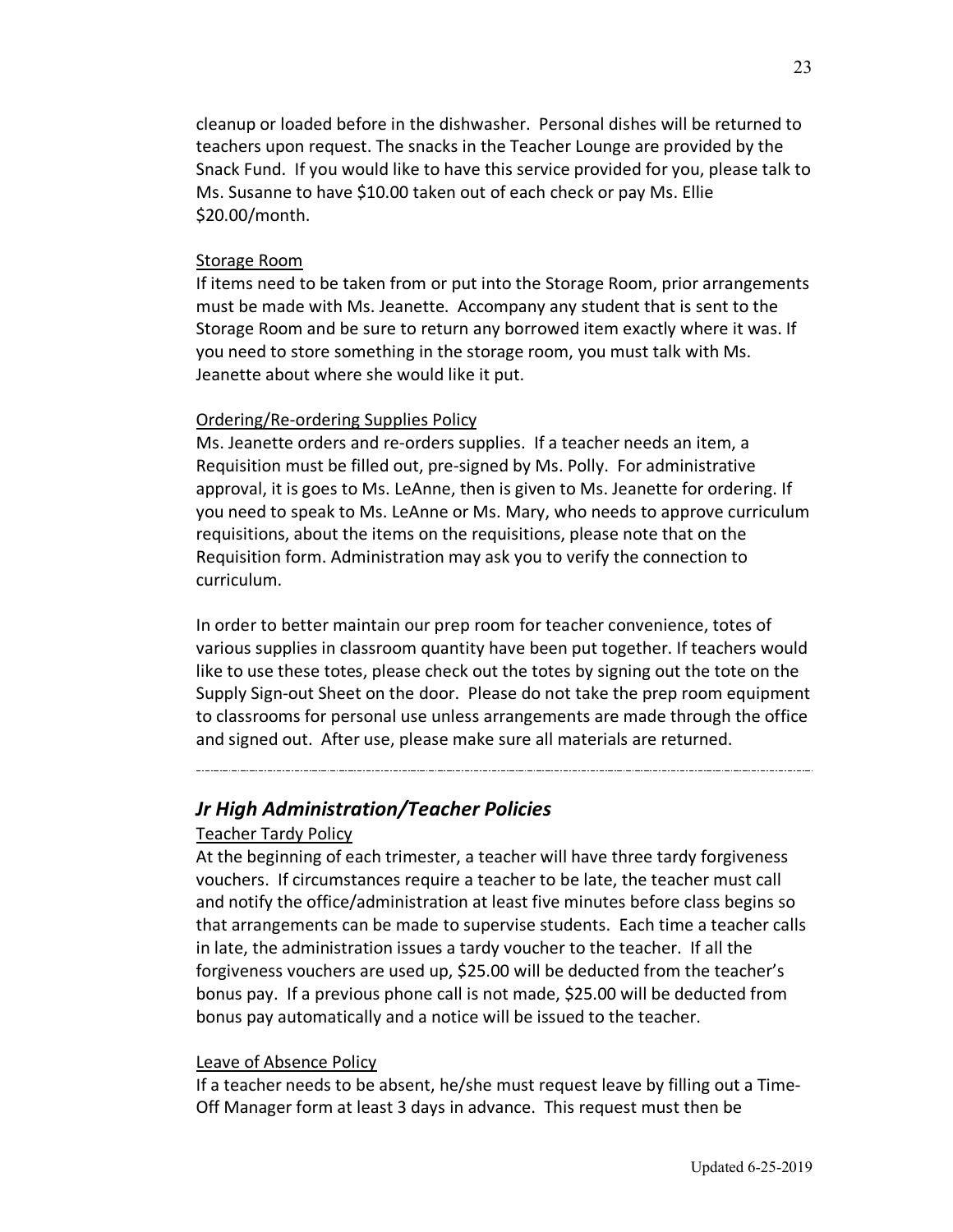approved by Ms. Polly and marked on the calendar. Please check the notes in Time Off Manager or follow-up with her and find out what substitute is assigned to the class so that you can contact the sub about necessary arrangements.

#### Student Behavior Referrals

When a student has passed through all the levels of classroom discipline, a teacher may refer him/her to the administration with an Office Note clearly stating the reason for referral. These reasons may include recovery time in the office, meeting with an administrator, or a disciplinary plan. This plan is a student's acknowledgement of an issue and a plan to correct the behavior. It is contracted among and signed by the student, the teacher, and the administration. Teachers and administration may also choose to involve the student's parents. Administration determines whether an incident's severity requires report to AzSAFE.

A teacher may also refer a student to meet with an administrator. However, sometimes an administrator is not immediately available. In order to make sure adequate support is offered teachers, he/she is asked to specify whether or not the student is to wait in the office or be sent back to class until an administrator is available. In cases of recovery, teachers are asked to specify on the Office Note the time needed for recovery.

#### Activities Policy

It is against the policy of Masada for teachers to have class parties during school hours. All activities must increase or celebrate student learning and success. Motivational activities are held outside of school hours. A written request explaining how the activity will increase student achievement must be submitted to Ms. LeAnne. All student activities require administrative approval. Activities involving movies require a permission slip signed by a parent for each child participating.

#### Safety Policy

Masada believes that all children have the right to a safe educational environment. Student supervision and accountability are therefore very critical. Masada's staff is expected to provide student safety in and support for reporting bullying, harassment, or intimidating threats.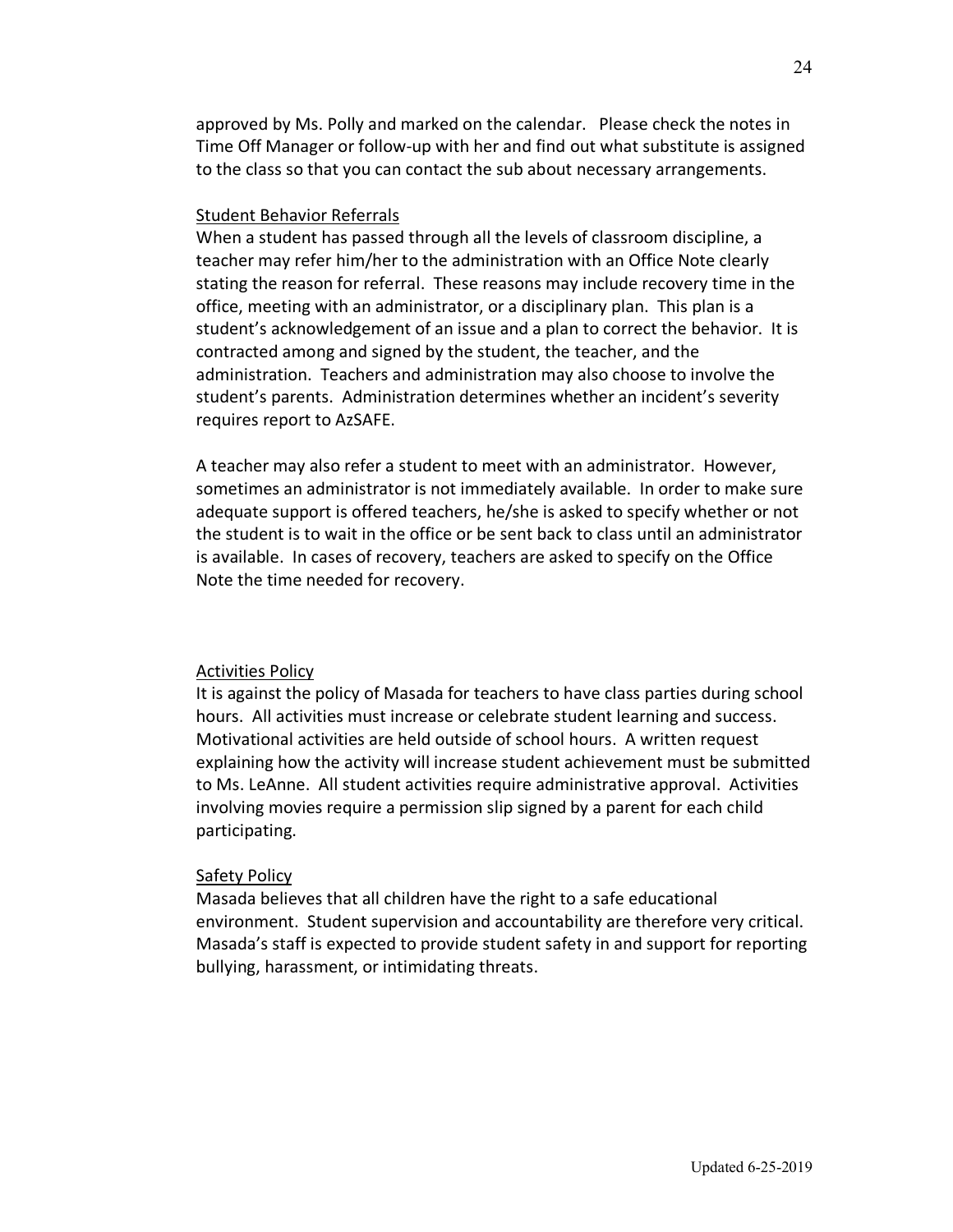#### Monitor Grounds Procedure

Every employee is responsible to supervise students, care for, and maintain facility, grounds, property, materials, and equipment, and report unsafe or unhealthy conditions, situations, and/or language.

#### Grades Procedure

Teacher's grades are finalized seven (7) school days after the trimester end. This is calculated by giving students three (3) days to turn in any missing assignments unless special arrangements are made. Teachers finalize their grades within the next 4 days. These dates are marked on the calendar.

At the end of the year, teachers are expected to file and record the cumulative grade for the year on his/her homeroom class files in the office. If a teacher has not completed the electronic grading process in time, he/she will be required to file and fill out grades on the CUM file for all classes he/she teaches in addition to his/her homeroom class.

## *Jr High Student Violation Policies*

#### Uniform Policy

Students of Masada are always required to wear their uniform to school unless notified otherwise. Violations of the uniform will be referred to the administration for immediate action. The student is given the opportunity to solve the uniform violation immediately. If the student is unable to correct the violation, parent contact is made and the student is released to the parent. The student is welcome back at school when in proper uniform. Continued violation of the uniform may result in suspension, appearing before the Governing Board, and possible expulsion.

#### Tardy Policy

Masada believes that being on time helps students be better prepared and be more successful. Classes that begin on time and are designed for engagement help students value being where they should be. While Masada expects teachers to design for engagement, students who have excessive tardies can expect administrative intervention.

#### Community Service Policies

Students are allowed to arrive no earlier than 8:15 a.m. and stay no later than 5:00 p.m. unless special arrangements have been made. If a teacher is supervising students, he/she needs to check for parent permission or have the student call home. Loitering students are given a community service slip. These violations must be reported to the office where they will be followed through. Other misbehaviors may also result in community service from the administration. However, the policy is designed for behavior outside the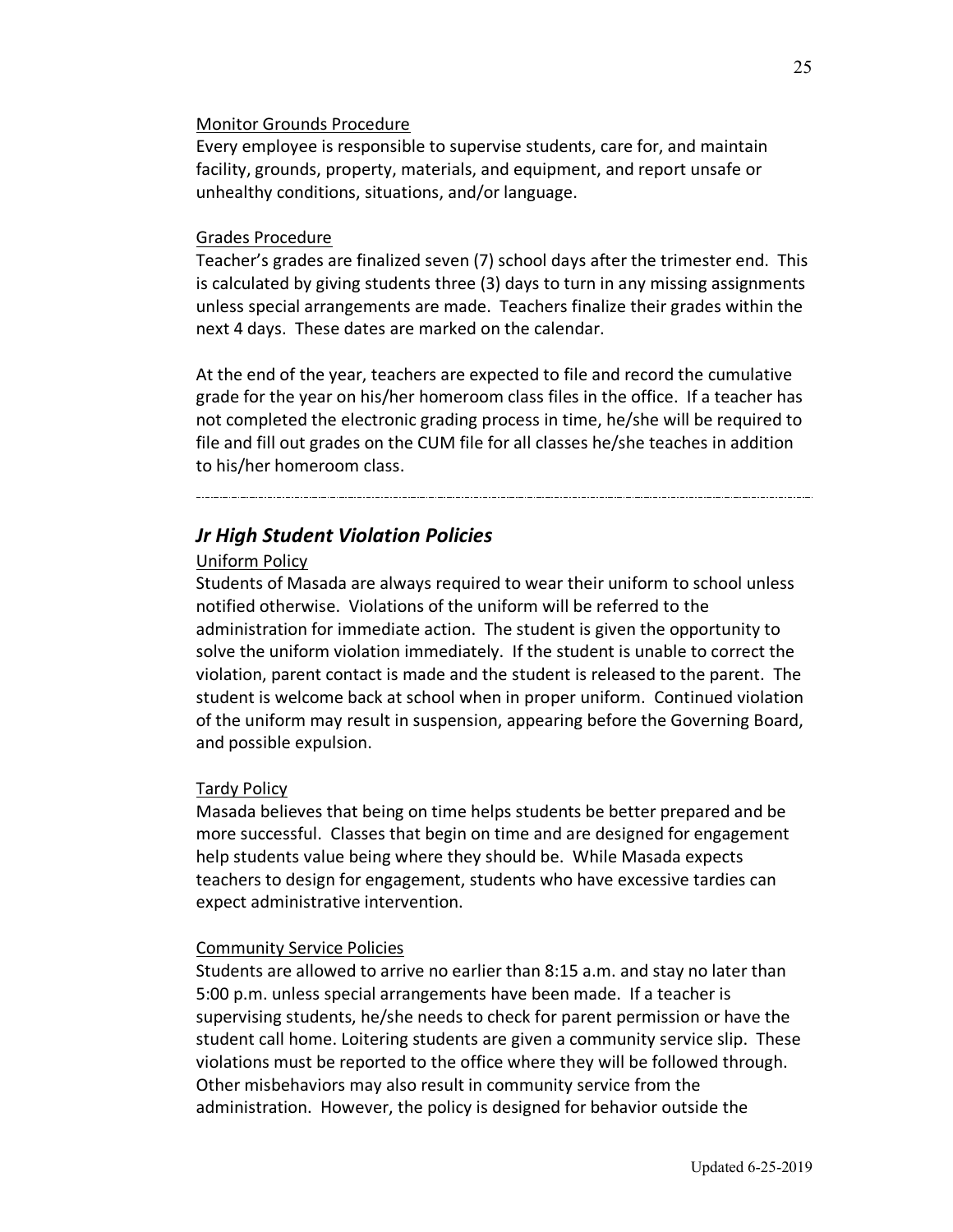classroom. Misbehavior in the classroom does not fall under the policy of community service.

## No Tolerance Policy

Masada has a no-tolerance policy in regard to sexual harassment, stealing, or the F-word in any form. Students who are found violating this policy are referred to administration for immediate action.

- F-word: Verbalizing it, writing it, or signing it is considered using it. Any no-tolerance policy behavior will result in a minimum one-day suspension from school.
- Stealing: Stealing is considered taking or attempting to take money or property belonging to another person or the school with intent to keep it. This behavior will result in a one-day minimum suspension from school.
- Harassment: It is the policy of Masada to consider an act of sexual or physical harassment by a student grounds for disciplinary action. Physical harassment includes a physical act of aggression toward another student that is intended to injure. Physical harassment will result in suspension of one or more days depending upon circumstances and collaborative decision of the administrative team.

Sexual harassment includes sexual words, dialogue, intimations, and gestures directed toward another individual and will result in one-day suspension from school. Repeated occurrences by the same individual will constitute further action by the administration, which may include parent conferences, and consultation with other sources when necessary.

## Profane Language Procedure

Profane language at school is a violation of Masada policy. Words commonly considered by society at large to be swear words, crude and vulgar language are grounds for disciplinary action.

## Bullying Policy

Bullying is a targeted and repeated attempt by a student to remove power from another student. Bullying is not tolerated. Any student or parent that suspects bullying is encouraged to report the incident to administration. All reports will be taken seriously and appropriate disciplinary measures will be taken.

## Weapons Policy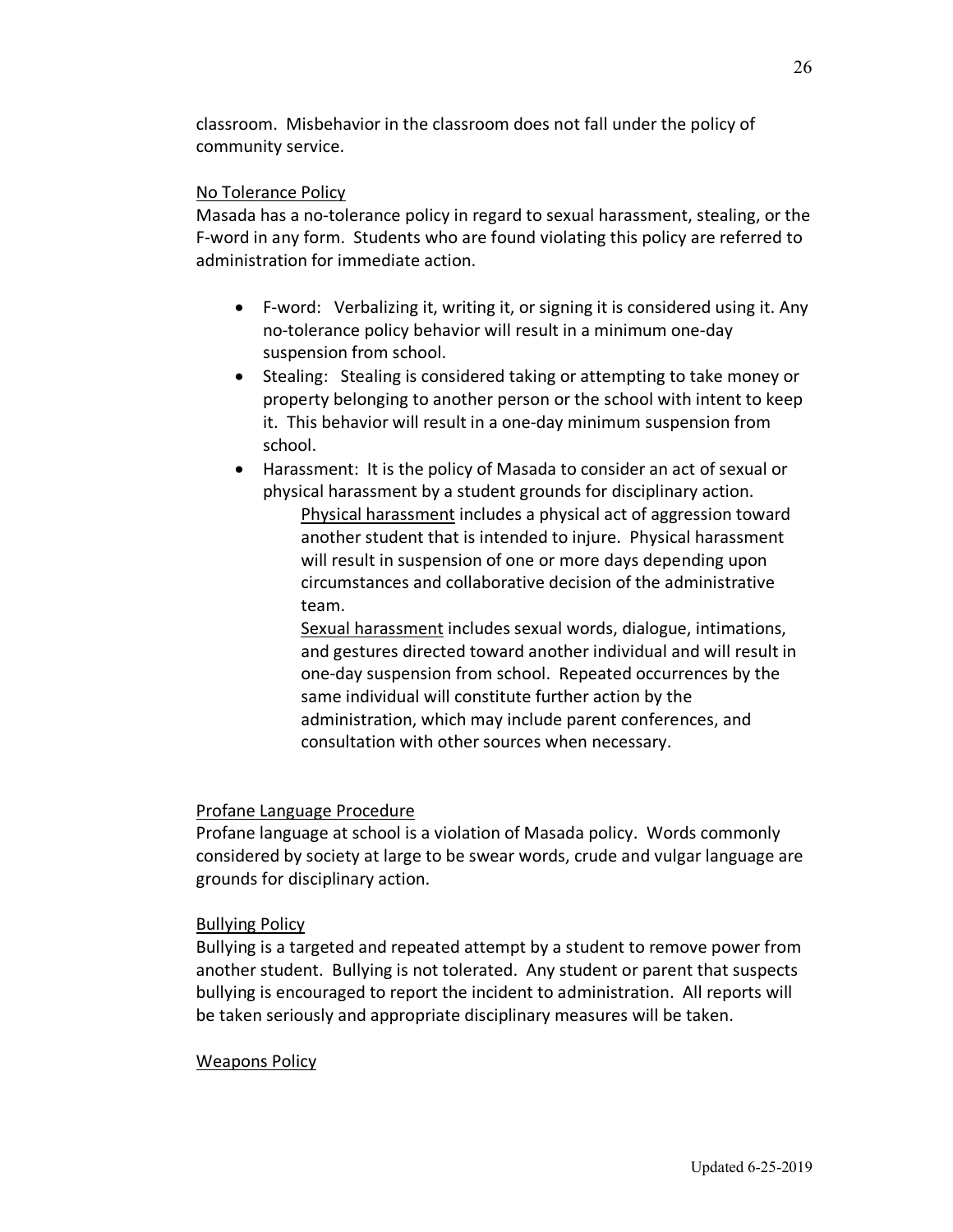Any weapon carried on school grounds should be confiscated immediately. Any sharp-edged devices including pocketknives or fire-lighting devices are considered weapons.

### Confiscation Policy

A teacher or administration may confiscate any item that interferes with or distracts from the learning environment. There are specific items that will be confiscated if a student is found with them outside of his/her backpack at school. These items are iPods, MP-3 players, Tablets, phones. Any item that is considered a weapon, whether designed for play purposes or designed to be a weapon, will be confiscated if it is found at school in any location, including in the personal space a student uses. Weapon and technology items are turned in to the administration. Parents, not students, may retrieve these items. Parents will be called if items are confiscated that cannot be returned to students. If parents would like to retrieve the item, they can contact the administration.

#### Fees and Fines Policy

Student fines and/or fees are required to be paid in full at the end of each school year. A student continuing enrollment in the school, who has unpaid fines and/or fees will be required to pay all fines and/or fees before being issued text books in subsequent years or do community service on the first days of school to pay the fees/fines. A student, who is no longer enrolled and has unpaid fines or fees will have his/her end-of-year grades or transcripts held until the fines and/or fees are paid in full.

**A complete list of policies is in the Student/Parent Handbook. Students and parents are expected to keep updated on the changes in the handbook. Please contact Ms. Ellie at the elementary if you need an updated book.**

## **Hiring**

Masada Charter School is an **At-Will Employer**. As such, either the employee or Masada may end an employment relationship if the relationship is not proving to be beneficial. However, contracts are considered to be legally binding; all contracts entered into by Masada will be binding until the end of the contract period as long as the employee is fulfilling the requirements of Masada. Breech of contract for teachers is considered a serious offense and may be cause for certification review.

## **Equal Opportunity/Non-Discrimination Policy**

It is the policy of Masada to provide equal opportunities in employment regardless of national origin, race, religion, age, sex, handicap/disability or color. This policy will apply to recruiting, hiring, job assignment, supervising, training, upgrading, transfers, compensation, promotion, and education.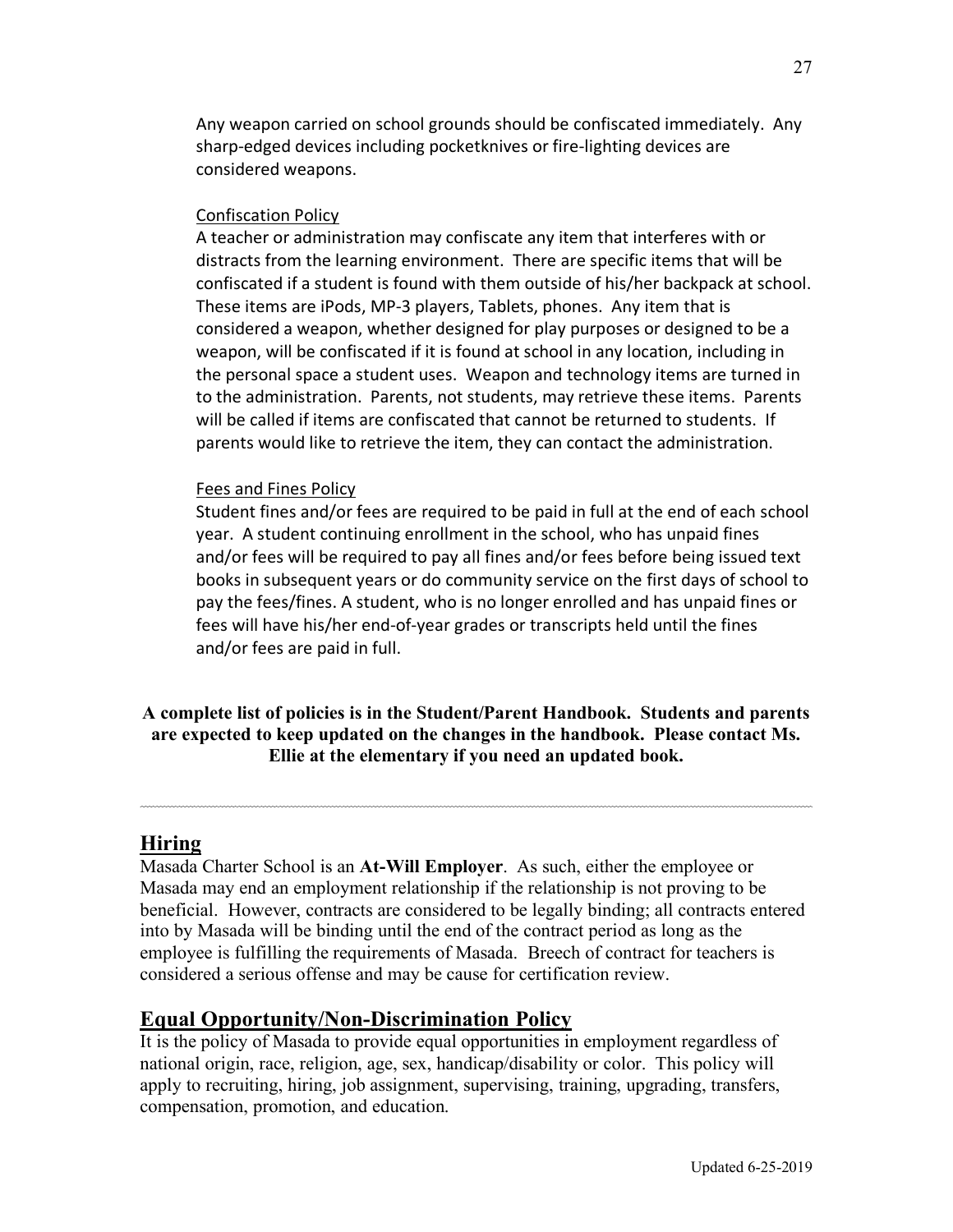In accordance with federal law and U.S. Department of Agriculture policy, Masada Charter School is prohibited from discriminating on the basis of race, color, national origin, age, disability, religion, sex, familial status, sexual orientation, and reprisal (not all prohibited bases apply to all programs).

To file a complaint of discrimination, write the USDA at:

Assistant Secretary for Civil Rights Office of the Assistant Secretary for Civil Rights 1400 Independence Avenue, S.W., Stop 9140 Washington, DC 20250- 9410

Or call toll-free at (866) 632-9992 (English), (800) 877-8339 (TDD), (866) 377-8642 (English Federal-relay), or (800) 845-6136 (Spanish Federal-relay).

# **Highly Qualified Staff Policy**

It is the policy of Masada Charter School to recruit and retain Highly Qualified (HQ) teachers and paraprofessionals for all students. We actively advertise available teaching positions on the school's webpage and in local media arenas. As part of the application process, an applicant provides a set of transcripts to be reviewed by the administration to help determine qualifications for content subject area teaching. Transcripts are maintained in the office for each employee that does not have a current teaching certificate.

In an effort to attract HQ teachers, the governing board has designed a financial bonus of \$4,000 paid out to teachers in installments based on their participation in the staff development program. Staff development is not optional at Masada, but it is rewarded.

Masada is committed to developing paraprofessionals into HQ teaching staff. A hiring strategy is to hire paraprofessionals who are career oriented towards teaching and to work and train those people in the school as they are attending college. If a paraprofessional does not hold an associates degree, they must pass the Para Pro Assessment before being hired and placed in a position to work with students.

Masada's staff development program meets the criteria for high quality staff development but does not necessarily help to qualify a paraprofessional according to AZ standards for highly qualified. Therefore, the school supports paraprofessionals as they get educated but does not currently fund the educational effort with NCLB funds outside of staff development.

The school administrator maintains all teacher qualifications and reviews those qualifications every year to ensure accurate teaching assignments and also to submit teaching data into the ADE common logon for HQ Teachers. The administrator informs parents within 4 weeks of the opening of school of any teacher that does not meet HQ status and of parent's rights in regards to their child's teachers qualifications.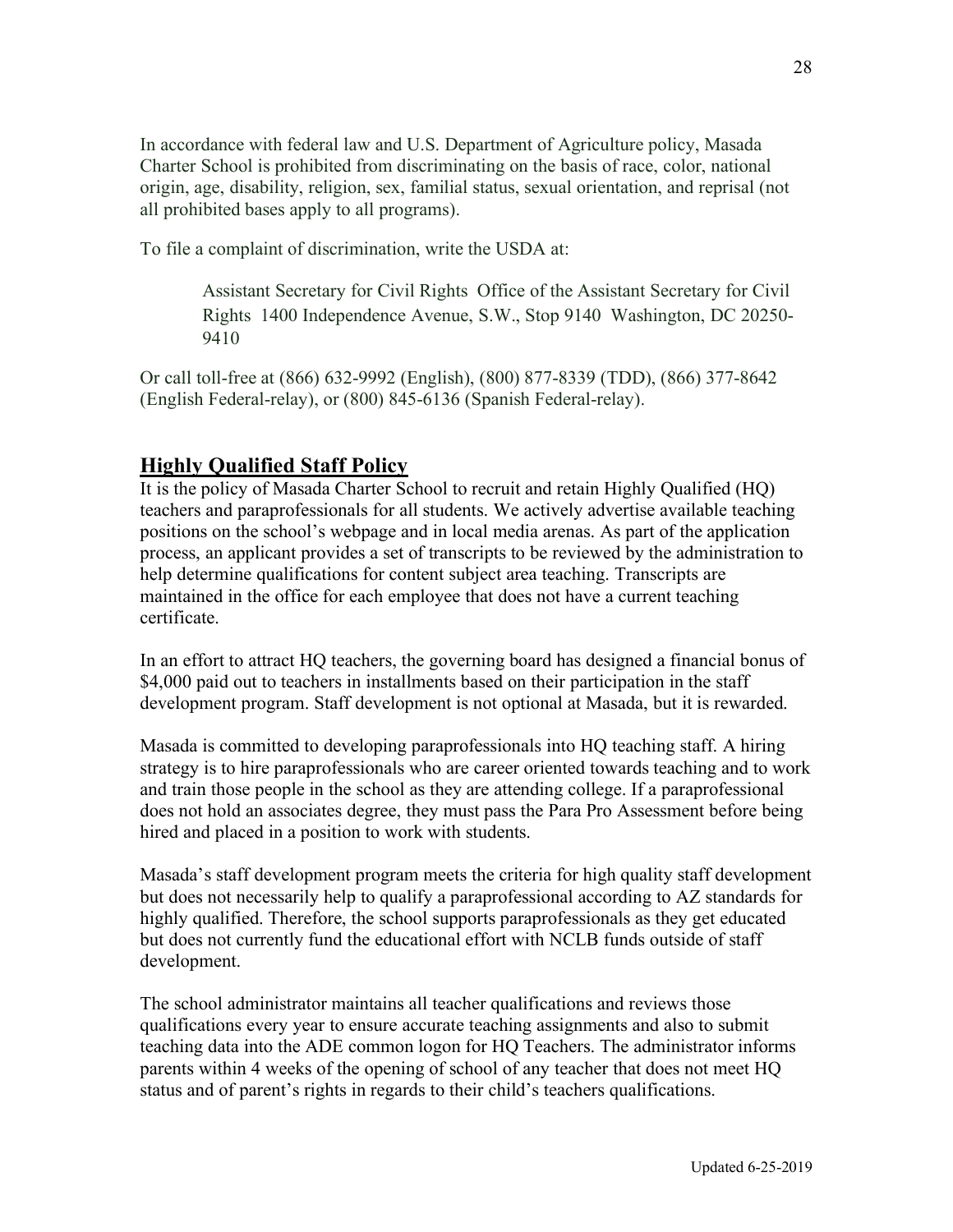All core content teachers will meet the criteria for highly qualified at time of hire.

## **Measuring Teacher Effectiveness Policy**

It is the policy of Masada Charter School to evaluate teachers and principals in a manner that satisfies AZ statutes #HB1457 & HB2823 for Charter Schools, and in a manner that is aligned with Masada's beliefs about teacher performance and student learning.

## *Purpose/Philosophy Statement*

The foremost purpose for evaluating teachers and principals is to improve instruction. Additionally, Masada's vision for assessment includes the belief that evaluation provides the necessary data for reflection and improvement. While the evaluative policy meets state requirements, we seek first to implement assessment feedback into order to refine our students' educational experience.

The purpose of Masada's evaluation plan for teachers is:

- $\bullet$  To determine if teachers are effectively teaching as measured by student learning.
- $\bullet$  To determine the types of assistance and support that teachers may need.
- \* To determine what professional development opportunities are needed for teachers.
- $\cdot$  To determine whether students are meeting achievement growth expectations.
- $\div$  To determine the quality of instruction in the classroom.
- $\cdot \cdot$  To gather information on teacher's ability to work collaboratively with colleagues to evaluate student needs and determine appropriate instruction.
- $\div$  To provide ongoing feedback related to the strengths and weakness of a teacher's performance.
- v To determine teacher's use of principles of professional growth (i.e. Action Research, Peer Coaching, etc.) to solve his or her individual challenges in the classroom/school.

The purpose of Masada's evaluation plan for principals is:

- $\triangleleft$  To determine the effectiveness of his/her implementation of policy, procedures, systems and structures.
- $\bullet$  To gather information on the principal's effectiveness in working collaboratively with the staff and administrative team.
- $\cdot \cdot$  To determine the effectiveness of the principal's discipline of teachers and students.
- $\cdot \cdot$  To determine the quality of the principal's instructional and professional leadership.
- To determine the principal's effectiveness in building positive public relations.
- $\cdot \cdot$  To determine the principal's effectiveness in establishing the organization's vision for positive culture and climate.
- v To determine the principal's use of systems of professional growth to solve his/her individual challenges in the school.

## **Teacher Evaluation Process**

## *Formal/Summative Observations*

Masada's evaluation process will incorporate both formative and summative data. A probationary teacher is defined as a first year teacher and/or a teacher that is placed in teacher support by the Administrative Team. A non-probationary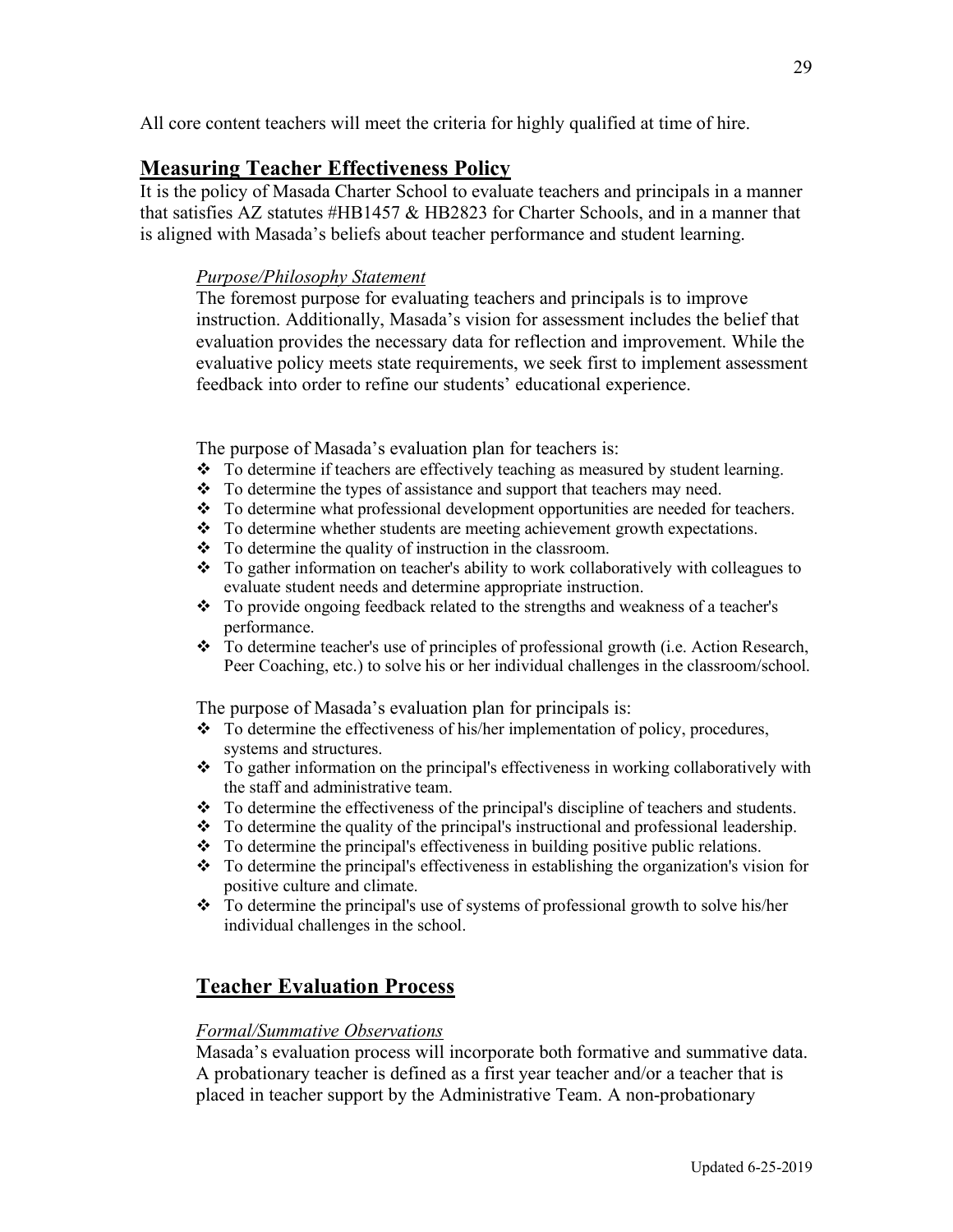teacher is defined as a returning teacher that is meeting Masada's expectations for **instruction** 

Probationary teachers will participate in both formal and informal observations. At least one (1) of the observations will be a complete and uninterrupted lesson. The administrative team will calculate the total score from the data gathered from observations.

Non-probationary teachers will participate in a minimum of one (1) formal summative observation. The observation will be a complete and uninterrupted lesson.

If non-probationary Junior High teachers teach multiple content-area subjects, they will participate in a formal observation in at least two (2) different content areas. Otherwise, non-probationary Junior High teachers will participate in a minimum of 1 formal summative observation. At least one (1) of the observations will be a complete and uninterrupted lesson.

## *Data Gathering, Documenting, and Reporting Process*

Teachers will be evaluated according to the types of classes they teach and the types of assessments in which their students participate. Teachers whose students do not take state tests for any taught content areas will receive a school-wide score and a collaborative team score that incorporates the achievement of students through third grade and will not include an individual classroom score.

Teachers will be evaluated using triangulation of data. The process will include a 360-degree view of teacher performance. Evaluation of classroom performance will be based in selected rubrics and indicators from the Charlotte Danielson Framework.

Data gathering and evaluation tools and measures may include the following:

- v AzMerit and AIMS Science
- v Observational rubrics, surveys, self-reports
- Growth inventories, walk-through data, reflective interviews.
- \* Administrative, student and peer surveys, collaborative team surveys observation tools, sign in sheets, AR summaries & abstracts.

Evaluators will:

- $\triangle$  Be trained in the evaluation process and in the Charlotte Danielson Framework.
- Use a reliable classroom observation tool to identify selected indicators
- $\triangleleft$  Record what was observed and make notes
- $\div$  Give the teacher written feedback
- $\triangle$  Provide a process for teachers to respond to feedback
- $\cdot$  Use observation data and any available artifacts to identify the performance descriptors that best describe the teachers overall performance on each rubric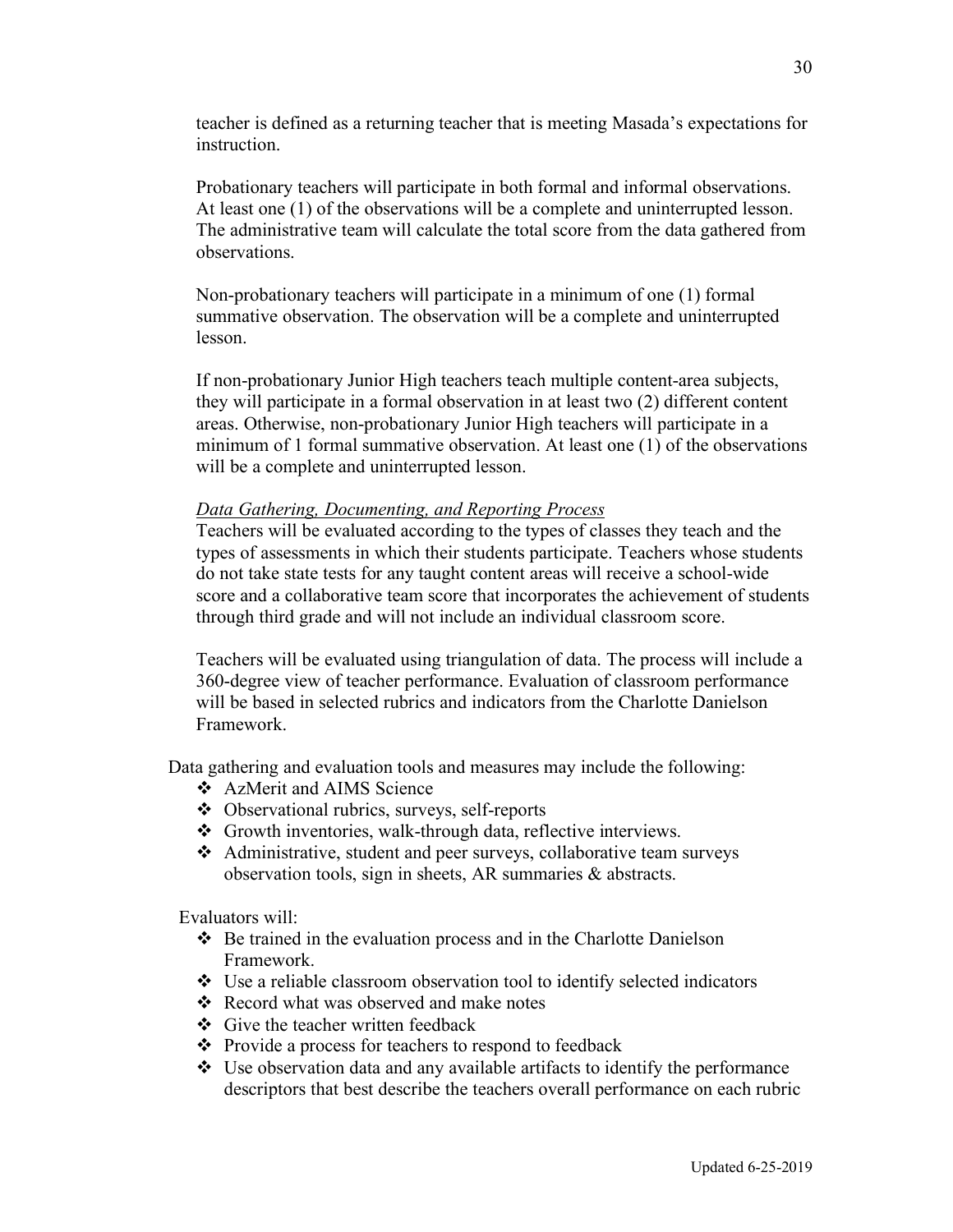$\div$  Convert the performance band scores to a numerical point value that will provide the total score for the Professional Responsibilities section of the Teacher Evaluation Plan

#### *Teacher Orientation*

During the first month of school, each principal will review revisions and changes to the evaluation policy with all teachers and educate new teachers around the evaluation policy. New teachers will be given a packet that includes an overview of the evaluation process, as well as the evaluation tools and instruments to be used in the evaluation process.

#### *Teacher Support Plan*

All new teachers will be placed on a teacher support plan for a minimum of one year. After the teacher's final evaluation score is calculated, the admin team will determine whether the teacher exits the support plan or is continued to the next year.

At any point during the year, based on formal or informal observations or the formal summative evaluation, a teacher may be referred for teacher support and/or placed on a teacher support plan. This referral process ensures teachers have the necessary support for instructional effectiveness and maintains student success as the focus of Masada's evaluative policies.

The teacher support plan will be individualized based on the teacher's needs and will be designed by the administrative team. The plan will include a series of planning, coaching, observing, and reflecting sessions with the Administrator of Curriculum and Instruction.

## *Evaluation Classification*

The summative evaluation score will consist of:

- Achievement Data (50%): A score will be calculated using a combination of schoolwide, collaborative team, and individual classroom student achievement results. (See Appendix A)
- Professional Performance (50%): A score will be calculated using data gathered from rubrics in the categories below.
	- o Instruction
	- o Culture for learning
	- o Planning and Preparation
	- o Surveys and Action Research work.
	- (See Appendix B)

A total score based on points from the above categories will be given to each teacher. This score will determine which performance classification each teacher receives. The four performance classifications are:

o Highly Effective: 95 to 100 points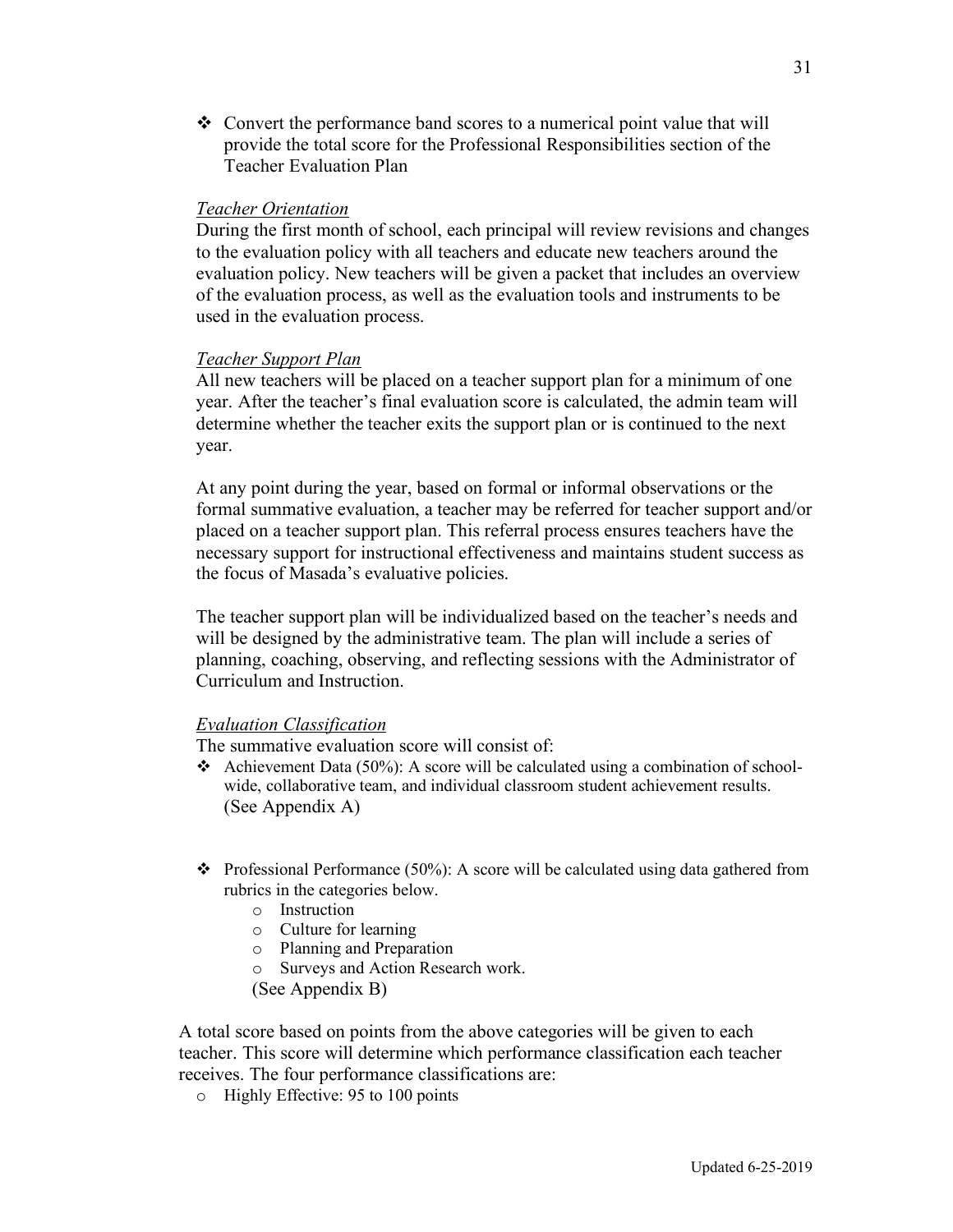- o Effective: 80 to 94 points
- o Developing: 60 to 79 points
- o Ineffective: Below 60 points

### *Fingerprinting*

All persons working with children at Masada Charter School shall have a valid class one fingerprint clearance card. Masada shall not employ a teacher whose certificate has been revoked for a violation of section 15-507 or 15-550 or any offense that places a pupil in danger. Masada will notify the department of public safety if the Administration or ASBCS receives credible evidence that a person who possesses a valid class one fingerprint clearance card is arrested or charged with a crime.

Masada has the authorization to submit fingerprints to the Arizona Department of Public Safety for Fee-Based State and Federal Criminal History Checks pursuant to *A.R.S § 15-183*.

## *Job Assignments*

The Administration is responsible for decisions on assignments and working schedules. Based on the needs of the school, the Administration makes all decisions regarding reassignments, scheduling changes, and recommendation of terminations.

## **Probationary Period**

New employees are subject to a 90-day probationary period with no expectation of continued employment after that time.

## **Orientation**

All new employees are required to attend an orientation program to familiarize them with the school facilities, policies and procedures.

## **Public Relations**

All employees are responsible to maintain a professional relationship with students, parents, staff and community. **Employees are also responsible to maintain the confidentiality of any/all operations within the school.** Masada is a learner-centered environment where individuality is recognized and valued. Masada employees are expected to project a positive attitude toward all students, parents, and fellow staff members.

## **Dress Code**

The learning community of Masada Charter School has expressed strong support for the establishment of a dress code. In order to be responsive to that concern and also provide a more productive learning environment, the Masada Charter School Governing Board has adopted a uniformed dress code for all students**.**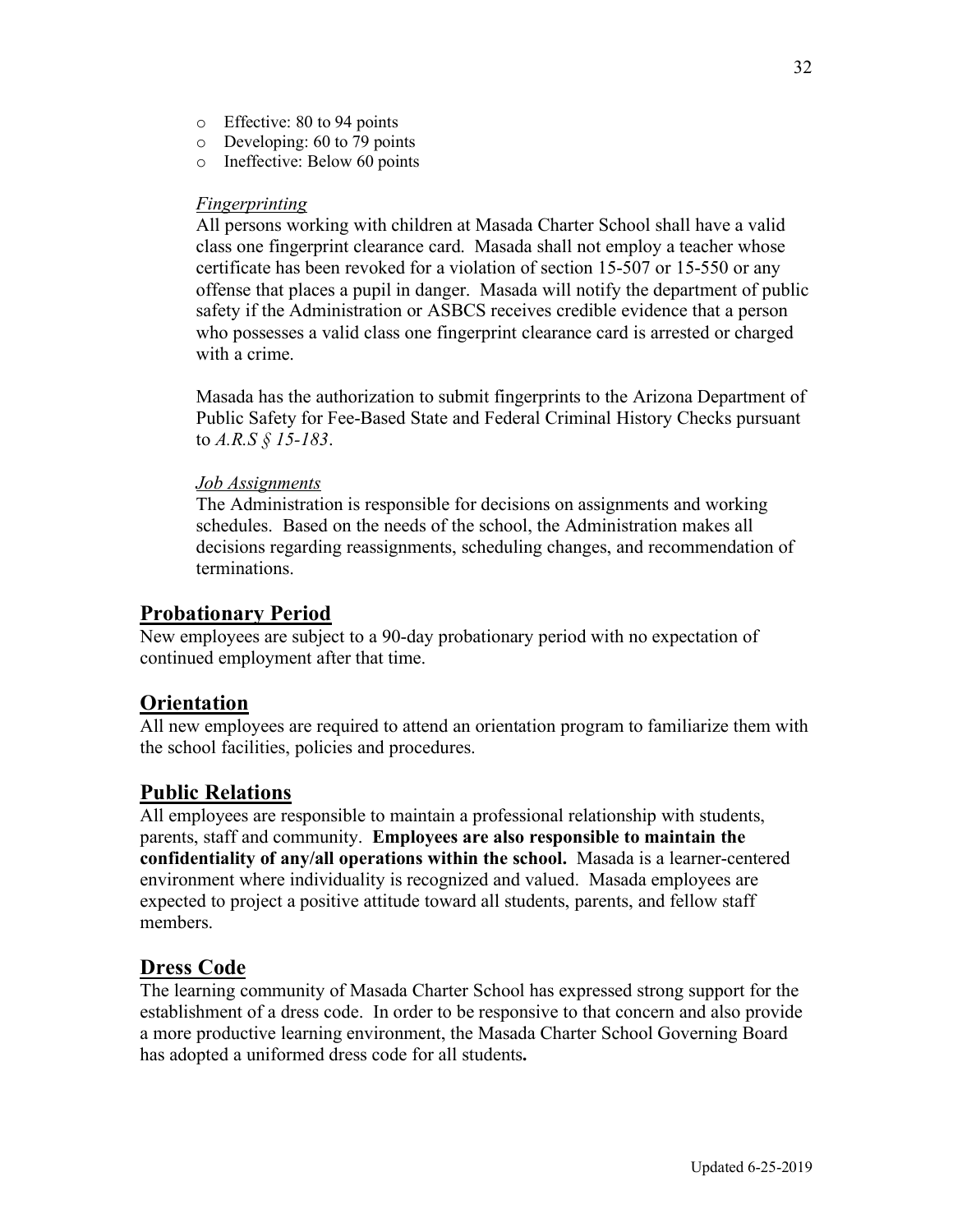Teachers and staff are expected to act as role models for students and community. Their dress must reflect professionalism, and be modest and appropriate for a learning environment, viz…appropriate necklines, long sleeves, skirts or dresses for women, skirt lengths below the knee. Dress standards must meet the same standards required of students. Dress code violations will be addressed by the School Administrator.

## **Absence, Holidays & Leaves**

## **Employee Attendance Policy**

- Within the required school days worked, teachers may request personal, emergency, sick and maternity leave.
- Excessive absenteeism will be addressed by the School Administrator.
- Masada will fulfill the state requirements for number of school days held.
- Teachers will be paid for the state required days as well as two weeks before students arrive and one week after students leave.
- Paid holidays for salaried staff are listed on the school calendar that is updated every year.
- Full time aides/hourly staff will be given pay for the following holidays: Labor Day, Veterans Day, Christmas Eve Day and Christmas Day, 2 days for Thanksgiving, New Years Day, the Spring Break Days, and President's Day.
- Part time employees that return to Masada after one year of employment will be eligible for holiday pay.
- Full time aides/hourly staff have the option to work other days that Masada takes off.
- Year round hourly employees are eligible for 5 paid vacation days.
- In the event of an emergency, the Administration may declare no school and make up a day.

## **Teacher Tardy Policy**

- Teachers are expected to be present and in classrooms well before students arrive.
- In crisis situations the Administrator will address each appeal on a case by case basis.
- Direct communication with the Administrator or Secretary anytime a staff member will be late is required. **(Leaving a phone message is not adequate.)**
- Teacher tardies are justification for Administrative action.
- If circumstances require a teacher to be late, the teacher must call and notify the office 5 minutes before the first bell rings so that arrangements can be made to supervise student access to and activities in the classroom.
- In the event that a teacher is late without a call, he/she will be issued a notice that \$25.00 has been deducted from his/her bonus pay.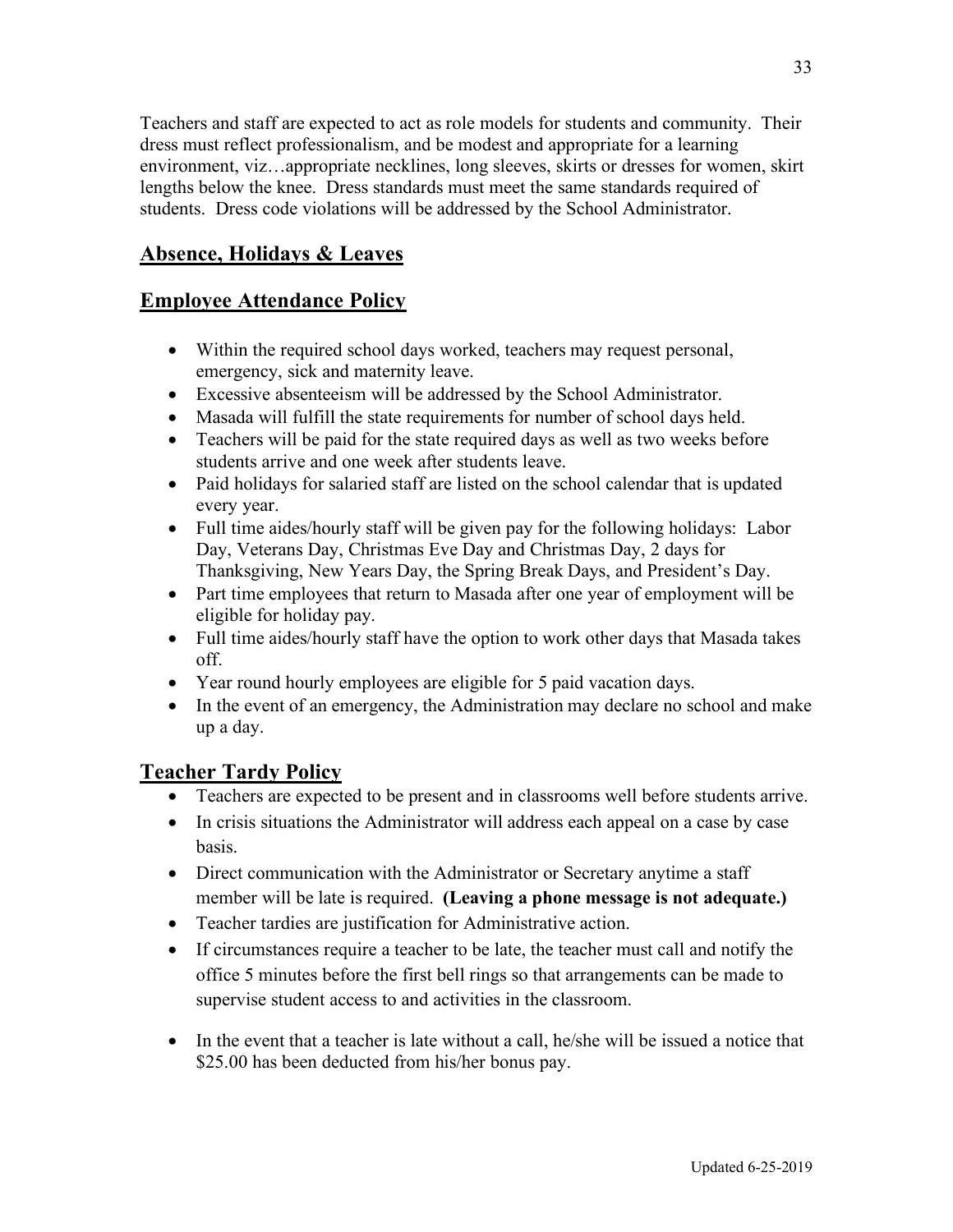## **Holidays**

Paid holidays for salaried staff are listed on the school calendar that is updated each year. Hourly staff will receive pay for Labor Day, Veterans Days, 2 days for Thanksgiving, Christmas Eve Day, Christmas Day, New Years Day, and Spring Break days. In the event of an emergency, the Administration may declare no school and schedule a makeup day. All categories of leave are required to have prior approval and direct communication; if an absence does not follow this policy, payment will not be guaranteed.

## **Teacher Personal Leave**

- There are a total of four personal leave days per year.
- To apply for personal leave the teacher must obtain permission from the Administrator three days in advance.
- Two of these leave days are paid; if a teacher wishes to take the third and fourth leave days, he/she must pay for a substitute teacher and receive the difference of pay in their next check.
- The Administration reserves the right to restrict personal days off when the impact would disrupt the educational process.

## **Year Round Employee Vacation**

- Administrative staff who work a full year contract will have no personal leave but will have 15 vacation days.
- Administrators who work a full year contract will have no personal leave but will have 20 vacation days.
- These days can be rolled over for one year.
- At the end of the roll over year, if vacation days are not used, the employee will lose any unused days from the previous years' vacation days.
- Full time teachers on a 12-month contract will receive 15 vacation days per year. These days can be rolled over for one year. At the end of the roll over year, if vacation days are not used, the employee will lose any unused days
- Vacation leave time must be logged into the Time Off Manager System for employees to receive payment.
- The Administration reserves the right to restrict personal days off when the impact would disrupt the educational process.
- Vacation days may be used at any time during the year, as the school calendar and schedule allow, and as long as the school program is not harmed.

## **Sick Leave**

- All employees are expected to call in and make personal communication to the Administration when they are sick.
- All arranged days must be approved before payment can be received.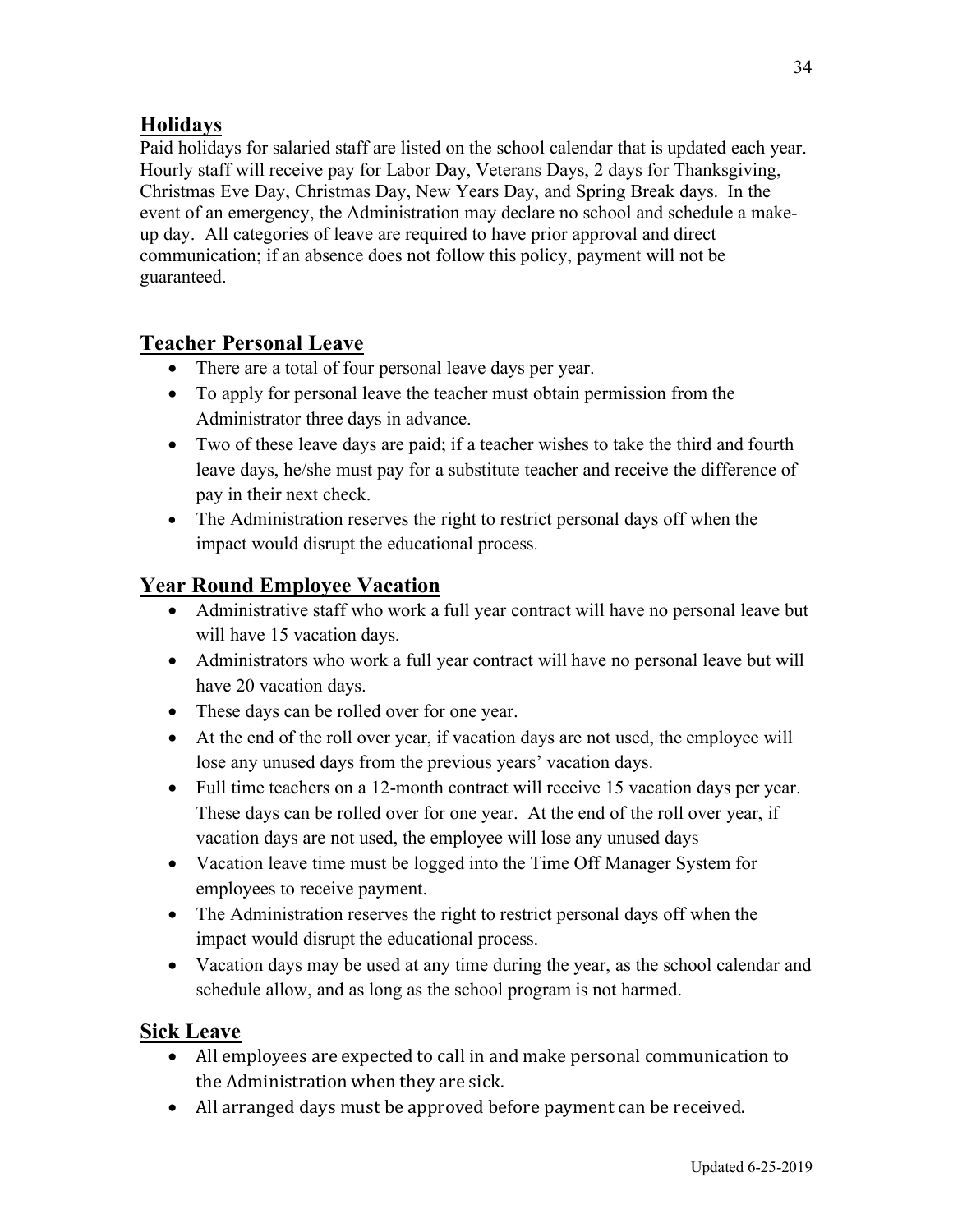• Any sick leave and bereavement time must be logged into the Time Off Manager System for employees to receive payment.

Earned paid sick leave may be used for an employee's mental or physical illness, injury or health condition; an employee's need for medical diagnosis, care, or treatment of a mental or physical illness, injury or health condition and for an employee's need for preventative medical care.

**\*\*Other specific stipulations can be found in Masada's Operating Policies manual under Policy 2.12 Employees Applying for Sick, Maternity, Bereavement and Short Term Disability Leave.**

## *12 Month Salaried Employee:*

- Each new Full Time 12 month employees begins with three (3) days sick leave and will accrue one (1) day sick leave for each month worked up to a maximum of 12 days per year.
- Unused sick leave days will roll over to the next year.
- If rolled over sick leave days are not used within the next year, they will be rolled into a short-term disability fund.

## *Full Time Teacher:*

- Teachers accrue one  $(1)$  day sick leave for each month worked, up to a maximum of 10.
- Each new teacher begins employment with three sick leave days and accrues one (1) day for every month worked up to a total of 10 days.
- Unused sick leave days will roll over to the next year and if still unused will roll into a short-term disability fund.

## *Hourly and Part Time Employee:*

- All hourly and/or part time employees will receive one (1) hour of paid sick leave for each accumulated 30 hours worked, up to but not to exceed 40 hours of paid sick leave.
- Employees may only request paid sick leave for the amount of accrued time off earned up to the point of request.
- New Employees will be expected to work 90 calendar days before requesting to use any paid sick time. Any unused sick days will be paid out at the end of the school year and will not be rolled over to the following year

## **Emergency Leave**

There are three (3) paid leave days available for bereavement leave when an immediate family member is deceased. Immediate family members consist of Spouses, Father,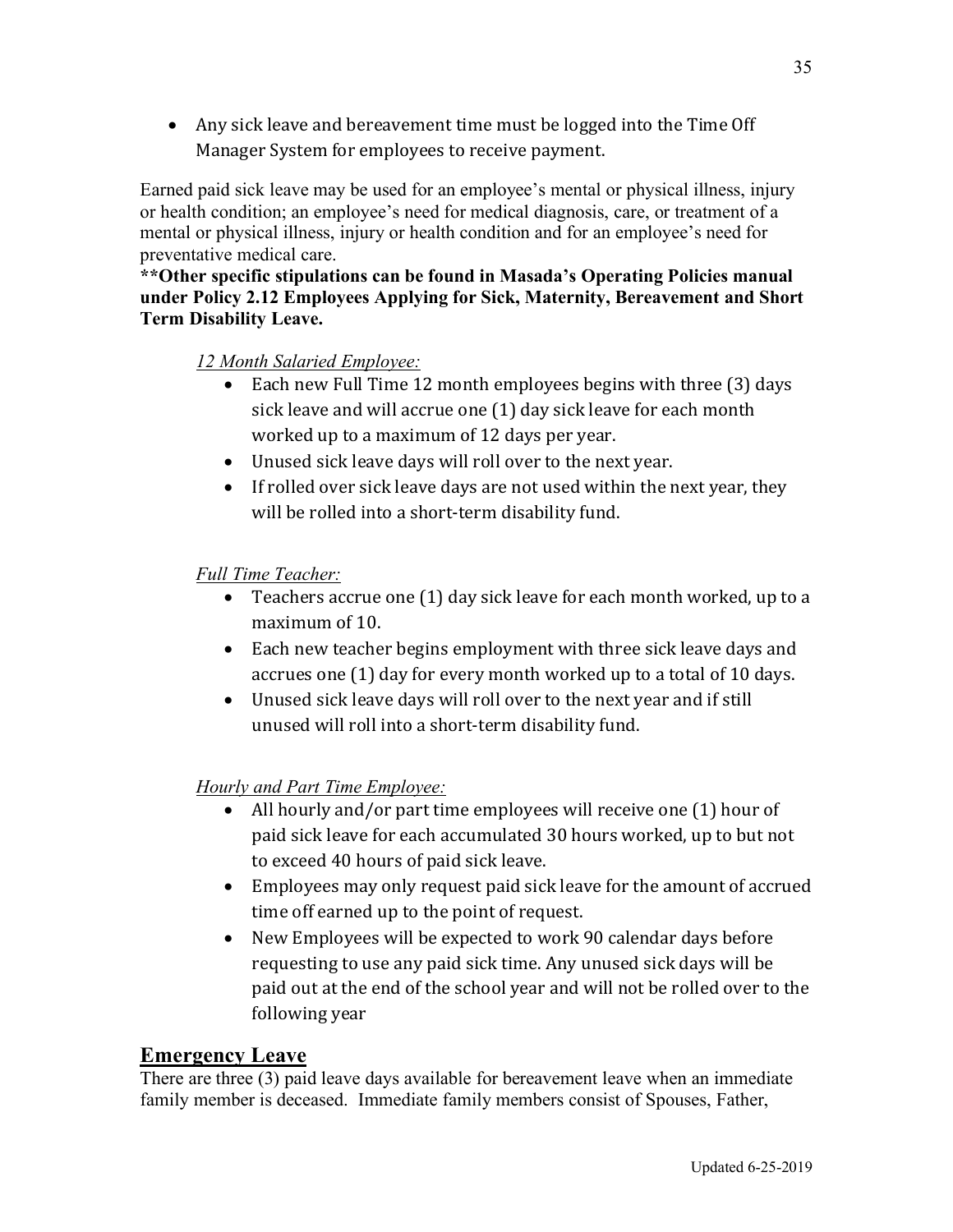Mother, Grandparent, Son, Daughter, Brother, Sister, Direct and Immediate In-Laws, or Grandchild.

## **Maternity Leave:**

Full time female salaried employees receive ten (10) work days paid leave for maternity. If further recovery time is needed, a full time female teacher can apply for an additional ten (10) work days of leave while receiving the difference in salary after the substitute has been paid. If further leave is still needed, a full time female teacher can apply for 30 days of unpaid leave while the school carries her insurance to the end of the current month of unpaid leave.

## **Notification of Absence or Tardiness**

All Staff must check in with the Administrator and fill out a leave slip if they need to leave before the required ending time stated for their respective positions. (On occasion of the Administrator being unavailable staff must check in with the Director of Curricular Instruction or School Secretary in that order.) Direct communication with the Administrator or Secretary any time a staff member will be late or absent is required (**leaving a phone message is not adequate**). If the notification must take place outside school hours, staff will notify the School Administrator, etc. at her personal residence.

## **Scheduled Workdays (Salaried Employees)**

Scheduled workdays are full days unless the Administrator notifies staff otherwise. This includes Fridays. Workdays begin a minimum 30 minutes before school starts and end a minimum 30 minutes after school is over. Fridays meet the same schedule as full student days. Training, staff de-briefing, preparation time, presentation nights, conferences, and meetings may sometimes extend workdays. Work-days may sometimes include a working lunch. \*\*Because the Administration understands that in order to be effective, teachers spend many added hours, times given here are minimum hours scheduled for teachers to be available to parents, students, and administration. Other hours needed for preparation are understood to be scheduled at the convenience of the teacher.

## **MASADA'S STAFF DEVELOPMENT MODEL**

Masada supports a staff development model that is comprehensive, systemic, ongoing, and supported. Staff development is research based and designed to build the knowledge and skills of the group in an effort to achieve the goals of the organization. Therefore Masada's staff development model emphasizes building individual skills along with group skills as they are aligned with the elements of our staff development plan. Masada is committed to the concept that a learning community requires more than individual knowledge. It requires staff members to develop the ability to work together as a group to solve problems and renew the school. The Governing Board has agreed to provide substantial resources to support this staff development model. They understand that this model requires a high level of time and commitment; therefore teacher bonuses are designed to provide compensation for teachers to participate in this effort.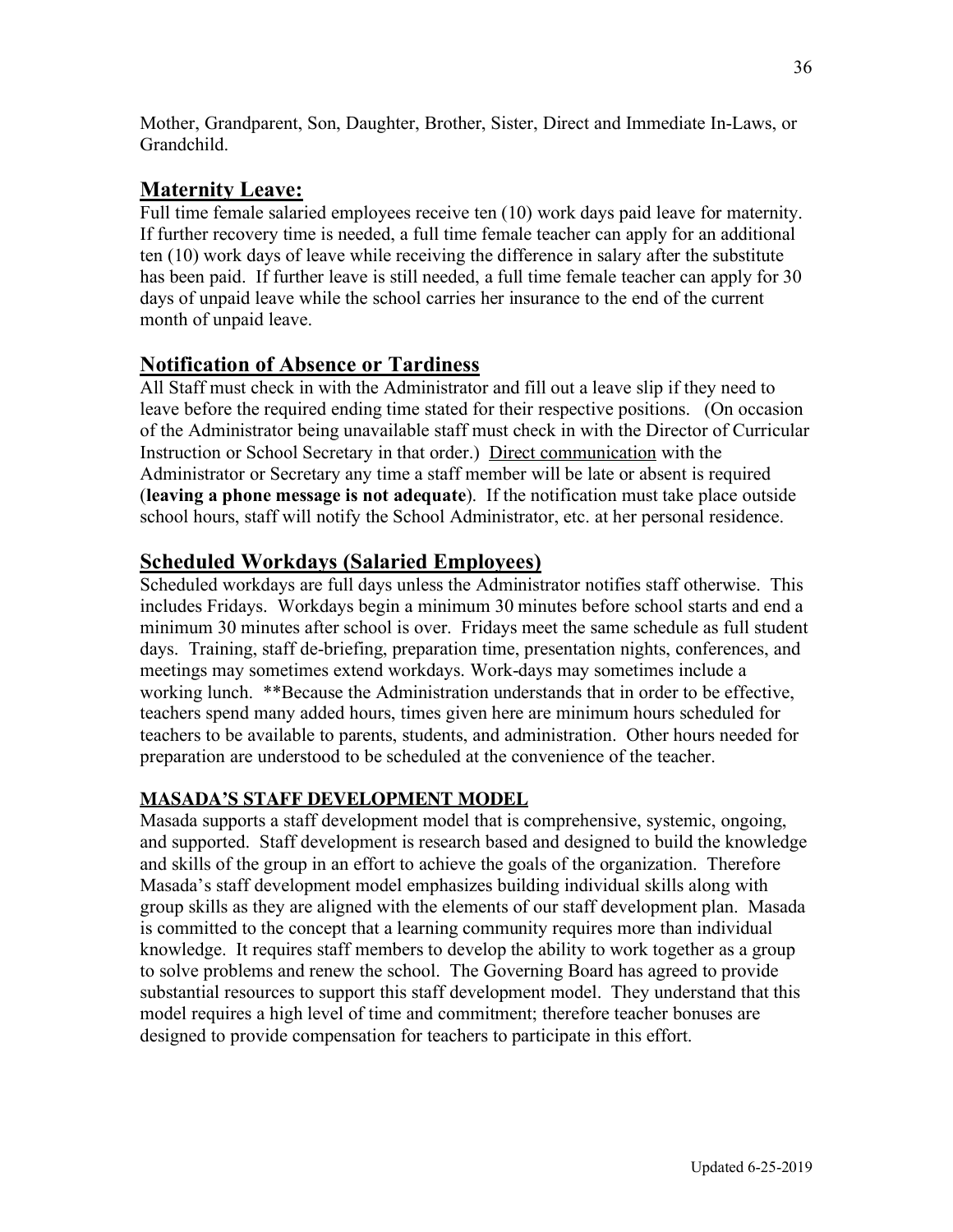Teachers are welcome to ask for or make recommendations for staff development. When making staff development decisions, the administrative team will consider this model, the staff development plan, and the collective need of the staff.

## **Staff Development Days**

Masada will schedule staff development days. All staff members are required to attend staff development days as designated on Staff Development Calendar. Absences for staff development days must be approved by the Administration. These are general guidelines and exceptions can be made and may result in a deduction of bonus pay. In recognition of teacher participation in staff development days, the Board grants a teacher bonus.

## **Disciplinary Action and Due-Process Policy**

The employee has certified that he/she has not been convicted of dangerous crimes against children as defined in A.R.S. 13-604.01. The employee understands that a conviction of such a crime during the terms of this agreement must be reported to the Administration immediately upon conviction.

If, after notice and hearing, it is established by a preponderance of the evidence that the employee engaged in any conduct described as a crime listed in A.R.S. 13-602.01 and such conduct involved any student of person under eighteen (18) years of age, his/her employment will be terminated immediately.

Employees who do not maintain the highest standards of professional conduct will be subject to disciplinary action. Disciplinary action will be handled by the Governing Board and will follow a four-step plan. The first three levels are the responsibility of the Administrator with suspension being approved by the Board President; the last level will be the responsibility of the Board during executive session. The four levels are:

(1) verbal warning (2) written warning (3) suspension (4) dismissal

Any immoral, illegal or unethical misconduct by a staff member will be an exception to the plan and will be grounds for immediate suspension until the Board can meet for review.

Any misrepresentation by the employee on his/her job application or resume will be grounds for suspension.

Employees of the school have rights, guaranteed by the  $1<sup>st</sup>$ ,  $5<sup>th</sup>$ , and  $14<sup>th</sup>$  Amendments to the United States Constitution. These rights are acknowledged and protected by all policies adopted by the Board.

## **Complaints and Grievances Policy**

## **Student, Teacher, and Staff Grievances**

\*Refer to policy 2.16 and Procedures 2.16.1 for procedural details.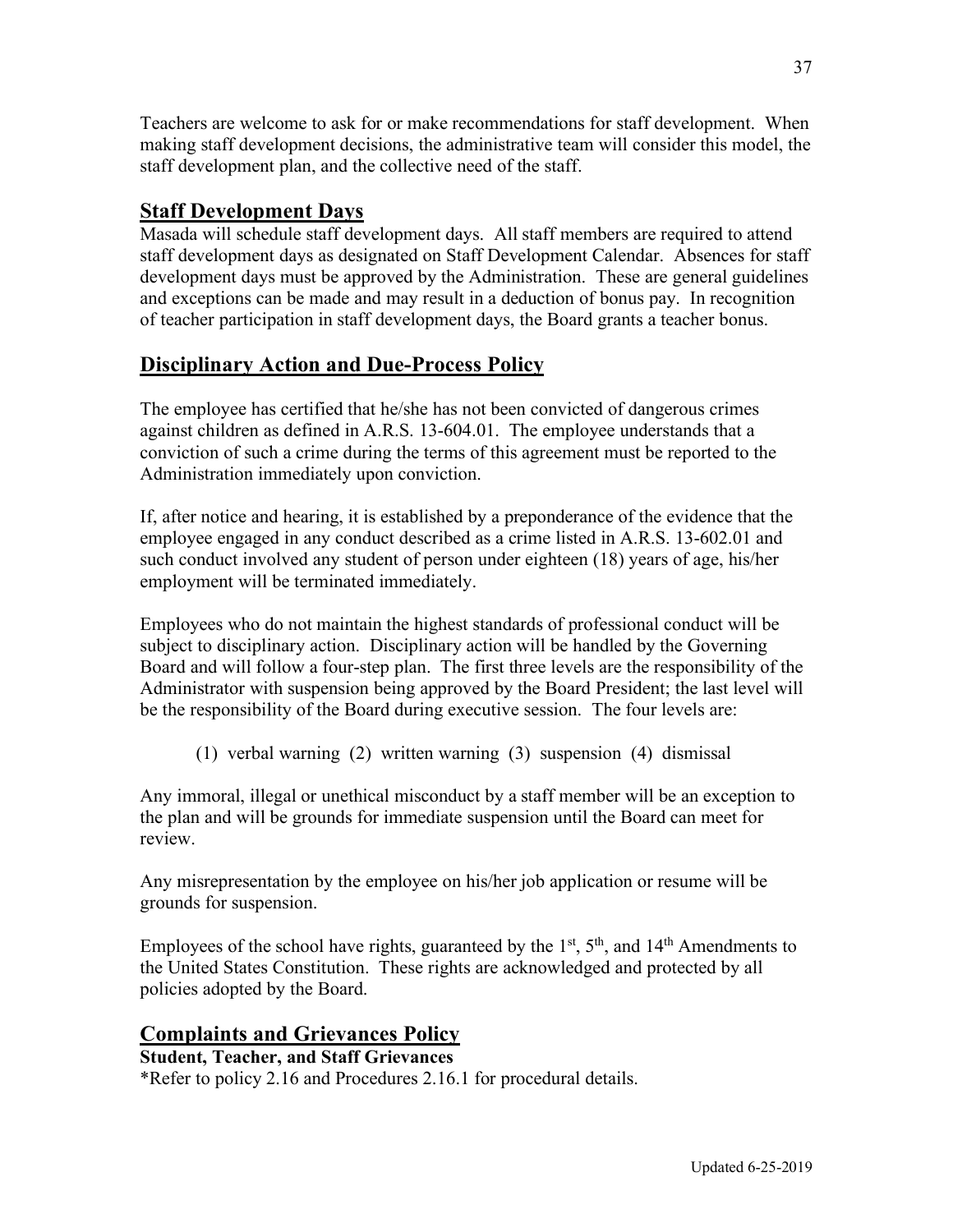Student Complaints and Grievances

- The Governing Board of Masada School has established procedures whereby students may present a complaint or grievance regarding a violation of their constitutional rights, equal access to programs, discrimination, harassment, intimidation, bullying or personal safety provided that:
	- o The topic is not the subject of disciplinary or other proceedings under other policies and regulations of this School, and
	- o The procedure shall not apply to any matter for which the method of review is prescribed by law, or the School Governing Body is without authority to act.
	- o A complaint/grievance may be raised regarding one (1) or more of the following:
		- Violation of the student's constitutional rights.
		- Denial of an equal opportunity to participate in any program or activity for which the student qualifies not related to the student's individual capabilities.
		- Discriminatory treatment on the basis of race, color, religion, sex, age, national origin, or disability.
		- Harassment of the student by another person.
		- Intimidation by another student.
		- Bullying by another student.
		- Concern for the student's personal safety.

Public Complaints and Grievance

• The Governing Board shall establish procedures to be used by citizens of the School who have complaints about School facilities or services. Such procedures shall provide for administrative review of such complaints and, further, shall provide for Governing Board review at the request of the complainant if the matter is not resolved by administrative review.

Teachers and Staff Complaints and Grievances

• Discrimination by the school against an otherwise qualified individual with a disability or any individual by reason of race, color, religion, sex, age, or national origin is prohibited. Efforts will be made in recruitment and employment to ensure equal opportunity in employment for all qualified persons.

## **Drug-free and Smoke-free Workplace**

Any property or location at work, school activities and/or school business is conducted is declared to be a drug-free and a smoke-free workplace. This means:

• No smoking or tobacco products are allowed in the school buildings or on the school grounds.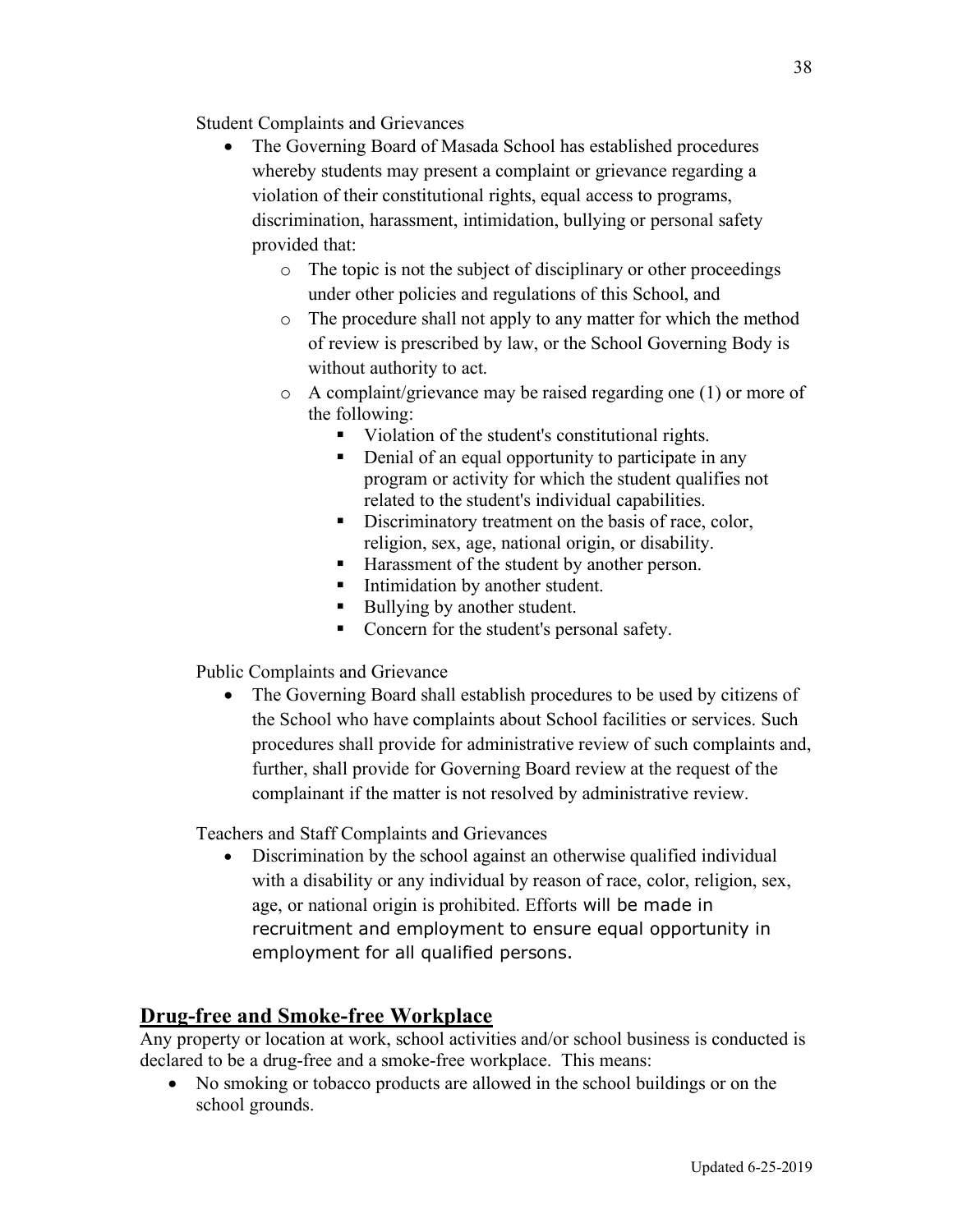• All employees are absolutely prohibited from unlawfully manufacturing, distributing, dispensing, possessing, or using controlled substances in the workplace. Controlled substances include alcohol, narcotics, cannabis, stimulants, depressants, and hallucinogens.

As a condition of employment, each employee shall abide by the school's drug and tobacco-free workplace. Additionally, the employee will notify the school in writing of any conviction for violation of a criminal drug statute occurring in the workplace within five days after such a conviction. Masada reserves the right to do random or selective drug testing of employees before hiring or upon cause.

Alcohol is considered to be a drug and will not be allowed on school premises. Any employee violating these policies is subject to disciplinary action.

Definition of Drug Free School Zone:

"Drug free school zone" means the area within three hundred feet of a school or its accompanying grounds, or and public property within one thousand feet of a school or its accompanying ground.

\*For reference to specific violations, definitions, and actions refer to Masada's Safe School Manual adopted by the Governing Board on May 18, 2009.

## **Student Supervision**

The goal of student supervision is to create a safe school environment for all students and staff members. Teachers and employees are responsible to supervise and discipline students during the school hours specified for that student according to times listed in policy #2.10 Employee Attendance.

Teachers and employees are responsible to supervise students according to these guidelines:

- Those supervising students must intervene when children behave aggressively
- Those supervising students must follow through on reports of aggression and bullying.
- Those supervising students must communicate and coordinate with other staff about student behavior.
- Leaving students unsupervised in the classroom, at recess, at P.E. or any other time during the school day is grounds for teacher reprimand.
- Adult volunteers and parents within the classroom will not be left unsupervised unless they have completed state fingerprint and background checks.
- The responsibility for safety and management of students belongs primarily to teachers.
- Teachers are required to be on school during times specified in policy #2.10 Employee Attendance.
- A student can report an offense to any employee.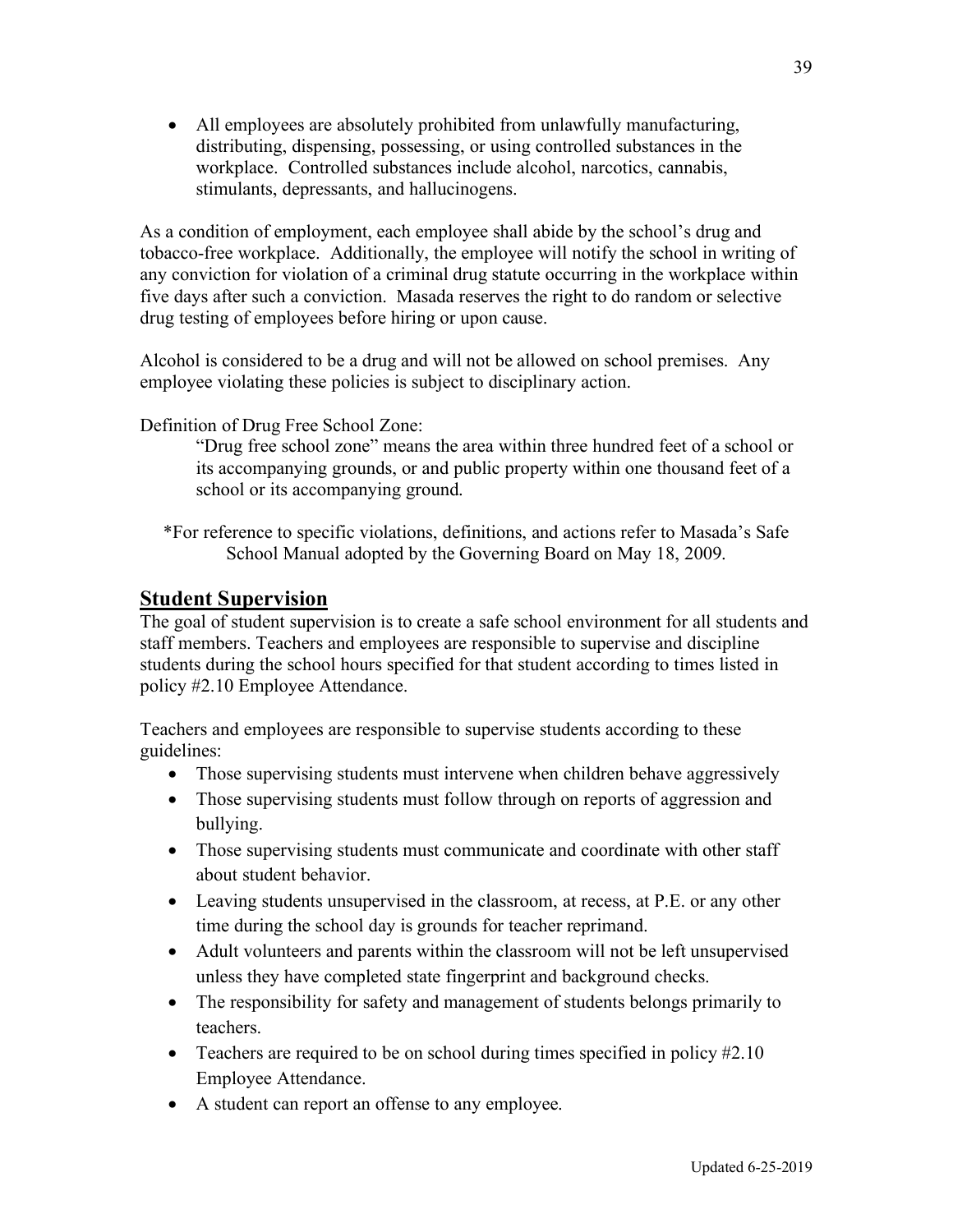• Any employee that sees or hears of an offense is expected to follow through and resolve the issue or refer it to someone else in authority for an appropriate resolution.

It is the policy of Masada Charter School that students are under adult/teacher supervision at all times. Teachers are responsible for the safety and management of students. Teachers MAY NOT leave school grounds and their respective classrooms unsupervised without personal communication and approval of administration. Therefore a student who is injured in the absence of adult supervision is a liability to the school and teacher. Unsupervised students are grounds for teacher reprimand.

## **Instructional Time Policy**

It is the policy of Masada Charter School that instructional hours include only educational activities that are tied to Masada's Educational Curriculum. This includes activities that are for the purpose of rewards. Any activity that is not tied to Masada's Educational Curriculum must be held outside of instructional hours. An exception to this policy may be made according to the judgment of the Administrative Team if a teacher submits in writing a proposal for an activity and justifies the time being used because of student achievement. This written proposal must be approved before students and/or parents are notified of the activity.

## **Harassment**

Masada Charter School is committed to creating and maintaining a working environment free of objectionable and disrespectful conduct, and communication of a sexual nature.

Everyone at Masada Charter School has a right to feel respected and safe. Consequently, we want you to know about our policy to prevent sexual harassment, and harassment because of race, sex, ethnicity, color, national origin or disability.

Harassment may involve a student or an adult. Harassment may include the following when related to race, sex, ethnicity, color, national origin or disability:

- a. name calling
- b. graffiti
- c. notes or cartoons
- d. unwelcome touching of a person or clothing
- e. offensive or graphic images on personal property; or
- f. violent acts

If any words or actions make you feel uncomfortable or fearful, you should tell a teacher, counselor, the principal or the Title IX Officer, Mary Timpson.

You may also make a written report. It should be given to a teacher, counselor, the principal or the Title IX Officer, Mary Timpson .

Your right to privacy will be respected as much as possible.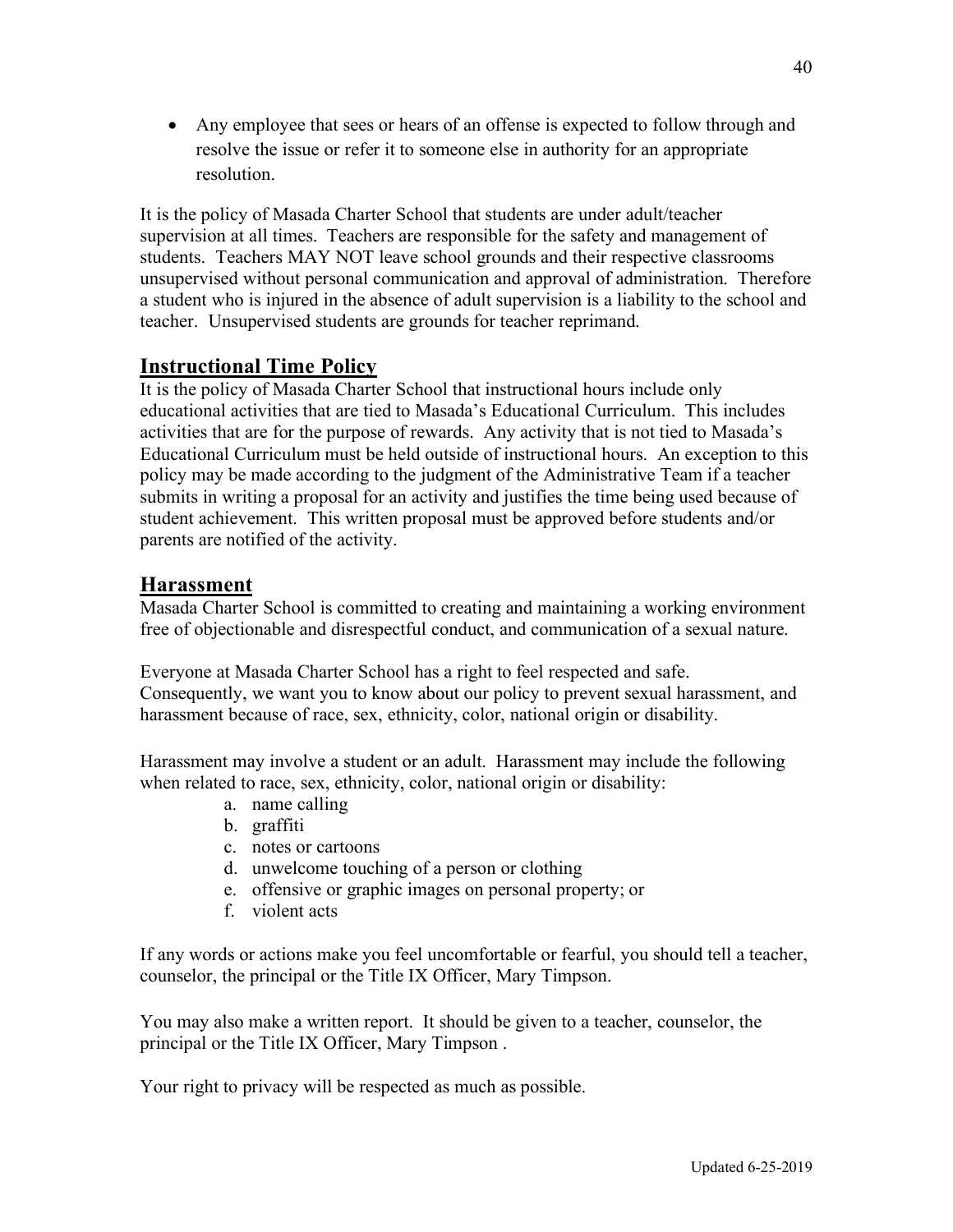We take seriously all reports of sexual harassment, and harassment based upon race, sex, ethnicity, color, national origin or disability, and will take all appropriate action to investigate such claims, to eliminate that harassment, and to discipline any persons found to have engaged in such conduct.

Masada will also take action if anyone tries to intimidate you or take action to harm you because you made such a report.

This is a summary of this school's policy against sexual harassment, and harassment because of race, sex, ethnicity, color, national origin or disability. A complete copy of the policy is available at Masada's Elementary office upon request.

SEXUAL HARASSMENT AND HARASSMENT BASED ON RACE, SEX, ETHNICITY, COLOR, NATIONAL ORIGIN OR DISABILITY ARE AGAINST THE LAW. DISCRIMINATION IS AGAINST THE LAW.

## **Contact:**

Mary C. Timpson; TITLE IX Officer; Masada Charter School; P.O. Box 2277; 365 West Cannon Ave.; Centennial Park, AZ 86021; 928-875-2525

## **Employee Immunizations Policy**

All employees are expected show proof of immunizations as required by state statute.

## **Employee Benefits Policy**

## *Arizona State Retirement* Plan

Masada is a member of the Arizona State Retirement Plan. The ASRS Plan is a costsharing, multi-employer, and public employee defined benefit plan. Cost-sharing means that both the member and employer contribute a percentage of compensation to the member's retirement account.

The ASRS plan is tax qualified under section  $401(a)$  of the Internal Revenue Code. It is an employer pick-up plan under section 414(h)(2) of the Code. As such, member contributions are tax deferred until the member receives a benefit or refund payment. An employee becomes a member of the ASRS when that employee is engaged to work at least 20 hours a week for at least 20 weeks in a fiscal year. (A.R.S. § 38- 711(23)(b)). All members who participate in the ASRS defined benefit plan are required to make contributions for both the retirement and long term disability income plans. Masada will also make matching contributions. There are no options for members or employers to reduce, adjust or opt out of making contributions.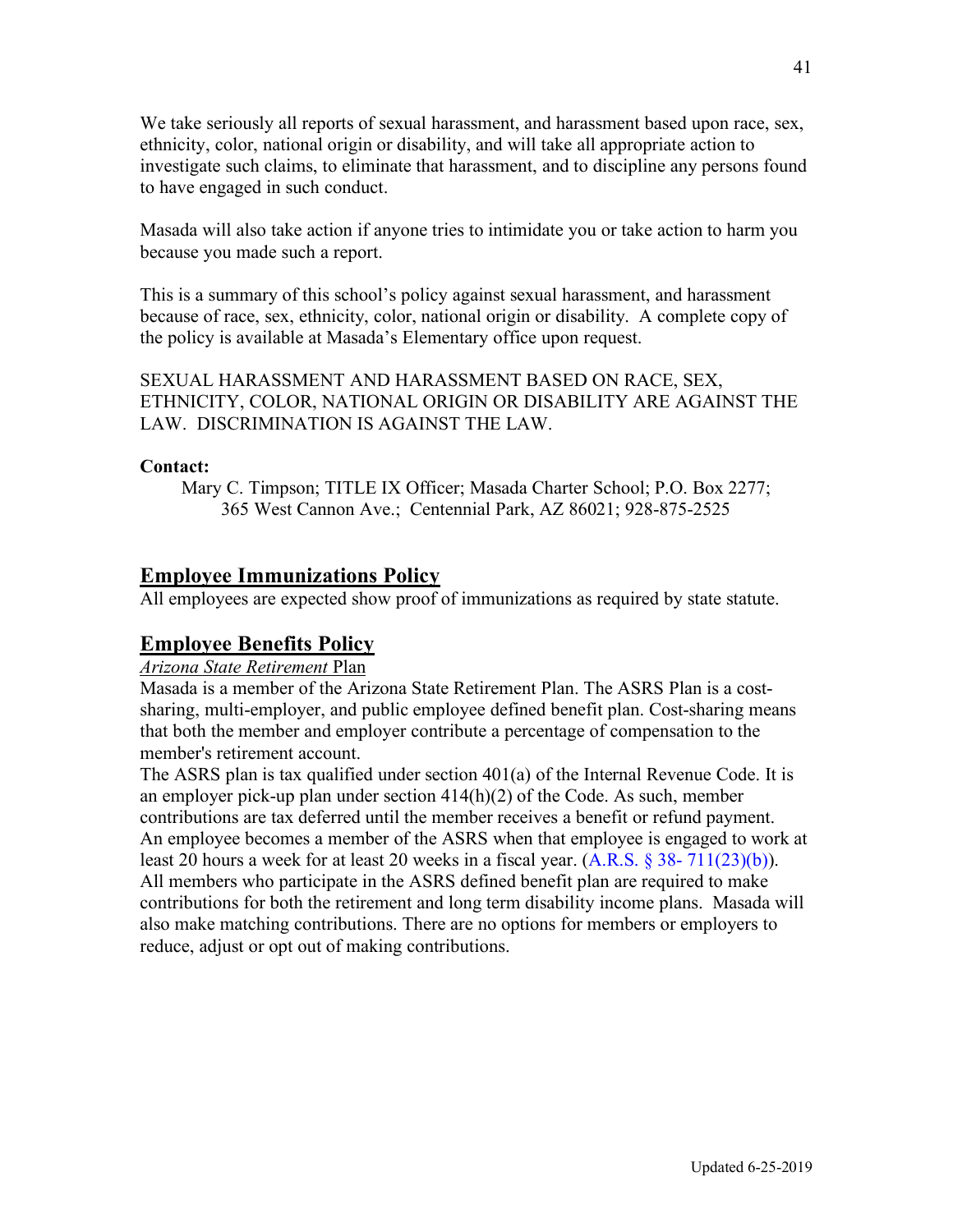## *Social Security Benefits:*

Each employee is required to have a Social Security number. As required by law, gross wages are subject to Social Security and Medicare tax at the percentages and maximums in effect at the time.

## *Workman's Compensation*

In accordance with applicable law, Masada Charter School pays for and maintains workers' compensation insurance for work-related injuries and illnesses. All Masada employees have the right to report work-related injuries and illnesses. Masada shall not discharge, or otherwise discriminate or retaliate against any employee for raising a safety or health concern, for reporting work-related injuries or illnesses, or for filing a workers' compensation claim.

This policy outlines the process and procedure for:

- reporting work-related injuries/illnesses and seeking the appropriate medical attention for such injuries/illnesses;
- investigating and recording incidents of work-related injuries/illnesses;
- seeking and receiving workers' compensation benefits; and
- returning to work from a work-related injury/illness.
- Reporting a Work-Related injury or Illness
	- o An employee must report a work-related injury or illness to the site administrator as soon as practicable (such as the same or next business day).
	- o The employee's supervisor or the appropriate HRO must investigate an employee's claim of a work-related injury or illness, and complete the Masada Accident Report Form with the assistance of the employee (where possible), as soon as practicable (such as within twenty four (24) hours of receiving notice of a work-related illness or injury).
	- o The supervisor or the appropriate HRO must complete the form whenever the employee suffers a work-related injury or illness, even if the employee did not lose time from work on account of the injury or illness and even if the employee does not intend to pursue a worker' compensation claim.
- Medical Care for a Work-Related Injury or Illness
	- o For work-related injuries or illnesses that threaten the life and limb of the employee, or that otherwise render the employee non-ambulatory, the employee's supervisor or the appropriate HRO must call 911 immediately.
	- o For other work-related injuries, the employee can choose to seek treatment at a health facility.
	- o Please take note that, in order to be eligible for workers' compensation benefits, an employee must receive medical-related expenses resulting from a work-related illness or injury (such as medical supply or mileage/transit costs to and from doctors' appointments), and should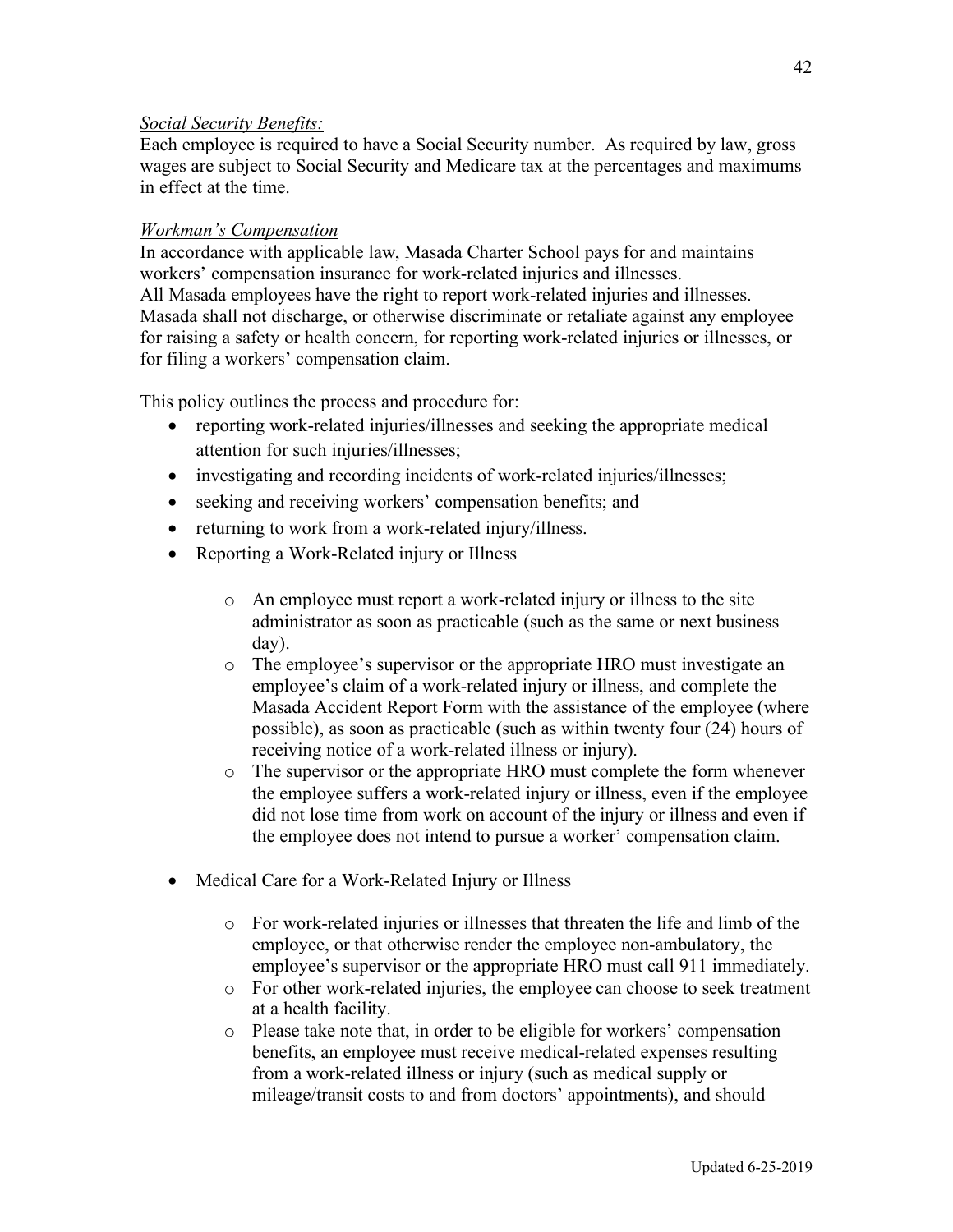submit records of such expenses to Masada's Workers Comp Insurance agent, as necessary and appropriate.

- Workers' Compensation Benefits
	- o If and when an employee starts receiving worker's compensation benefits, and how much he or she will receive in benefits, depends on applicable law and the duration, nature, and extent of the injury/illness.
	- o Upon reporting a work-related injury/illness and filing a claim for workers' compensation, the employee will receive additional documentation from Masada's Insurance agent on his or her eligibility for a receipt of workers' benefits, as applicable.
- Return to Work
	- o If an employee seeks to return to work from a work-related injury, he or she will be required to provide Masada with written confirmation from his or her medical provider of his or her ability to return to work, with or without restrictions. This written confirmation will identify any restrictions of the employee (including the basis for and duration of such restrictions).

#### *Health Insurance Benefits*

Masada offers medical, and dental insurance to all employees who regularly work 30 hours or more per week. Both the employee and Masada pay the cost in the following ratio: EMPLOYEE COVERAGE – 100% of individual medical, family dental, and family vision insurance premiums are paid by Masada. The insurance carrier is EMI and the plan is a high deductible coverage plan. DEPENDANT MEDICAL COVERAGE will require employee contribution and is optional. Babysitting employees are exempt from insurance.

Insurance programs are subject to change or cancel at any time. Insurance coverage will end the last day of the month in which employment ends.

#### *Bonuses and Stipends*

Masada Charter School offers stipends for extra duty assignments. The Administrator determines the stipend amount and recipient, based on the needs of the school. Stipends are treated as wages. Bonuses are also considered to be wages and are paid tri-annually, at the end of each semester, as an addition to salary. Staff members are encouraged to discuss the needs of the school, their interests, and special talents with the Administration to determine their eligibility for a stipend.

## **Human Resource Policies**

## *Paychecks*

Paychecks are issued in compliance with the provisions of Arizona Revised Statutes. Employees are paid for work completed through the last day of the pay period. Pay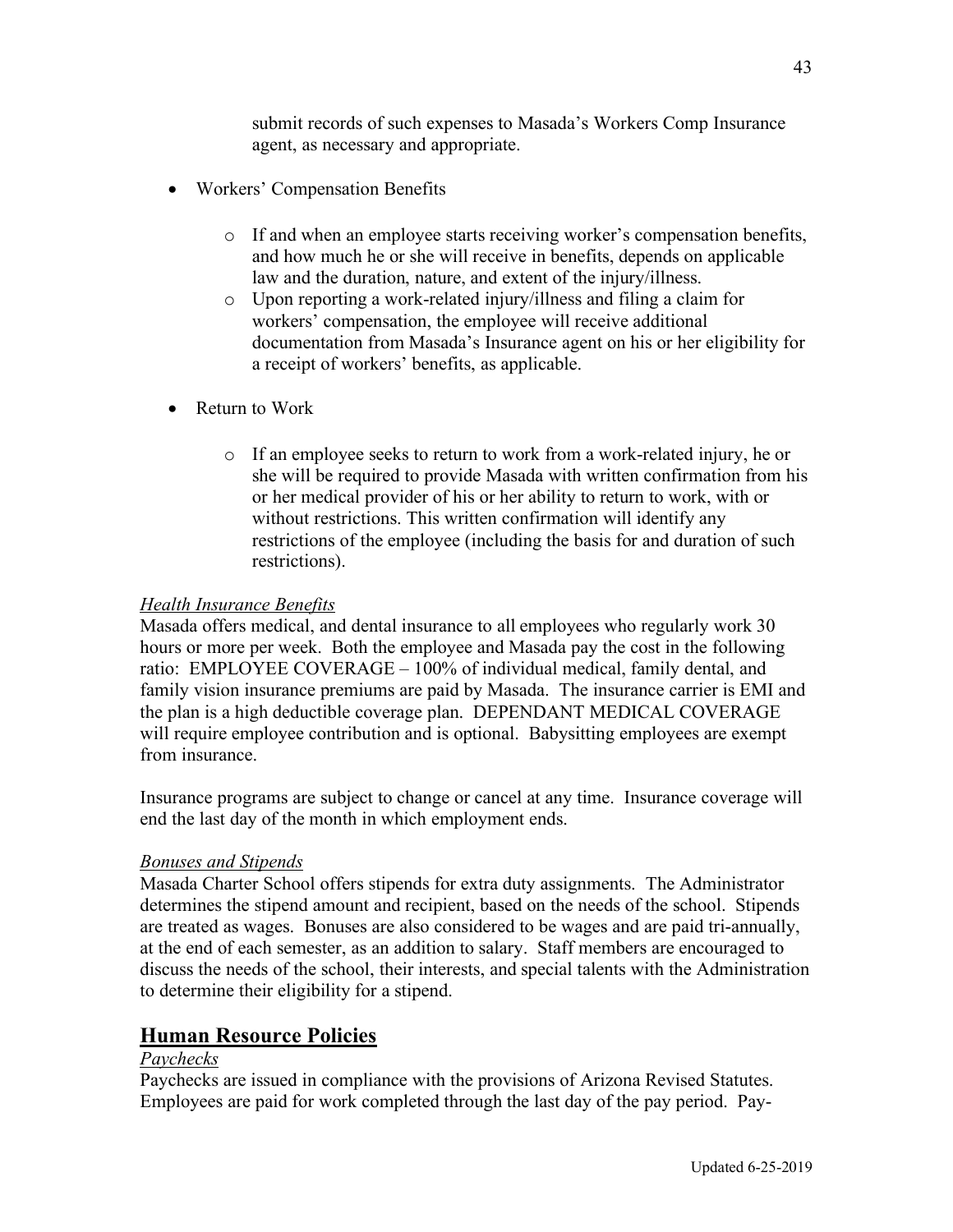checks are distributed twice a month on the  $7<sup>th</sup>$  and the  $22<sup>nd</sup>$ . Employees may elect to have their paycheck automatically deposited in their bank. Masada amortizes teacher pay throughout the year.

Standard paycheck deductions include federal and State Income Tax, Social Security, Insurance, and Arizona State Retirement payments. Employees may choose to have additional deductions automatically taken out if they so desire.

## *Personnel Records*

The school will maintain a confidential file that will include all documents submitted by or produced regarding staff members. A staff member has the right to review his/her file upon request.

Additionally, the school will maintain another file that will include each teacher's current resume. Parents of students at Masada have the right to review teacher resumes upon request.

## **Workplace Safety**

Employees are responsible for ensuring their work area is safe and for making regular safety inspections of all equipment used in the work area. If there are unsafe conditions, precautions should be implemented to ensure safety until the conditions are corrected. If equipment is unsafe it is not to be used until it has been repaired. All unsafe conditions and equipment are to be reported to the designated staff member who shall initiate the proper action to have them corrected.

## *Fire Safety Policy*

It is the policy of Masada Charter School to train staff and teachers in fire safety and to maintain a facility that meets the state fire code.

## *Procedures for Fire Safety*

The Administrative Team will conduct regular fire drill and maintain a record of these drills in the office. The record will list the date, event, and person who conducted the drill, as well as comments about it.

The secretary will call and notify the fire department each time the fire alarm is triggered before she exits the building. This phone call will notify the department of a drill or otherwise.

The Administration will contract with an off premise monitoring company to inform the fire department any time the sprinkler system is triggered.

The Administrator and Administrator of Curriculum and Instruction are responsible to conduct a sweep check throughout the building each time a fire alarm is sounded.

The Administration will schedule annual assemblies with students and staff discussing fire safety.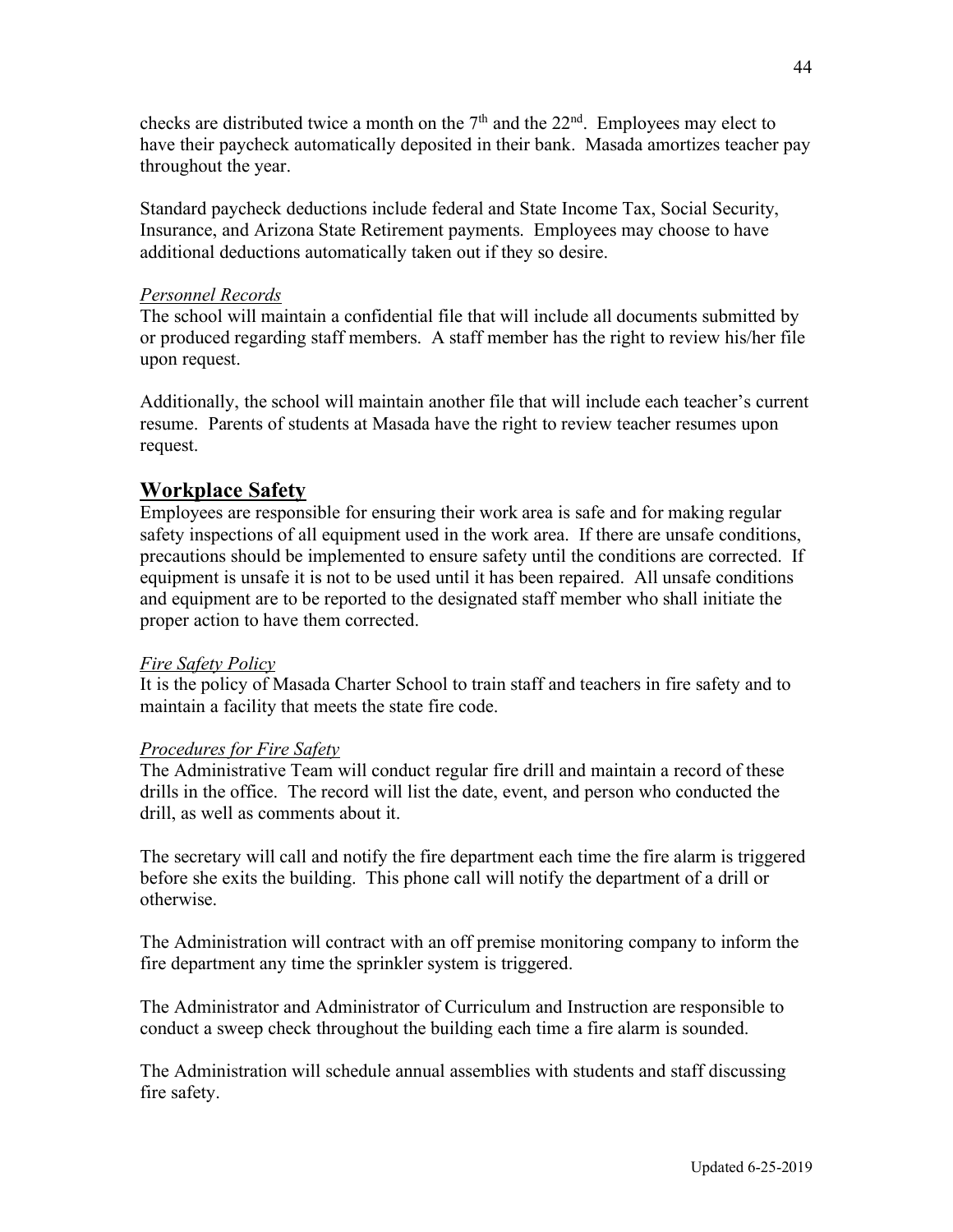Teachers will assign a fire drill number to each student. When the fire alarm sounds, students will immediately gather in a line at the designated exit and proceed in an orderly fashion to the east parking lot. All doors must be closed and classroom lights off before the teacher exits the classroom/school. When students are gathered outside, teachers will call roll and make an accounting for all students.

Teachers will train their students to use the appropriate exit and gather at the designated spot if they are not in their classroom when a fire alarm sounds.

All students and staff will exit the building according to the fire escape plans that are posted in each room and gather at the far side of the east parking lot until an "all clear" signal has been given.

## **Facility Use By The General Public**

It is the policy of Masada Charter School that the Administration will consider requests for use of the facility on a case by case basis with the understanding that Masada's Board will have a say in the matter. Administration will charge a \$100 fee for use of Masada's facility.

## **Health Services**

Masada will work with the local health clinic to provide needed special or emergency health services. All kindergarten students are required to have complete physicals from a certified practitioner in order to begin school.

Basic health services at school are provided by the school secretary. Parents are requested to notify her if a student has a health problem. She will address illness and accidents that occur at school. Masada is unable to keep ill students at school. Parents are responsible to pick up their children should he/she become ill during the school day.

Any student with a temperature of 100.0 degrees or higher may not attend school. Children may not return to school until they are fever free for twenty-four hours.

Because it is occasionally necessary to contact parents, Masada asks that parents update records whenever they have a daytime phone number change.

## *Medication*

Secretaries will administer over-the-counter and prescription medication in the school setting in accordance with the Arizona State Pharmacy.

- There must be a written order from the physician stating the name of the medication, the dosage, the time, and the reason it is to be administered.
- There must also be written permission from the parent for the medication to be administered at school.
- The medication must be in the original prescription container labeled by the pharmacist, or in the original container with all the labels and warnings intact.
- Only medications to treat an existing ailment are stored at school.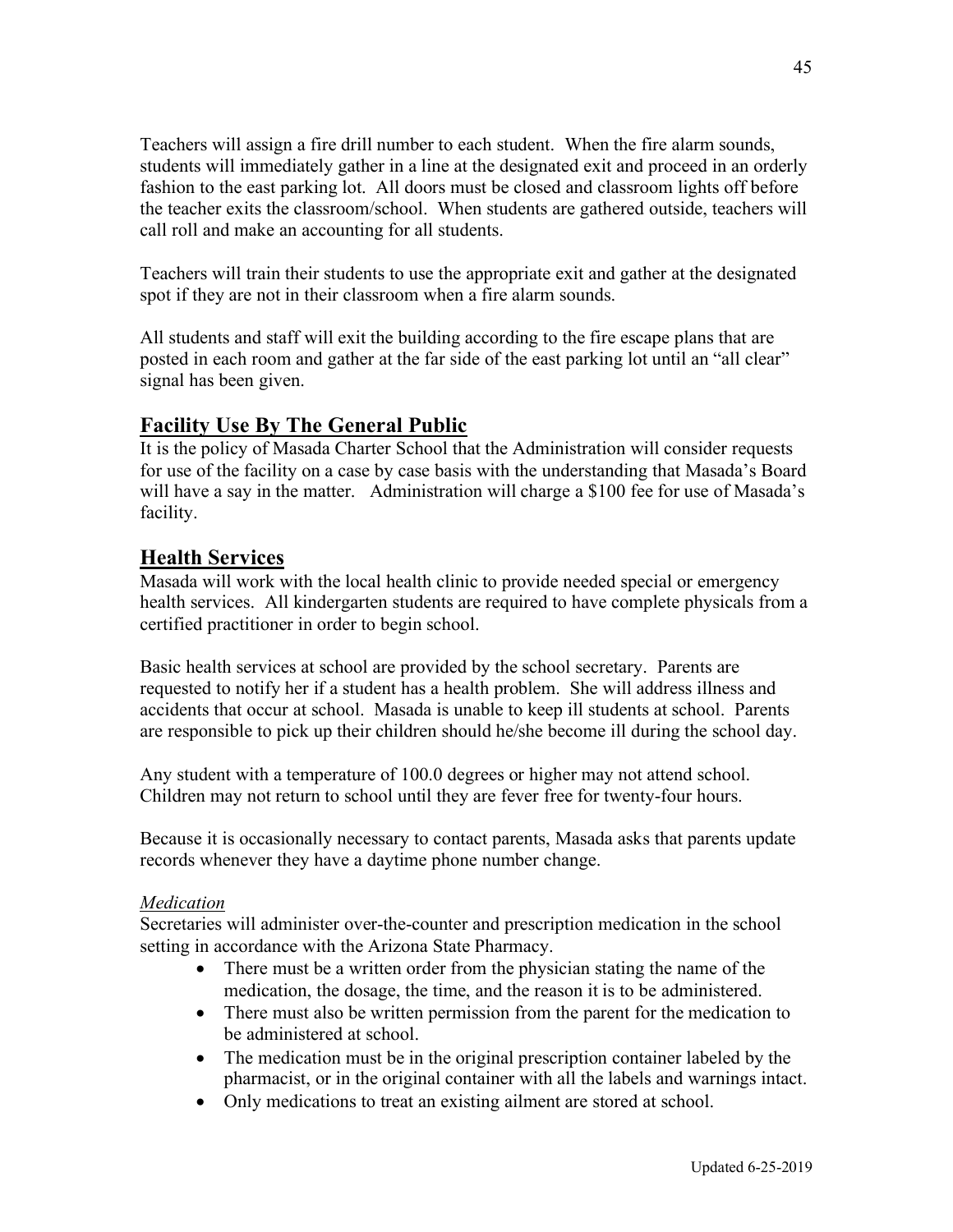- When a physician feels it is necessary for the student to carry and selfadminister his/her own inhaler, the physician will provide written recommendations to be attached to the signed parent permission note. The parent must provide written permission for the student to self- administer and carry the inhaler.
- The school reserves the right to circumscribe or disallow the selfadministration of medication on school premises.
- Acetaminophen (Tylenol) will be dispensed to students who have written permission from a parent to receive medication at school as needed for a maximum of three consecutive days.
- Non-prescription medications, including Tylenol, will not be dispensed to students during the first and last hours of the school day.

## *Chicken Pox*

Every student must remain home for a minimum of seven days after the first pox appear, and the pox must be completely scabbed over before the student returns to school. The student must check in with the school secretary the day he/she returns to school.

## *Lice*

If a child is diagnosed with head lice, they must remain at home until they have been treated for a minimum of 24 hours and the lice is under control.

## *Hearing/Vision/Scoliosis Screening*

Masada follows the recommended guidelines of the Arizona Department of Health. Tests are administered per Arizona mandates in cooperation with the local health clinic.

## *First Aid, CPR & Communicable Diseases*

At least one staff member of Masada will be trained in basic first aid, emergency procedures and CPR.

To safeguard students, staff, and volunteers, employees are instructed to regard all body fluids as potentially infectious; to avoid direct contact if possible; to wear gloves if necessary; to wash hands thoroughly; and to report injuries to the designated health assistant. Students and volunteers are instructed not to touch blood or body fluids and to seek a staff member for assistance.

## *Student Conduct*

Successful schools are perceived as places of learning, caring, and accomplishment. They emphasize goals, great expectations, high academics, and appropriate social interactions. Students know they can achieve, and they demonstrate high levels of confidence. Teachers model the culture of the school with high levels of dedication and enthusiasm. Masada is a school that recognizes and values the unique talents and abilities the individual adds to a group. As such, we expect our staff, parents, and students to model this culture.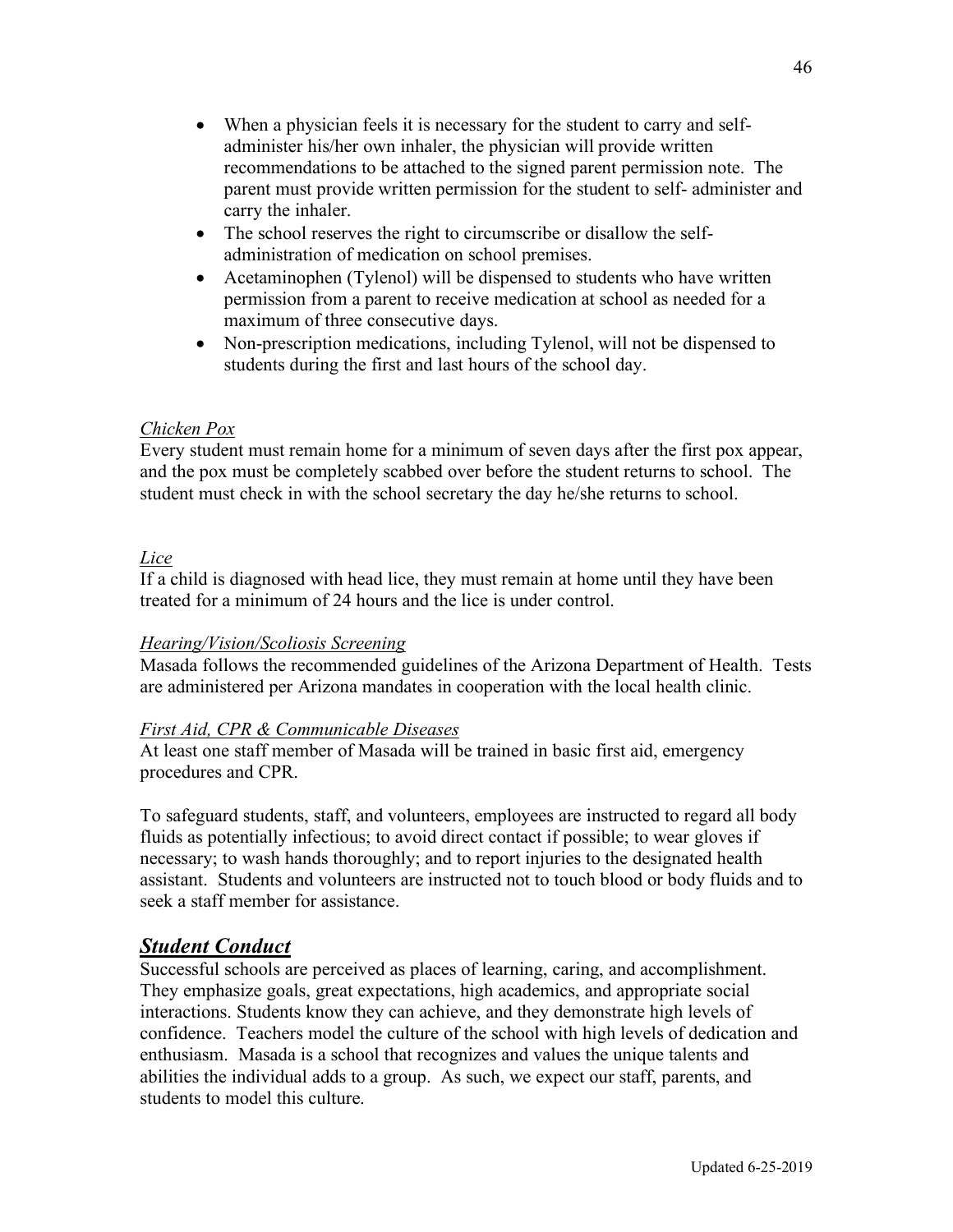Students who are enrolled in Masada are required to read the student compact agreement with their parents. This agreement must be signed by the parent and child before enrollment into school. The student compact is located as an attachment to the Student/Parent Handbook.

## **Student Discipline**

Masada believes that children have a natural desire to learn and succeed. The staff believes that it is the teacher's responsibility to create a positive learning environment where respect prevails by teaching, modeling, and practicing desirable behaviors. The staff also understands that children make mistakes just as adults do and unintentionally break rules as they get involved in working with others. In the event that a student misbehaves, he/she will be gently reminded of the rules and be given the opportunity to change the undesirable behavior to desirable behavior. If the student continues to misbehave after having been gently reminded, the student will be asked to go through a process of solving the behavior problem. Help from the teacher, parents, and/or the administrative team will be offered to him/her. When the child has satisfactorily solved the problem, he/she will be welcome to resume working in the classroom. Because Masada believes that children should be given the opportunity to first solve problems on their own and that classroom behavior is the responsibility of the school, parents will only be notified of a child's undesirable behavior when the student needs parental help to solve the problem.

Regular occurrence of suspension can lead to expulsion. It is not Masada's desire to expel children. The staff believes that children, parents, and teachers working together to solve problems will give students the support they need to change misbehavior and succeed in school. In the event of serious misbehavior, such as serious physical or emotional harm to another student or criminal activities, the offending student will be placed on in-school or home suspension. Staff will follow procedure outlined within AZ Safe requirements.

## **Masada's Core Beliefs About Discipline**

- 1. We believe that students should be responsible for solving their own problems with adult guidance and in their own way provided the solution does not make a problem for others.
- 2. We believe that preserving and/or enhancing a student's self-respect and dignity is crucial to a successful disciplinary action.
- 3. We believe that an effective disciplinary action involves students making decisions and living with those decisions.
- 4. We believe that a student should always be left with some control. However, this control is on the adult's terms within limits.
- 5. We believe that discipline should be considered an opportunity for personal growth rather than a bad thing that should never happen; therefore, students should face consequences instead of punishment whenever possible.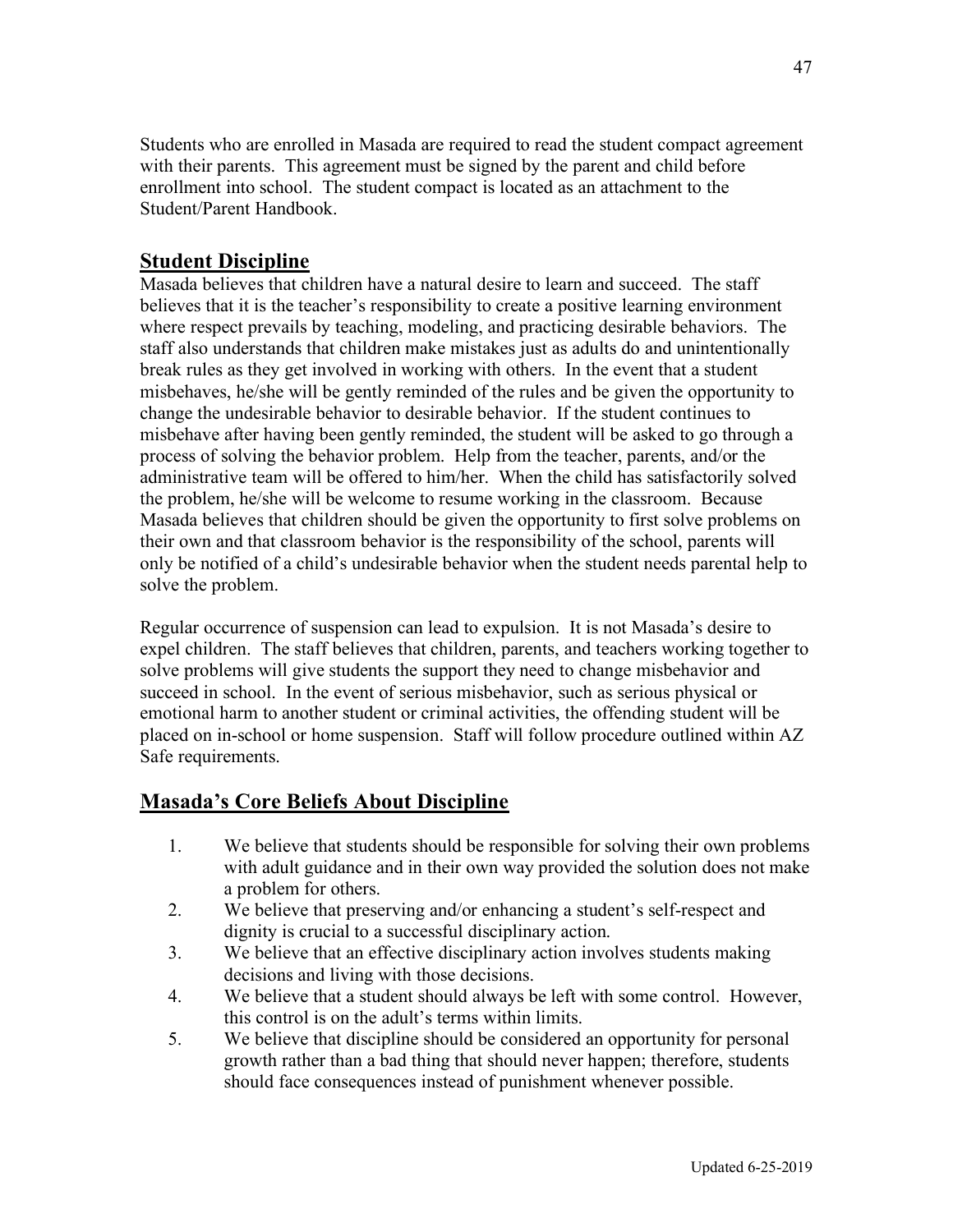We believe that effective educators should avoid threats, lectures, and warning.

## **Professional Standards for Discipline**

- 1. Every attempt will be made to maintain the dignity and self respect of both the student and the teacher.
- 2. Students will be guided and expected to solve their problems without creating problems for anyone else.
- 3. Students will be given opportunities to make decisions and live with the consequences, be they good or bad.
- 4. Misbehavior will be handled with natural or logical consequences instead of punishment whenever possible.
- 5. Misbehavior will be viewed as an opportunity for individual problem solving and preparation for the real world as opposed to personal attack on school or staff.
- 6. Students are encouraged to request a "due process hearing" whenever consequences appear to be unfair.
- 7. School problems will be handled by school personnel. Unsafe and illegal activity will be referred to the proper authorities.

\*\*The above list of norms outlines the professional actions and attitudes of all staff members in this school.

# **PARENTAL INVOLVEMENT**

One of the guiding principles of Masada Charter School and a major reason for the information of the school is to provide a learning community where parents play a signify ant role in the learning process. In keeping with this principle, Masada's model provide for parental participation in the learning environment. Research has shown that parent involvement in a student's learning experience is the greatest indicator of student success in school. Together, schools and parents can have a lasting impact upon the lives of students and make a significant improvement in student achievement. Therefore, Masada encourages parents to volunteer a minimum of 15 hours for the first child and 5 additional hours for each additional child, to the school every year. Parent participation is not a condition for enrollment but rather a request based upon research-substantiated elements o student success. We understand that parents are busy, and we work hard to provide ways for parents to participate in their child's education in ways that are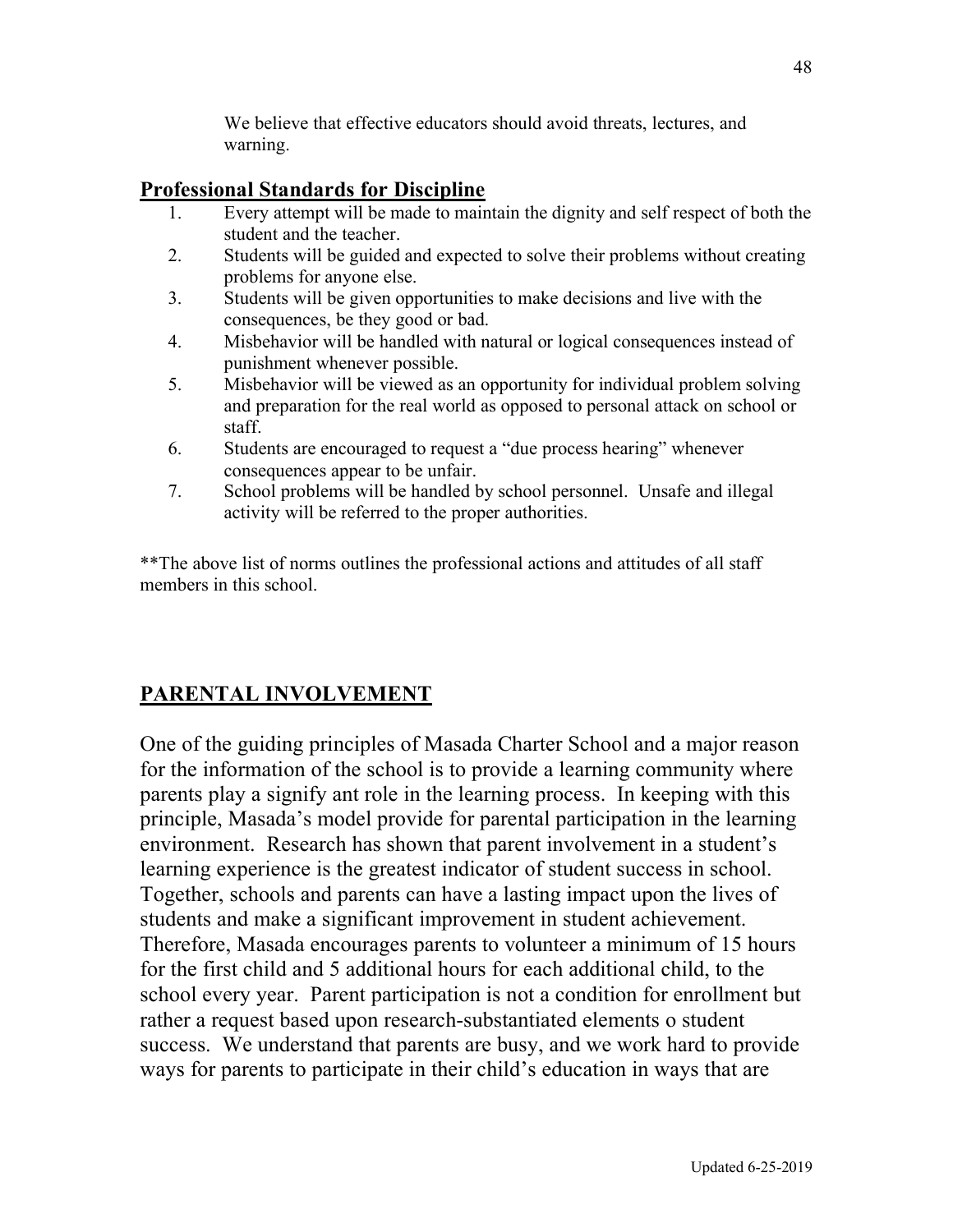convenient and supportive of them. Below are some suggestions of ways for parents to volunteer time in the school.

Please remember: If you volunteer time at school, you need to sign-in at the office. IF you complete a project for a teacher at home, outside the school but in behalf of the school, or for PRISM, please call the office and have Susanne or Ellie log your hours, or you can log your hours into the parent hour login on Masada's webpage at www.masadaschool.org.

Cut and paste projects for teachers Work in classrooms Refreshments for school occasions Work in lab, library, or office Prep for classroom activities Parent education nights Craft Projects Landscaping/ground maint. Class goal activities Playground supervision Book repair and labeling Special activities at school Art projects Field trip supervision Mentoring for student projects PRISM committee member Hosting of study groups Bulletin Boards ETC ETC

At Home At School

\*Please contact your child's teacher about your ideas for parental involvement.

## *Parental Input*

In keeping with our view on parental involvement, we have provided parental input and participation in the decision making process.

## *Learning Community Commitment*

Upon enrollment of a child at Masada Charter School, parents are expected to sign a handbook that describes the roles of the school, student, and parent in the learning process. Parents are asked to commit to specific roles they will play in the education of their child and the operation of the school.

## *Student Educational Plan (SEP)*

Parents have direct participation in the planning of their child's learning during the development of the SEP. Parents meet with the child and the teacher three times a year to review the child's progress and determine which learning targets and indicators the child is to master during the next semester. Participation in the SEP conference is required since it is essential to student success.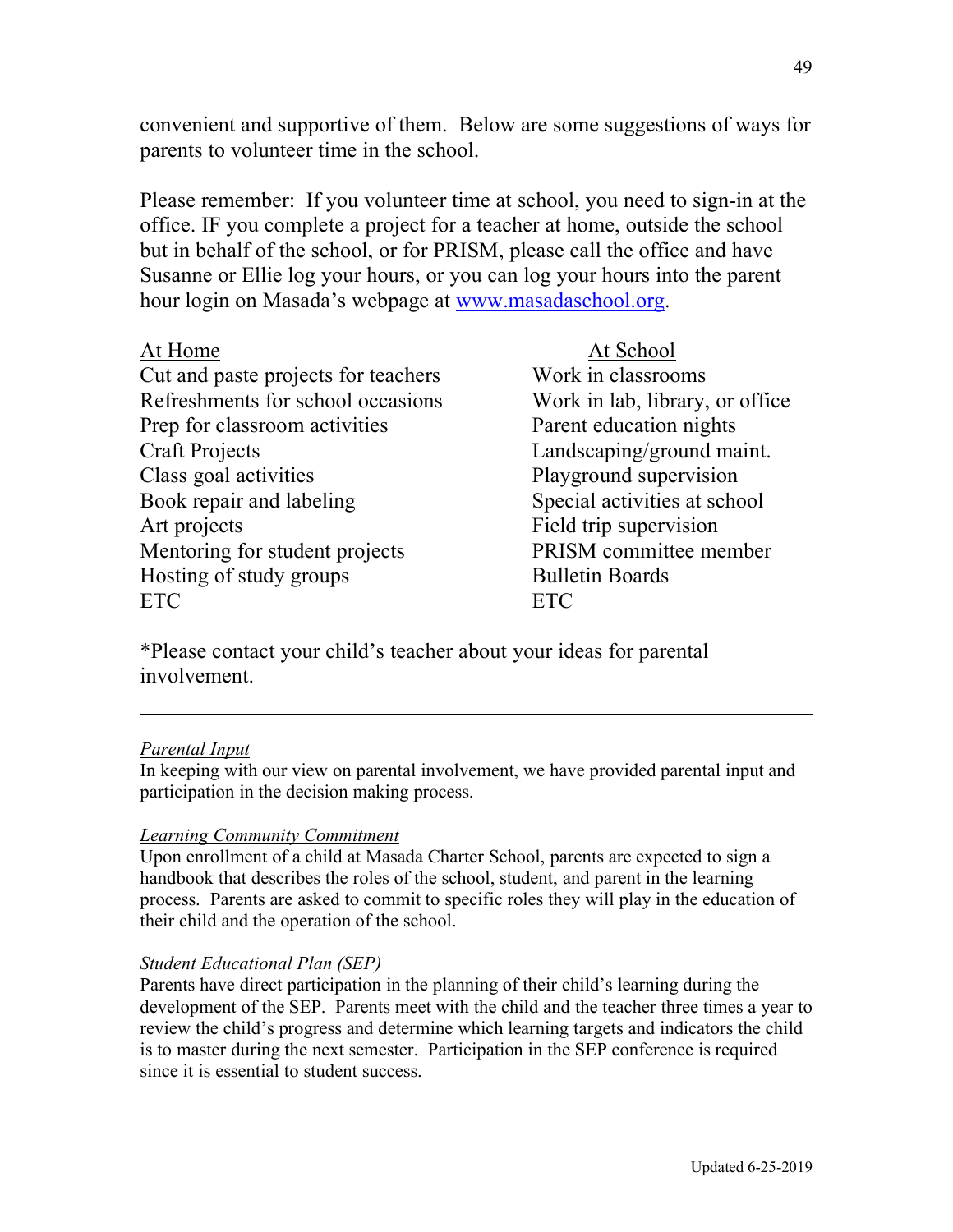## *Home*

Parents participate in the planning of their child's SEP. As part of this process, parents are given specific strategies to use at home to reinforce the instruction and projects the students are involved in at school. Parent's also support students by setting aside time at home for their student to accomplish their homework and ensuring it is completed and returned with their student to school.

## *Classroom*

The direct involvement of parents in the learning process is critical to the success of many of our students. Parents help provide one-on-one attention and organizational support for the learning environment.

## *Extended Learning Activities*

Participation in the organization and implementation of field trips, community service days, school programs, and other extended learning activities is the responsibility of the parents. Parents bring many valuable talents, abilities, ideas, and resources to school activities.

## *Governing Board*

All meetings of the Governing Board are conducted in accordance with the "Open Meeting Law". This gives the community direct access and influence in the decisions affecting the school at large. Parents and teachers are invited to attend Board meetings. There is a time for public comments at the beginning of every Board meeting.

## *Strategic Planning Meeting*

The Governing Board organizes strategic planning meetings for the purpose of evaluating school progress and setting new goals. Parent members may be selected to attend this meeting in order to participate in planning discussions and decisions.

## **Parent Grievance**

The Governing Board of Masada requires parents to follow the procedures outlined in the Procedure Manual to address concerns or grievances with Masada students, teachers, staff, and/or administration. If a parent has a complaint concerning teacher incompetence, student discipline, or administrative action, the complaint is to be taken to the party involved. If a solution cannot be found between the parent and the appropriate party, the complaint should then be taken to the immediate supervisor of said party. If no solution can be arrived at, the complaint should then be brought before the Governing Board. The Governing Board will hear all complaints and make a decision as to whether the complaint should be brought into a formal Board Hearing.

## **Internet Acceptable Use Policy**

Staff members are required to use the Internet in a responsible, efficient, ethical, and legal manner and must sign the Masada Internet Policy Pledge. Violations will result in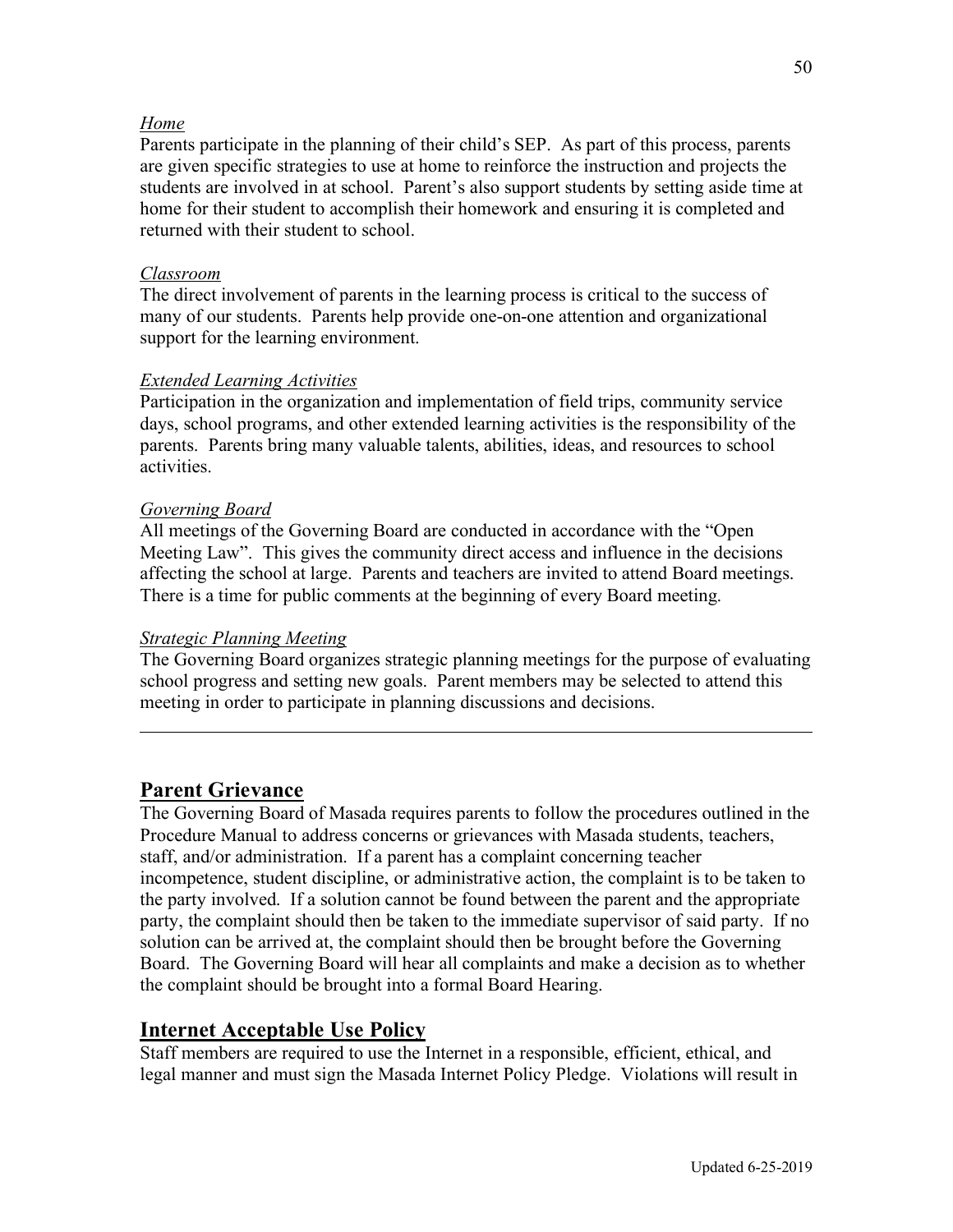loss of access privileges and disciplinary action**.** Every student and parent are asked to read and agree to abide by the Masada Internet Acceptable Use Policy.

## *Student, Staff, and Community Use*

The Board supports the right of students, staff, and community members to have reasonable access to various information formats and believes it is incumbent upon students, staff, and community members to use this privilege in an appropriate and responsible manner.

## **Procedures and Guidelines**

## *Permission/Agreement Form For Students*

- A written parental request shall be required prior to the student being granted independent access to electronic media involving Masada Charter School technological resources.
- The required permission/agreement form, which shall specify acceptable uses, rules of on-line behavior, access privileges, and penalties for policy/procedural violations must be signed by the parent or legal guardian of minor students (those under 18 years of age) and also by the student. This document shall be kept on file as a legal, binding document. In order to modify or rescind the agreement, the student's parent/guardian (or the student who is at least 18 years old) must provide the school administrator with a written request.

## *Agreement For Staff and Community*

- A written request/agreement shall be required prior to the staff and/or community members being granted independent access to electronic media involving Masada Charter School technological resources.
- The required request/agreement form, which shall specify acceptable uses, rules of on-line behavior, access privileges and penalties for policy/procedural violations must be signed by Staff/User. This document shall be kept on file as a legal, binding document.

## *Employee Use*

- Employees shall have access to electronic mail.
- Employees shall not use a code, access a file, or retrieve any stored communication unless they have been given authorization to do so. (Authorization is not required each time the electronic media is accessed in performance of one's duties.) Each employee is responsible for the security of his/her own password.

## *Community Use*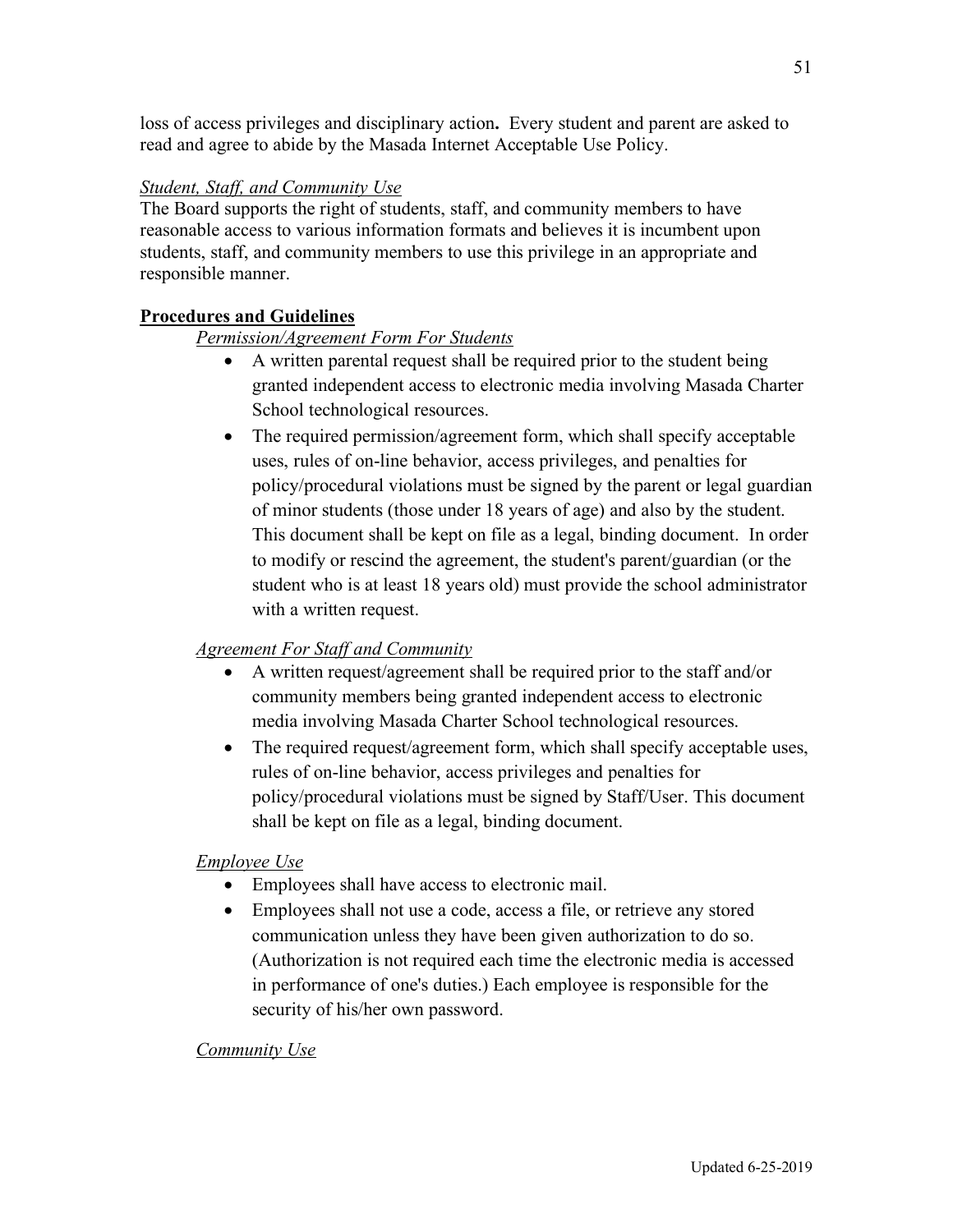- On recommendation of the school administrator/designee, the Board shall determine when and which computer equipment, software and information access systems will be available to the community.
- Upon request to the school administrator/designee, community members may have access to the Internet and other electronic information sources and programs available through Masada Charter School technology system, provided they attend any required training and abide by the rules of usage established by the administrator/designee.

## *Disregard of Rules*

• Individuals who violate Masada Charter School rules governing the use of Masada's technology shall not be granted further use of the equipment, software, or information access systems.

## *Responsibility For Damages*

• Individuals shall reimburse the Board for repair or replacement of Masada Charter School property lost, stolen, damaged, or vandalized while under their care.

## *Responding to Concerns*

• School officials shall apply the same criterion of educational suitability used to review other educational resources when questions arise concerning access to specific databases or other electronic media.

## *Procedure:* Electronic Resources - Acceptable Use Procedures

• In the Masada Charter School Network, access to electronic information resources can range from read-only access to instructional software to full search capability of the Internet. For these reasons, Masada Charter School maintains the right to limit access to software and/or documents found either on Masada's network or the Internet, via technical or human barriers.

## *General Standards -Users*

• The following standards are used as a general structure for student, staff, and community member access to electronic resources.

## *High School Students*

• High school students are allowed internet access if it is required for a class or requested by a sponsoring teacher or parent. Student access to the Internet is available only under direct supervision of a teacher, instructional assistant, or other trained adult volunteer. High school students are allowed to have independent access to the Internet at school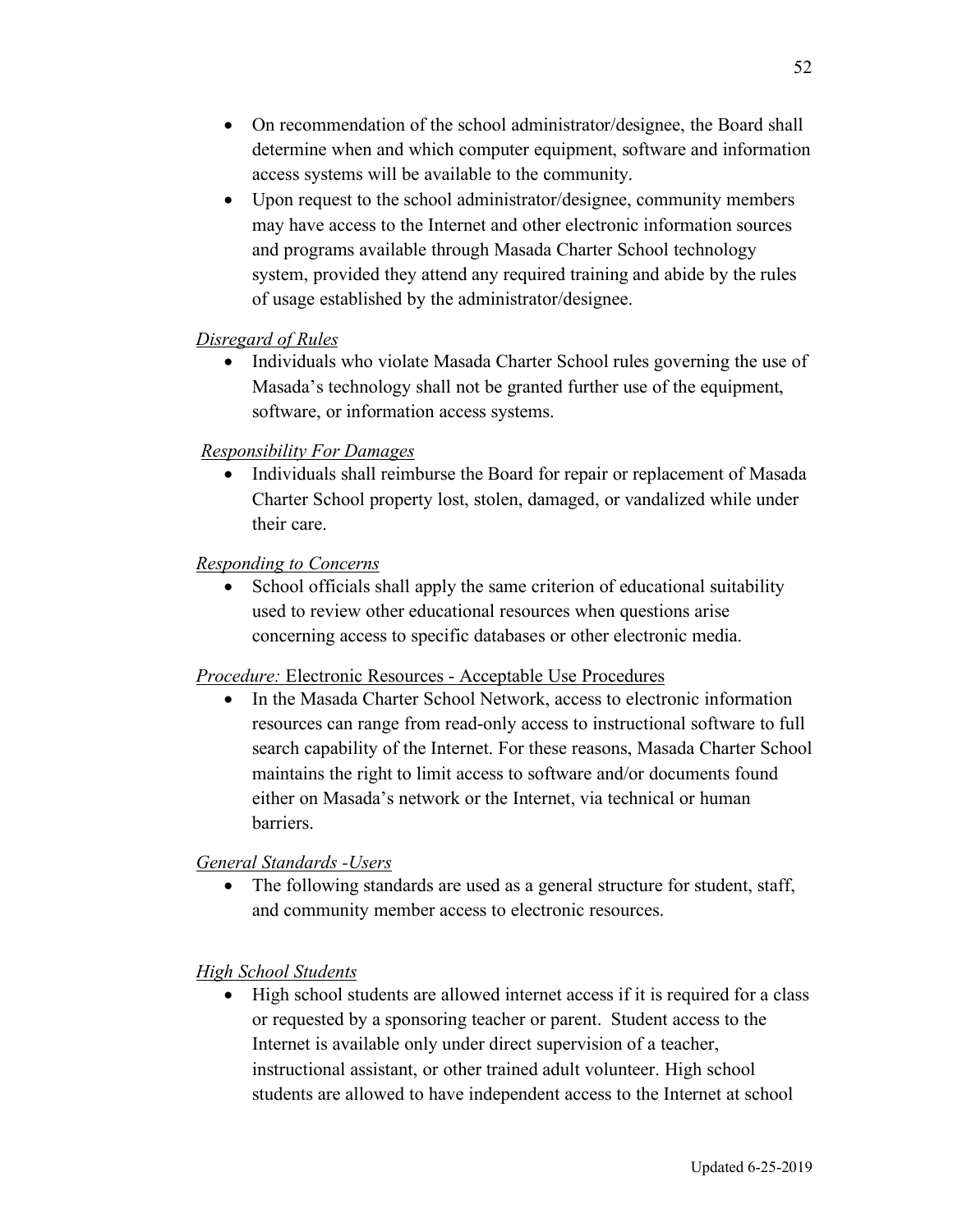only if they have a release form signed by the parent or guardian. (Students with unsupervised Internet access and their parent or guardian must attend a one hour training/awareness session provided by a network administrator or designee prior to being given access.)

• High school students will be given approval to use the internet on a case by case basis where the network administrator, classroom teacher and parent will discuss needs and responsibilities of the students. No computer access will be provided to high school students without a signed acceptable use document on file.

## *Internet Access Software*

• Any software requests should be filed with the Network administrator. Internet access software can be loaded only on student and library workstations with desktop security software. This means that access to the program is limited through filtering software, password protection and requires assistance by a teacher, instructional assistant or volunteer adult.

## *Right to Privacy*

• A Network administrator has the right to access information stored in any user directory, on the current user screen, or in electronic mail. Users are advised not to place confidential documents in their user directory. Network management, monitoring and filtering software packages will be used for random access to student and staff monitors to review progress and for security purposes.

# **Masada Charter School Network Access Terms and Conditions**

## **(including Internet Access)**

*1. Acceptable Use* - Use of other organization's networks or computing resources must comply with the rules appropriate for that network. Transmission of any material in violation of any U.S. or state regulation is prohibited. This includes, but is not limited to: copyrighted material, threatening or obscene material, or material protected by trade secret. Use for product advertisement or political lobbying is not consistent with the purposes of Masada's network and is inappropriate. Illegal activities are strictly prohibited. Using Masada Charter School Internet to play games (including MUDs or multi-user games) is not acceptable use.

*2. Rights, Responsibilities, and Privileges* - This document of the Terms and Conditions for Use of Masada Charter School Network Access must be signed by-all students and adults. It is designed to enable all users to understand clearly their responsibilities as users of the Internet via the Masada Charter School Net. If you have any questions about these responsibilities, please contact your Network administrator. Violation of the following terms and conditions will result in the immediate loss of network services including, but not limited to, the Internet and could eliminate future access.

## *Network and Internet Regulations*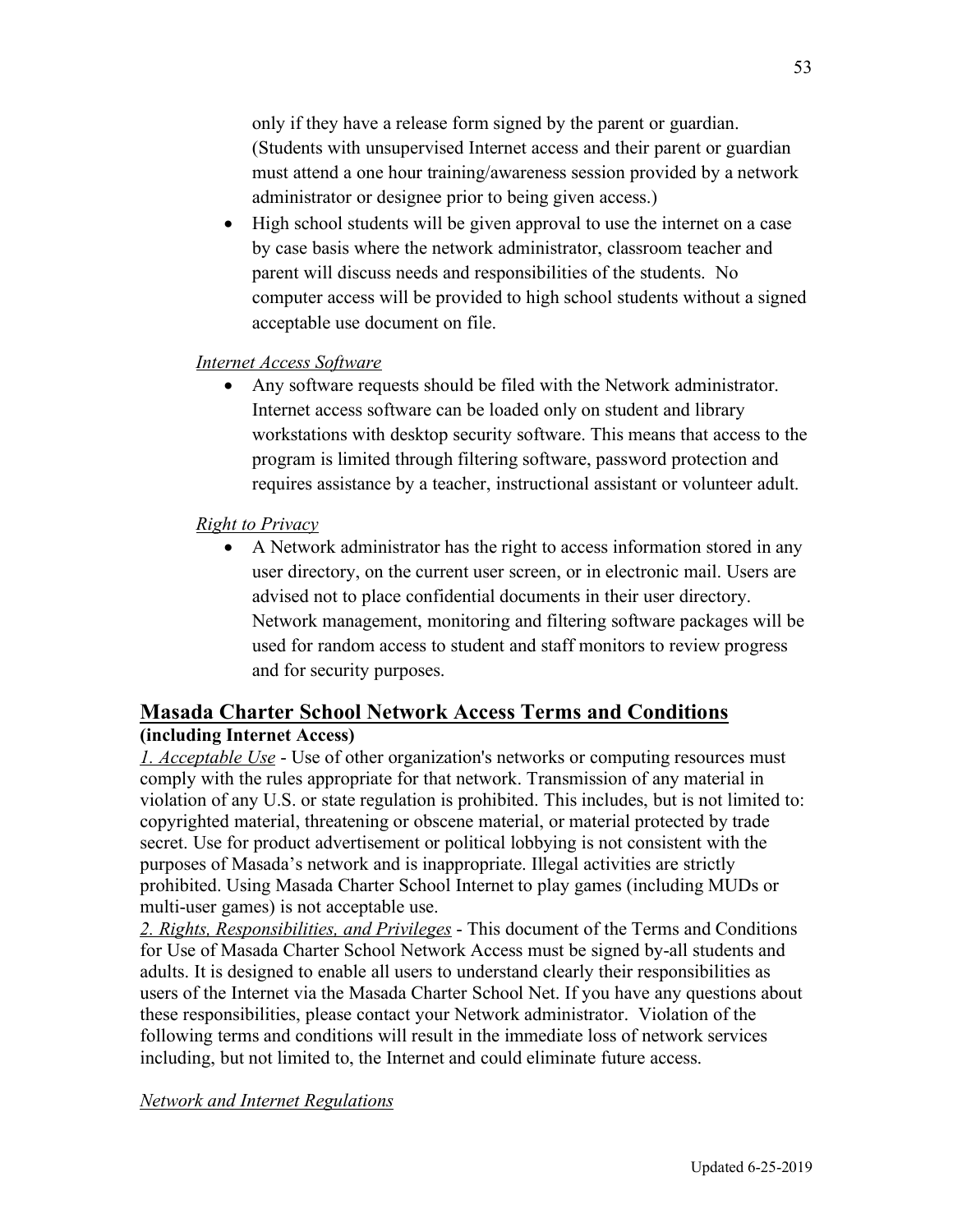The use of your internet access must be in support of education and research and consistent with the educational objectives of Masada Charter School.

- You may not break in or attempt to break into other computer networks.
- You may not create or share computer viruses.
- You may not destroy another person's data.
- You may not monopolize the resources of Masada Charter School by such things as running large programs and applications over the network during the day, sending massive amounts of mail to other users, or using system resources for games.
- You may not use MUD (multi-user games) network via the Masada Charter School.
- You are not permitted to get from or put onto the network any copyrighted material (including software) or threatening or obscene material.
- You may not use the computers for chatting or messaging with other students or outside persons.
- Purposefully annoying other Internet users, on or off the Masada Charter School system, is prohibited. This includes such things as continuous talk requests.
- As a user of this community system, users should notify a network administrator of any violations of this contract by other users or outside parties. This may be done anonymously.
- No illegal activities may be conducted via the network.
- All communications and information accessible via the network should be assumed to be private property.

#### *Electronic Mail Regulations*

- 1. Be polite. Do not write or send abusive messages to others.
- 2. Use appropriate language. Do not swear, use vulgarities or any other inappropriate language.

3. Do not reveal the personal address or phone numbers of yourself, students, or colleagues.

Note that electronic mail is not guaranteed to be private. People who operate the system do have access to all mail. Messages relating to or in support of illegal activities may be reported to the authorities.

*Loss of Network Services* - The network administrator may suspend computer access at any time as required. The network administrator must notify the user in writing within two weeks of the reason for suspension or termination of an account. The administration, faculty, and staff of Masada Charter School may also request the network administrator to deny, revoke, or suspend specific user access. Revocation of unsupervised network and Internet access will be for a period of not less than one calendar year. Users (students, staff, or community members) whose access is denied, suspended or revoked do have the following rights:

1.) To request (in writing) from the network administrator a written statement justifying the actions.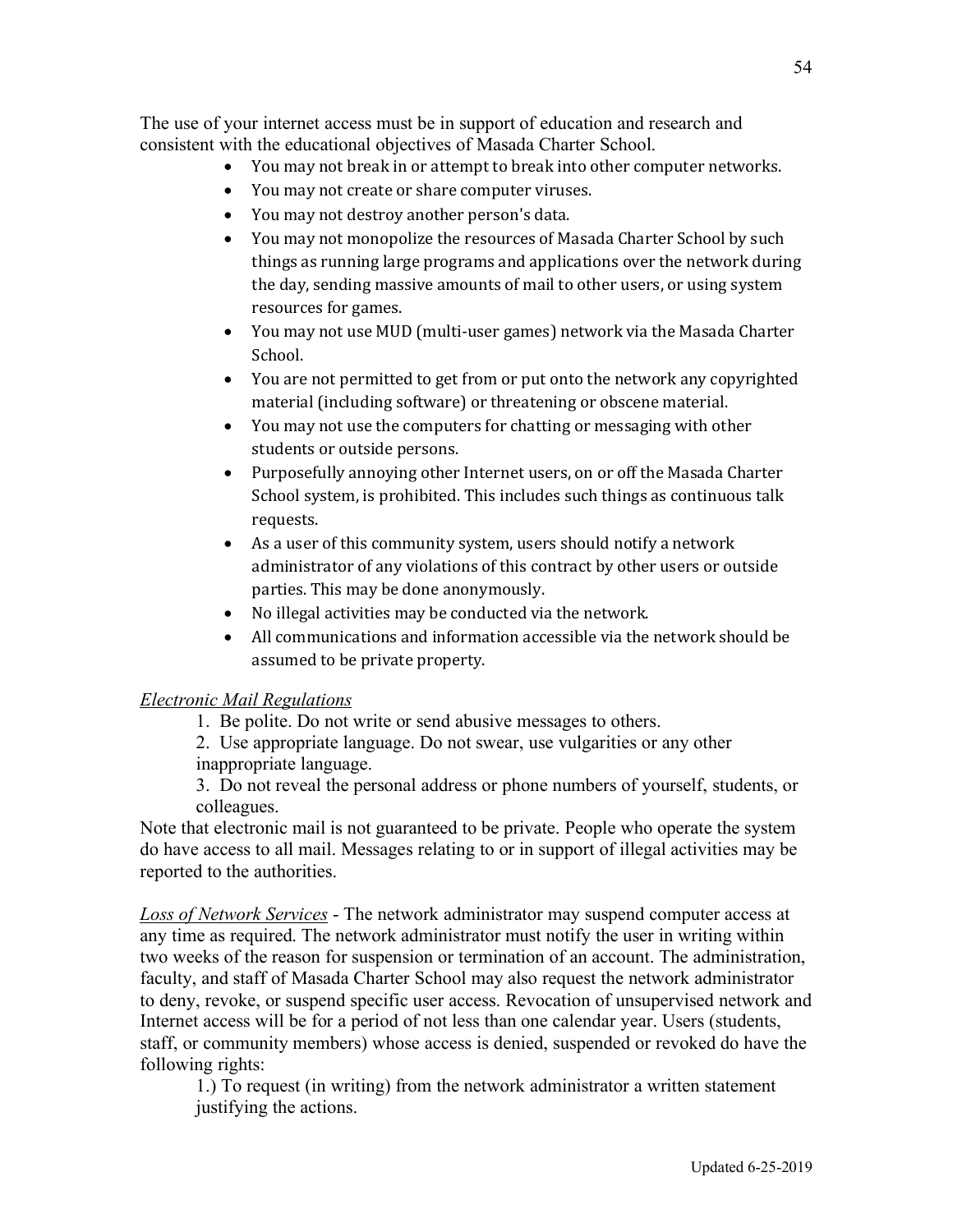2.) To submit a written appeal to the school administrator.

3.) Pending the decision of this committee, a user can make a final appeal to the board of education. The decision of the board of education is final.

*Reliability* – Masada Charter School will not be responsible for any damages or loss of data resulting. This includes but is not limited to delays, non-deliveries, missed deliveries, or service interruptions caused by data provider negligence or user errors or omissions.

*Security* - Security on any computer system is a high priority, especially when the system involves many users. If any user can identify a security problem on Masada's network, she/he must notify the network administrator. Do not demonstrate the problem to other users.

*Vandalism* - Vandalism shall result in cancellation of privileges. Vandalism is defined as any attempt to harm or destroy data, operating systems, or applications of another user or any of the above listed agencies or other networks that are connected to Masada's Internet backbone. This includes, but is not limited to, the uploading or creation of computer viruses. Please note any independent/unauthorized changes to the network will be considered vandalism by Administration.

## **Masada Charter School Gifted Policy**

Masada shall provide a gifted program for students who score at or above the  $97<sup>th</sup>$ percentile on national norms in any one of three areas – verbal, non-verbal, or quantitative reasoning – on any test from the State Board approved list. Students who score below the 97<sup>th</sup> percentile also may be served.

Masada shall accept, as valid for placement, scores at or above the  $97<sup>th</sup>$  percentile on any State Board approved test submitted by other LEA's or qualified professionals.

Masada shall provide information to parents and community about available gifted services through the school handbook and/or Gifted Program Scope & Sequence. This information shall include:

- Definition of a gifted child
- Services mandated for gifted students
- Services available from Masada Charter School
- Written criteria of the LEA for referral, screening, selection and placement

## **Procedures for identifying and reclassifying ELL students**

## *Identification*

- The primary or home language of all students shall be identified by the students' parent or legal guardian on the enrollment form and on the home language survey. These documents shall inform parents that the responses to these questions will determine whether their student will be assessed for English language proficiency.
- A student shall be considered as a PHLOTE student if the home language survey or enrollment form indicates that one or more of the following are true: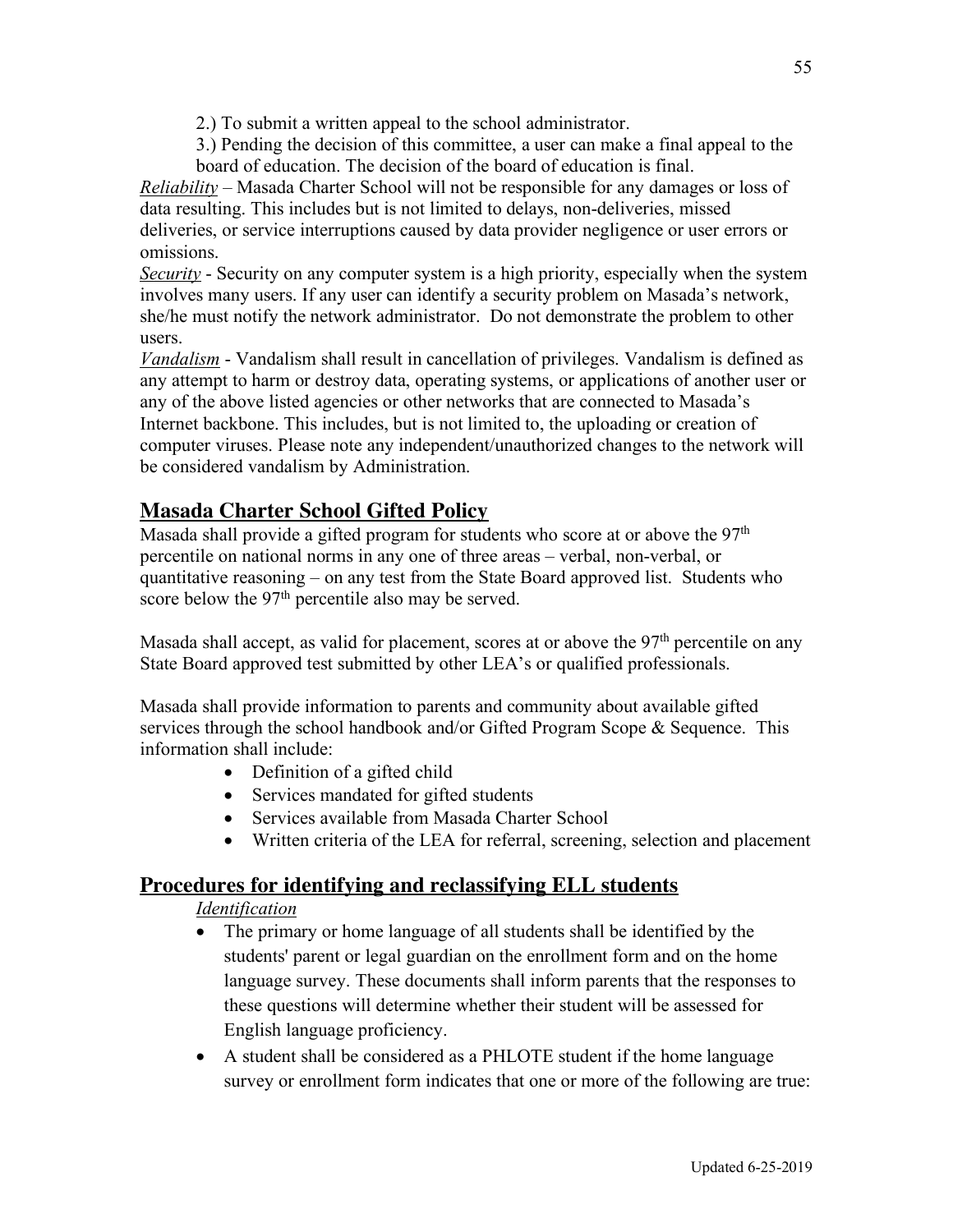- a. The primary language used in the home is a language other than English, regardless of the language spoken by the student.
- b. The language most often spoken by the student is a language other than English.
- c. The student's first acquired language is a language other than English.
- Masada administers the Standard English Language Proficiency (SELP) assessment to all PHLOTE students within 30 days from the beginning of the school year or 2 weeks from enrollment.
- A student who does not score proficient on the SELP is identified as an English Language Learner (ELL). Masada will send a parental notification and consent form to the parent or guardian within 30 days of testing. Kindergarten students are tested in the listening and speaking portions of the SELP. Grades 1-12 are tested in all of the domains (listening, speaking, reading, writing).

## **Homeless Education Policy and Procedures**

## *Policy*

It is the policy of the Board of Masada to ensure that homeless children and youth are provided with equal access to educational programs, have an opportunity to meet the same challenging State of Arizona and Masada Charter School academic standards, are not segregated on the basis of their status as homeless, and to establish safeguards that protect homeless from discrimination on the basis of their homelessness.

## *Definition of Homeless Children and Youth*

The term "homeless children and youths" means individuals who lack a fixed, regular, and adequate nighttime residence due to economic hardship.

It includes children and youths who:

- Are temporarily sharing the housing of other persons due to loss of housing, economic hardship, or a similar reason
- Are living in motels, hotels, or camping grounds due to the lack of alternative adequate accommodations
- Are living in emergency shelters
- Are abandoned in hospital; or are awaiting foster care placement
- Have a nighttime residence that is a public or private place not designed for or ordinarily used as a regular sleeping accommodation for human beings
- Are living in cars, parks, public spaces, abandoned building, substandard housing, bus or train stations, or similar settings
- Runaway children or children who are abandoned

Migratory children and unaccompanied youth (youth not in the physical custody of a parent of guardian) may be considered homeless if they meet the above definition.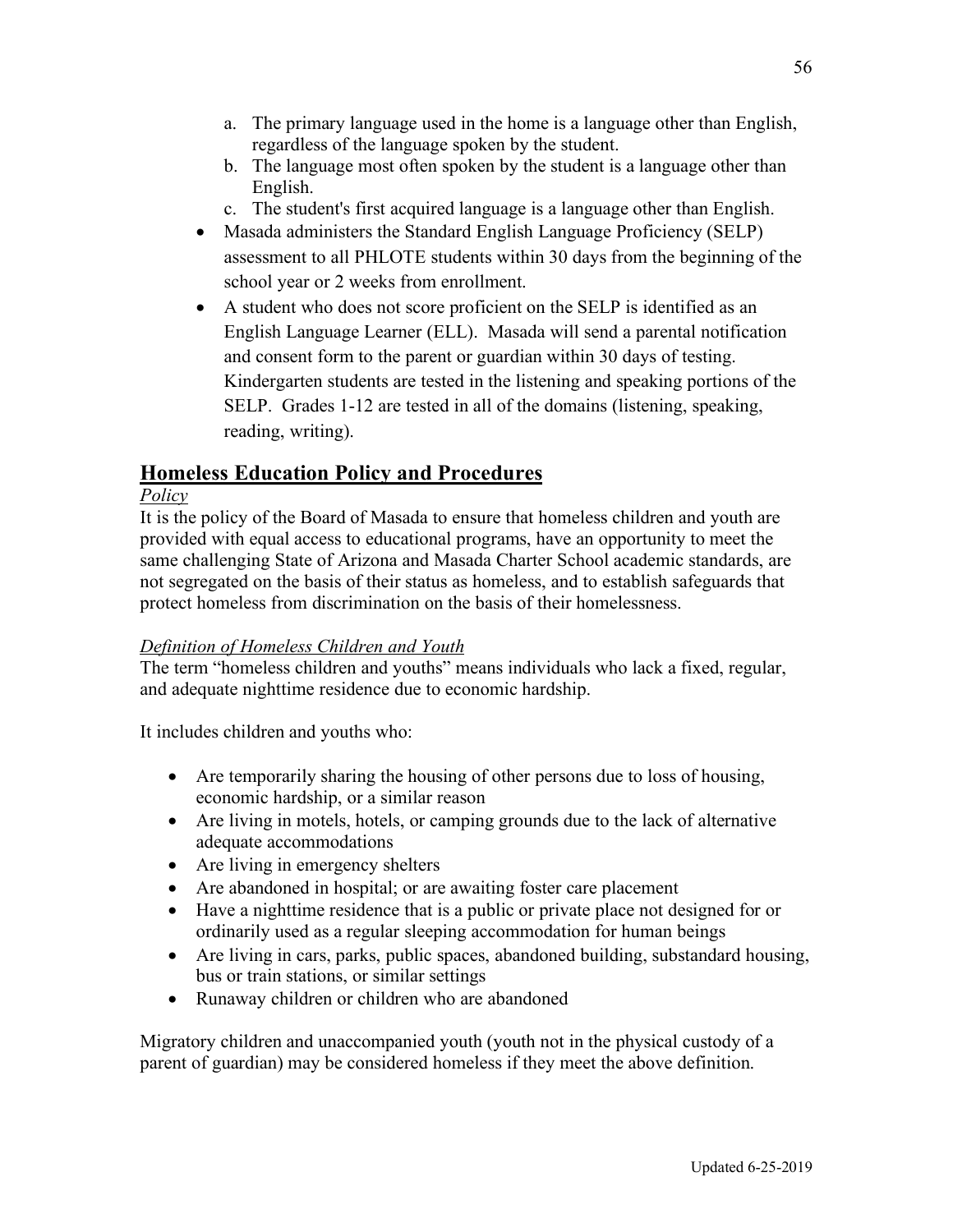Homeless status is determined in cooperation with parents or in the case of unaccompanied youth the local educational agency liaison. Homeless status may be documented through a variety of Masada Charter School forms and/or through direct contact with Masada Charter School staff.

## *Procedure*

School Selection:

Placement in a school shall be according to the child's best interest,

- Continue the child's or youth's education in the school of origin for the duration of homelessness, in any case in which a family becomes homeless between academic years or during an academic year, or for the duration of the academic year, if the child or youth becomes permanently housed during an academic year.
- Enroll the child or youth in any school that non-homeless students who live in the attendance area in which the child or youth is actually living are eligible to attend.
- Parents/guardians may request their child attend any public school in the Colorado City/Centennial Park area and to the extent feasible Masada School will try to comply with these requests.

In determining the best interests of the child or youth to the extent feasible the child or youth will be kept in the school of origin, except when doing so is contrary to the wishes of the child's or youth's parent or guardian, for the duration of homelessness.

In the case of unaccompanied youth, the local educational agency liaison or designee will assist in placement or enrollment decisions considering the requests of such unaccompanied youth.

The school of origin means the school that the child or youth attended when permanently housed, or the school in which the child or youth was last enrolled.

## *Enrollment*

The school shall immediately enroll the child/youth, according to the enrollment policy even if the child or youth lacks records normally required for enrollment. Records will immediately be requested from the previous school.

The terms "enroll" and "enrollment" are defined to mean attending school and participating fully in school activities.

## *Residency*

A homeless child or youth is a resident if the child is personally present somewhere within the district with a purpose to remain but not necessarily to remain permanently.

The child or youth shall be considered a resident when living with a parent, guardian, or person in loco parentis not solely for school purposes or for participation in extra curricular activities.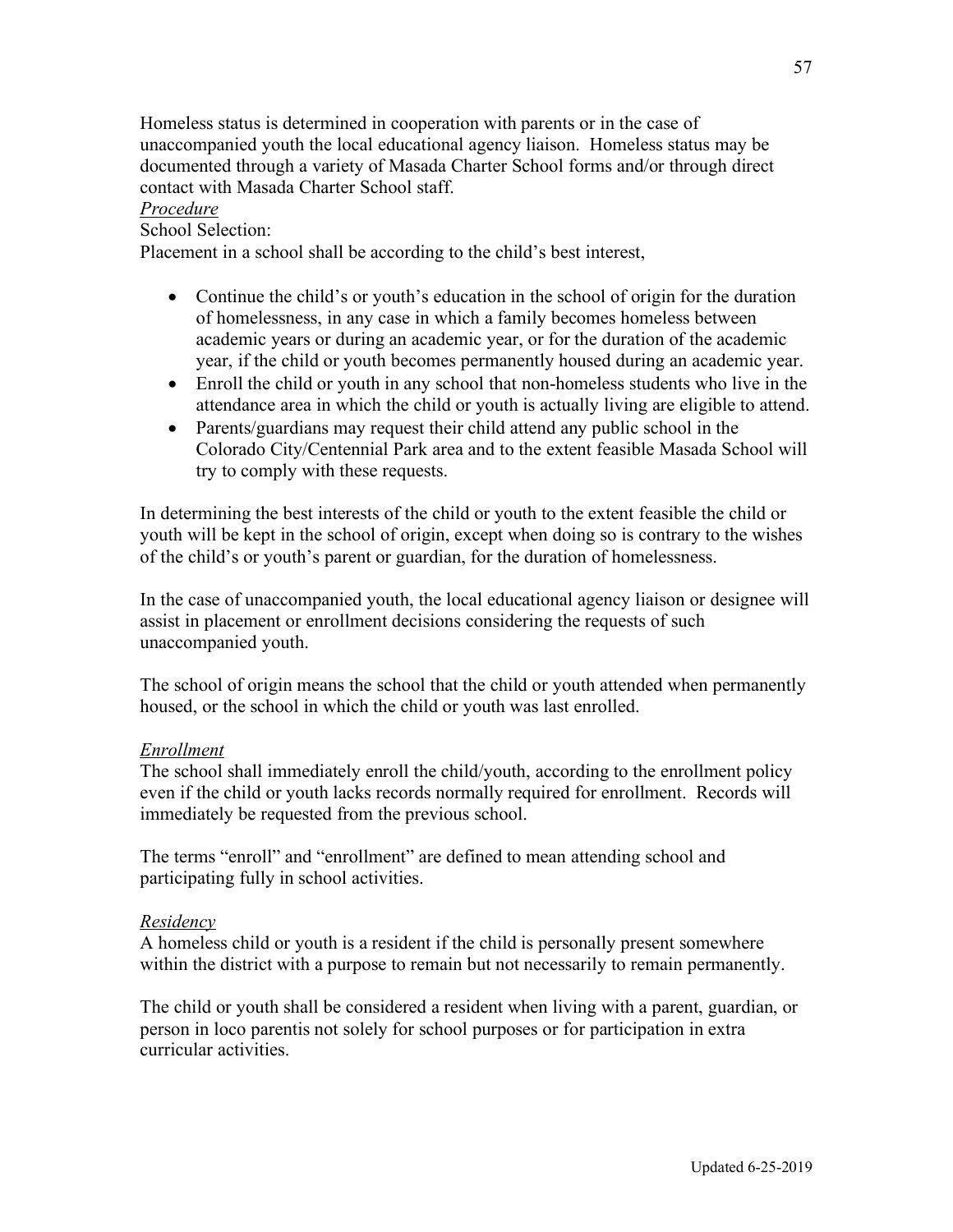Homeless students who do not live with their parents or guardians may enroll themselves in school.

The address listed on the enrollment forms becomes proof of residency.

## *Guardianship*

For the purposes of placement, any parent, guardian or person in loco parentis who has legal or physical custody of a homeless child or youth shall enroll that child or youth directly in Masada Charter School.

Once a child or youth is enrolled in and attending school, Masada Charter School Guardian Responsibilities Form must be completed within a reasonable period of time for those children or youth who are not accompanied by a parent or guardian.

## *Comparable Services*

Each homeless child or youth shall be provided services comparable to services offered to other students in the school selected, such as

- Educational services for which the child or youth meets eligibility criteria such as ESL or special education programs
- Programs for "At Risk" students
- Programs for gifted and talented students
- School nutrition programs
- Title I services
- After School programs

## *Local Educational Agency Liaison*

The School Administrator will be the Local Educational Agency Liaison for homeless children and youths.

The Local Educational Agency Liaison or designee shall ensure that:

- Homeless children and youths are voluntarily identified by school personnel and through coordination with other entities and agencies
- Homeless children and youth enroll in and have a full and equal opportunity to succeed in schools in the district.
- Homeless families, children, and youths receive educational services for which they are eligible and referrals to other appropriate services.
- The parents or guardians of a homeless child and any unaccompanied homeless youth is informed of the educational and related opportunities available to them and are provided with meaningful opportunities to participate in the education of the child/youth.
- Public notice of the educational rights of homeless children and youths is disseminated in such public places as schools, churches, and other locations frequented by low income families.
- Compliance with all policies and procedures and mediate enrollment disputes.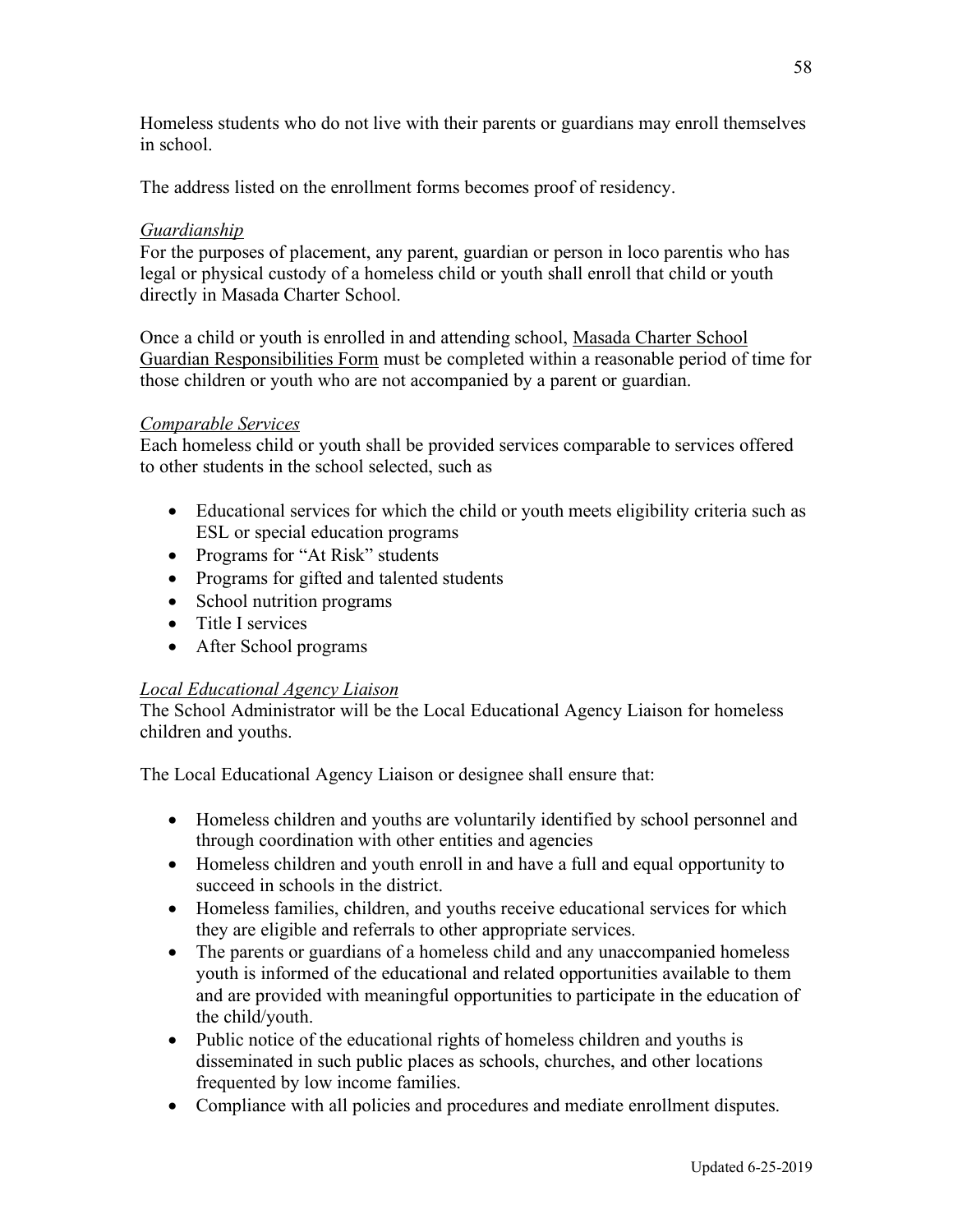- The parents or guardians of a homeless child or youth, and unaccompanied youth, are informed of the school's transportation services.
- Coordination of services between Masada Charter School and other homeless family service providers.
- Assistance is provided to children and youth who do not have immunizations, or immunization or medical records, to obtain necessary immunizations, or immunization or medical records.
- Students are not segregated on the basis of their status as homeless.
- Programs for homeless students are coordinated with other federal and local programs.

## *Disputes*

The Local Educational Liaison shall carry out the dispute process as expeditiously as possible after receiving the notice of the dispute. The child shall remain in the school of choice until the dispute is resolved. Appeals will go to the appropriate Administration. The parent or guardian of the child or youth, or unaccompanied youth shall be provided with a written explanation of the appealed decision regarding school selection or enrollment, including the rights of the parent, guardian, or youth to appeal the decision to the Office of Coordinator for Education of Homeless Children and Youths in the Arizona Department of Education.

## **Child Find Services**

Masada will collaborate with the local school district (CCUSD) to provide Child Find services. These clinics will be held twice a year, in the fall and in the spring. Parents will be notified of these clinics through flyers and posters that will announce dates and times.

## **Legal Responsibility for Child Find**

All staff who work with children and correspond with parents are required to know Child Find procedures. Child Find is the name for the job of identifying, locating, and evaluating children who may have a developmental delay so that services to enhance their development may be provided. Research has proved that working with students at a young age can impact their development and prevent developmental delays from becoming disabilities later in life. This is called "Early Intervention". It is important that teachers, administrators, and secretaries know and follow the Child Find procedures so that children who may need these services not "fall through the cracks".

## **Masada Child Find Program**

Masada Charter School collaborates with CCUSD #14 to identify, locate, and evaluate children in our area, ages birth to 3, and 3 to 5 with developmental delays.

Twice yearly, we work with the CCUSD Preschool team conducting clinics to screen small children for possible developmental delays. These clinics are usually held in October and June of each year. Notices of these clinics are posted in public places, and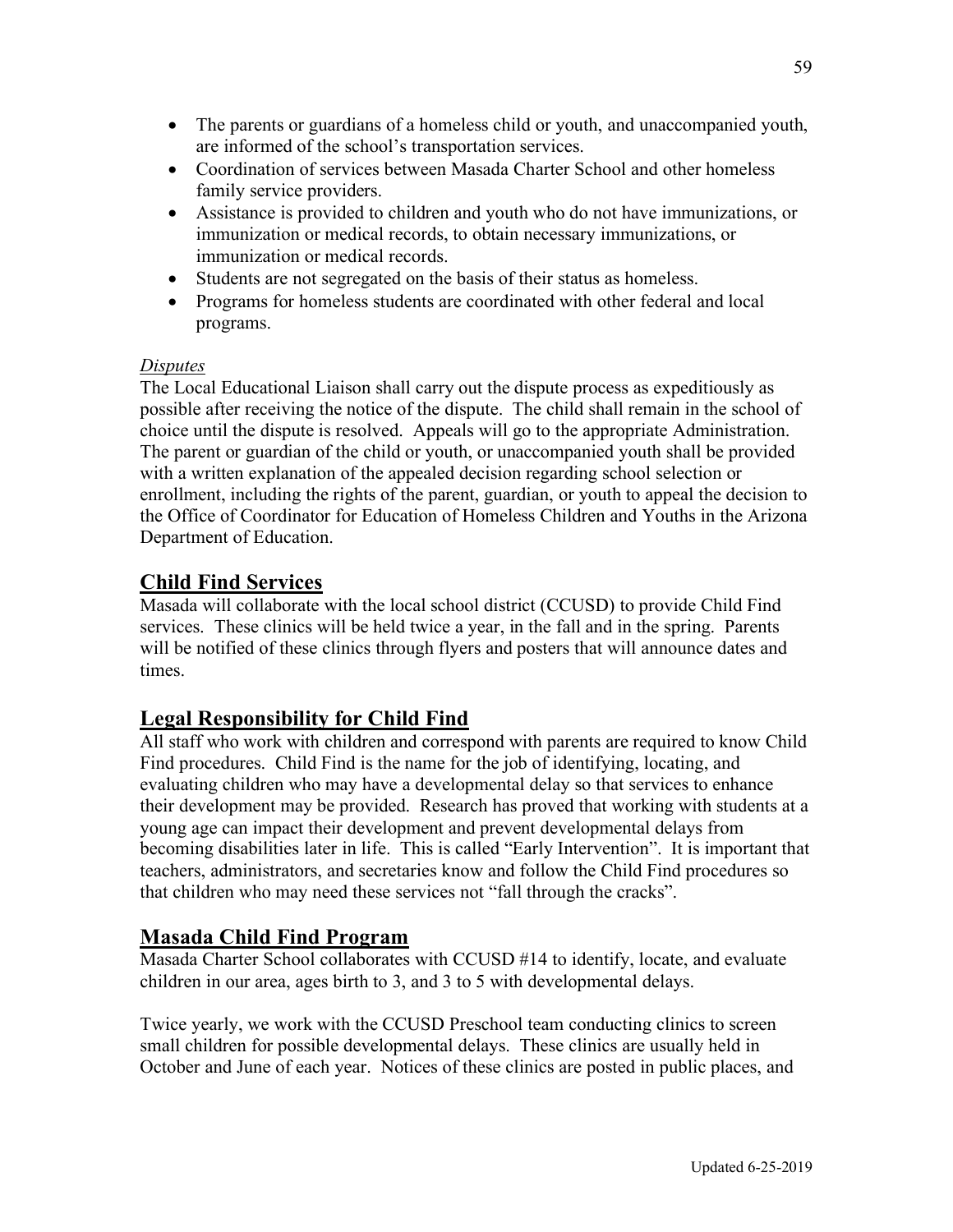phone numbers provided for making an appointment. Notes are sent home at these times with Masada students to their parents to announce the clinics also.

Any parent who calls Masada with questions regarding possible developmental delays of a child should be referred to Anne Dockstader (875-9031) for children ages birth to 3, or 3 to 5, and to Jessikah Timpson for students age 5 to 21.

CCUSD and Masada have contact information for providing the services these children might need.

The state of Arizona has a statewide system for child find, and for tracking the provision of services to children. This is for the purpose of ensuring that they receive the services they need and possibly preventing a developmental delay from becoming a disability later in life.

AzEIP (Arizona Early Intervention Program) is a co-op of 5 Arizona state agencies that provide services for different developmental concerns, and it operates through DES (AZ Department of Economic Security). Those 5 agencies are: Arizona Department of Health Services (DHS), Arizona State Schools for the Deaf and blind (ASDB), Arizona Health Care Cost Containment System (AHCCCS), and the Arizona Department of Education (ADE).

There is a co-op of agencies in Southern Utah who collaborate with AzEIP to identify and track services to children who live in the Arizona Strip Region. CCUSD #14 and Masada Charter School are part of this collaboration.

## **Referral Procedure for ESS**

- 1. Upon suspecting that a student's progress in the core curriculum/Arizona Standards may be impeded by a disability, a classroom teacher will consult with any member of the Student Study Team, providing 4 work samples demonstrating the student's particular problem or disability.
- 2. Student Study Team: Jessikah Timpson, LeAnne Timpson and/or Mary Timpson, current teacher of student referred, previous school year teacher of student if the team deems necessary.
- 3. The ESS administrator provides the list of Student Study Team Referrals for the current year, and the teacher of the referred student enters the student's name and required information on the document (student name, suspected problems/disability, list of types of work samples provided).
- 4. The ESS Administrator schedules a time for the Student Study Team to meet and decide whether the Exceptional Student Services referral process will be started.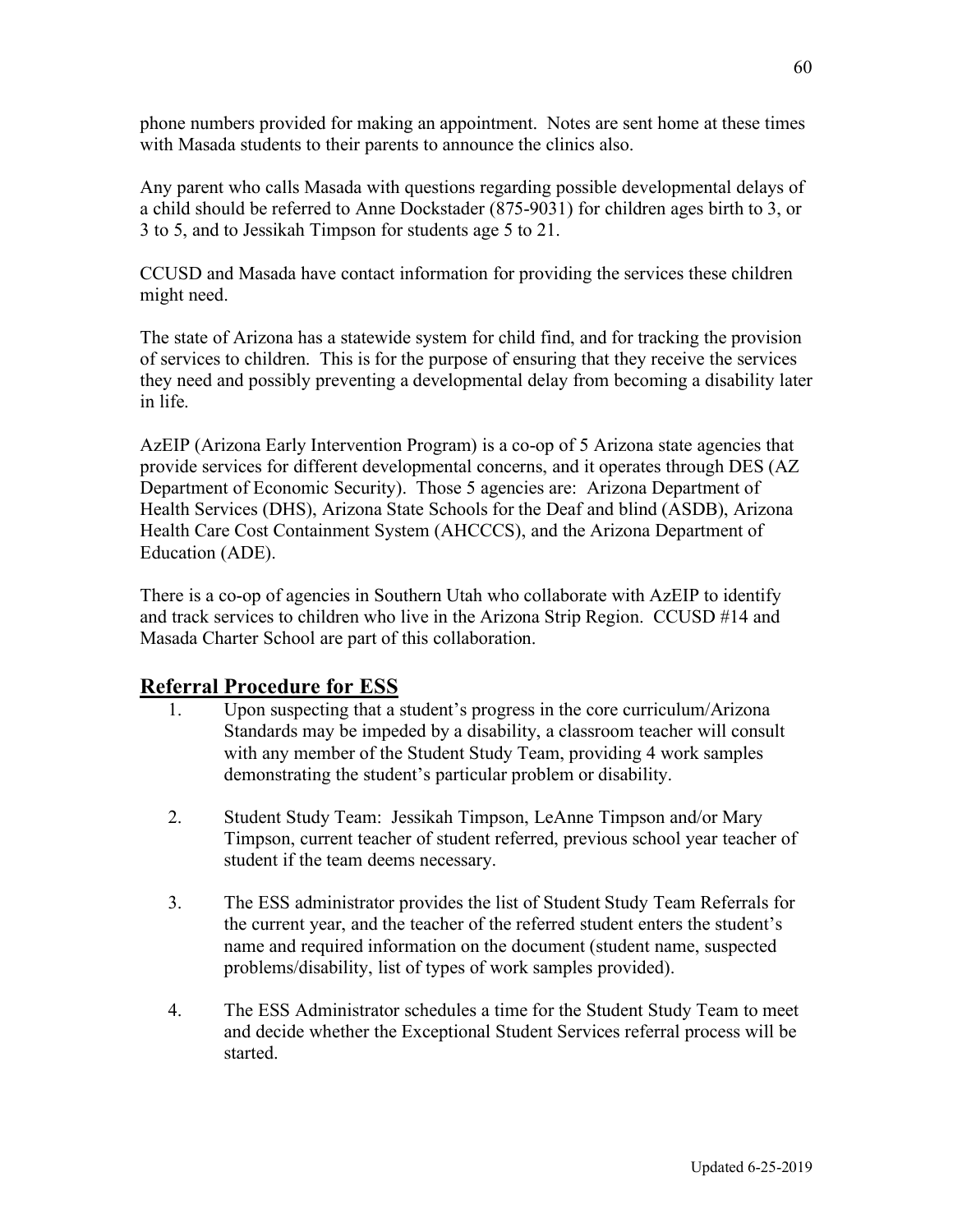- 5. Upon studying the student, the team records the decision and the reasons for it on the Study Team Referral Document.
- 6. If the Study Team decision was to begin Exceptional Student Services referral, classroom teacher contacts parents of the student to inform them of the referral, and ESS teacher gather the documents for Exceptional Student Services Referral Package, issues Prior Written Notice for Identification, and schedules meeting for Review of Existing Data.

## **Evaluation/Re-evaluation**

Before a student with suspected disabilities is placed for Exceptional Student Services (ESS), a full, individualized evaluation shall be conducted for the child. The child's MET/IEP team (Multidisciplinary Evaluation Team/Individual Education Plan team) will review existing evaluation data, and collect additional data if necessary. The team will use the results of the evaluation to determine the category of eligibility and whether the student has a need for special education and related services. After three years of receiving Exceptional Student Services (ESS) another evaluation will be conducted for the student to determine whether he/she is still eligible under a disability category and whether he/she still has a need for special education and related services.

## **Evaluation Timelines**

An initial or re-evaluation for a student with suspected disabilities will be conducted as soon as possible, but will not exceed 60 days from the receipt of informed written consent by the parent. A re-evaluation will not exceed three years from the date of the initial or most recent re-evaluation.

## **IEP Development**

Within 30 days of determination that a child is eligible for and needs ESS, a meeting will be held to develop an IEP (Individualized Education Plan). The meeting will include an administrator, the parents of the child, the special education teacher, the child's regular education teacher, the child if appropriate, and an individual who can interpret the instructional implications of evaluation results.

The IEP will be implemented as soon as possible following the IEP meeting and will be in effect before any special education services are provided. The IEP will be accessible to any teacher or individual providing IEP-related services to the child. Each teacher and service provider will be informed of his responsibilities related to implementing the child's IEP, and of the specific accommodations, modification, and supports that will be provided in accordance with the IEP.

The IEP team will review the child's IEP at least annually to determine whether the child's goals are being achieved. The IEP team will revise the IEP as appropriate to address any lack of progress toward the goals or in the general curriculum, the results of any re-evaluation, any information provided by the parents about the child, the child's anticipated needs, or other matters of concern.

In developing a child's IEP, the IEP team will consider the strengths of the child and the concerns of the parent for enhancing the education of their child; the results of the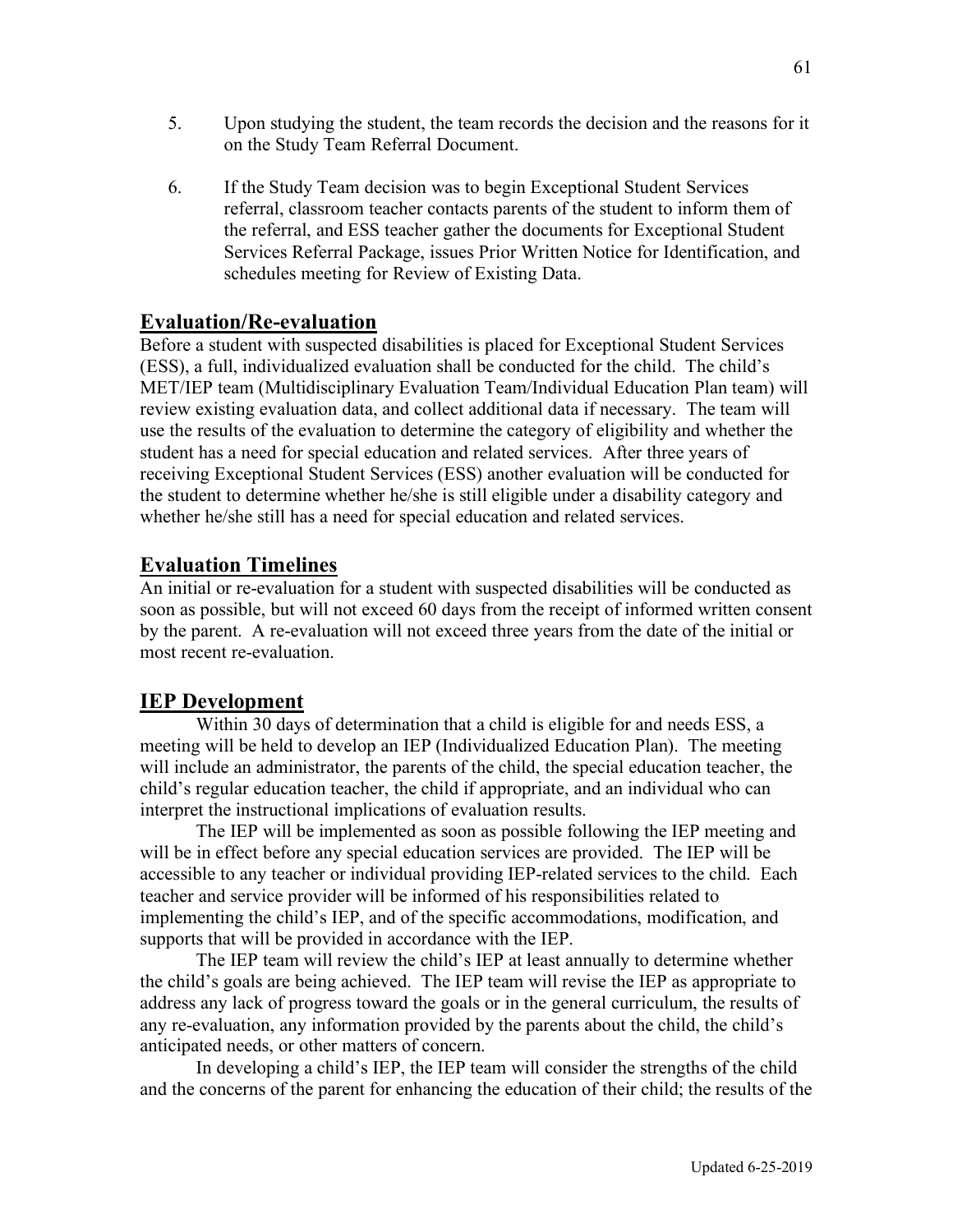most recent evaluation of the child; and as appropriate, the results of the child's performance on any general state of district-wide assessment programs.

Special factors the IEP team must consider in the development of the IEP include: positive behavioral strategies, interventions, and supports for a child whose behavior impedes his own learning or that of others; the language needs of a child with limited English proficiency, instruction in Braille for a child who is blind or visually impaired; the communication needs of the child; all communication needs and possibilities, academic level and full range of needs for a child who may be hard of hearing; whether the child requires assistive technology devices and services; whether the child needs an intervention, accommodation, or other program modification in order to receive an appropriate education.

The IEP document will include:

- 1. A statement of the child's present levels of educational performance, including how the child's disability affects the child's involvement and progress in the general curriculum.
- 2. A statement of measurable annual goals with short term objectives toward its completion that meets the child's needs resulting from the disability.
- 3. A statement of special education and related services to be provided.
- 4. A statement of supplementary aides and services provided to or on behalf of the child.
- 5. A statement of the program modifications or supports for the school personnel that will be providing services for the child to help him/her benefit from and be involved in general curriculum instruction and to participate with non-disabled peers.
- 6. An explanation of the extent, if any to which the child will not participate with non-disabled children in the regular class and extracurricular activities.
- 7. A statement of any accommodations or modifications in the administration of state or charter assessments of student achievement that are needed in order for the child to participate in assessment.
- 8. The projected date for the beginning of the services and modifications and the anticipated frequency, location, and duration of those services and modifications.
- 9. A statement of how the child's progress toward the annual goals will be measured.
- 10. A statement of how the child's parents will be regularly informed of their child's progress toward the annual goals, and of the extent to which that progress is sufficient to enable the child to achieve the goals by the end of the year.
- 11. The IEP for any disabled student who has reached age 16 will include transition service goals to be updated annually that will aim to develop skills needed for the student to transfer from school performance to performance in the workplace or college.
- 12. Destruction of Special Education Records: A student's files of Special Education Records are retained for the entire time the student is enrolled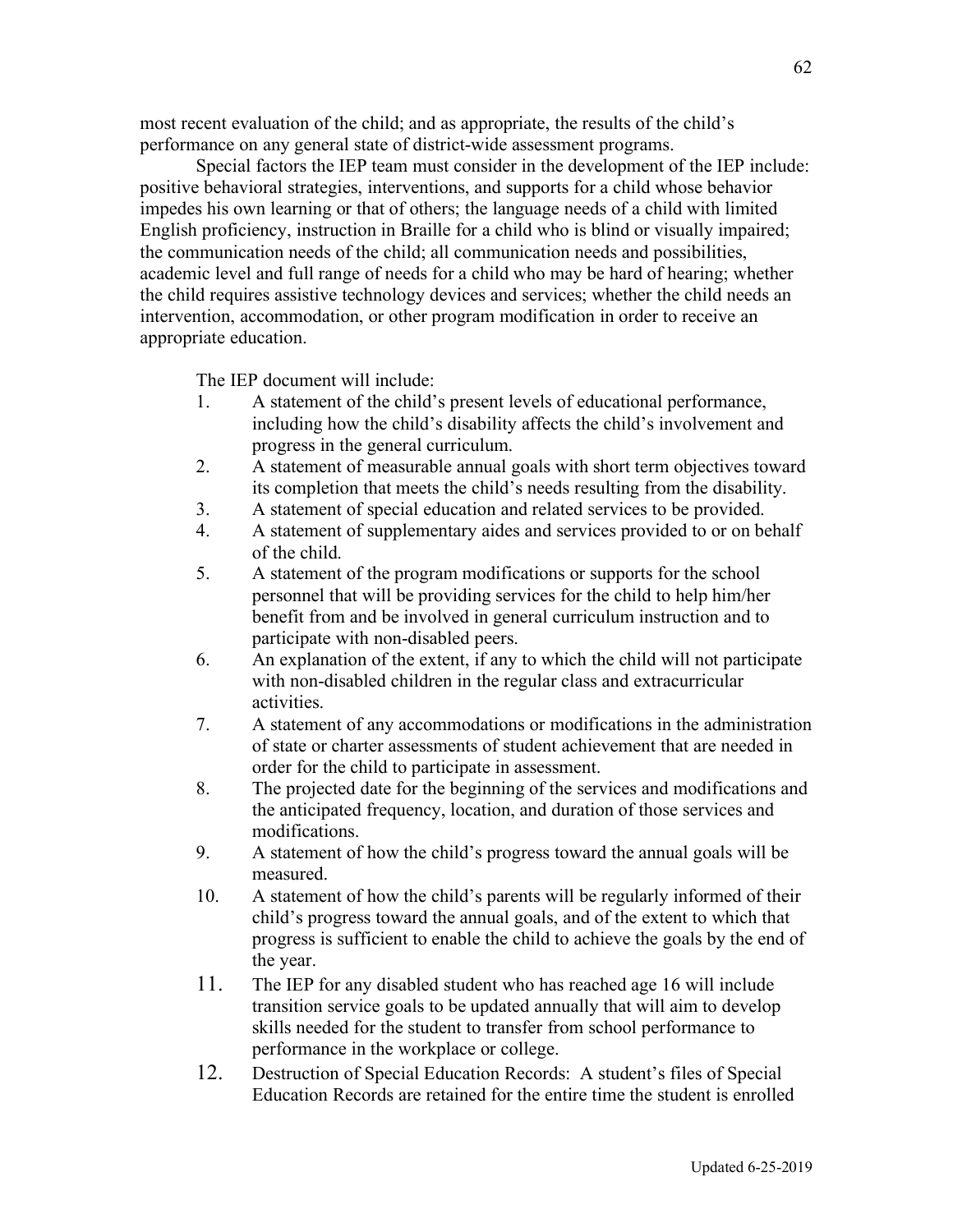in Special Education, and for 3 years after the fiscal year of final enrollment. After that time, the records will be destroyed.

### **Delivery of Services in LRE (Least Restrictive Environment)**

Exceptional Student Services will be delivered in such a way as to maximize a students access to the benefits of general curriculum instruction and to participation in academic and extra-curricular activities with other children with disabilities and nondisabled children. Any accommodations or modifications in the administration of State and Charter assessments of student achievements that are needed in order for a disabled student to participate will be provided.

#### **Suspension and Expulsion of Students With Disabilities**

Before suspending or expelling a disabled student for more than 10 days, the administration will determine whether such action constitutes a change of placement for the student. If the action *is not deemed a change in placement*, the IEP team will convene within 10 days of expulsion to either develop a functional behavioral assessment plan or review implementation of the existing behavior plan, and services will be provided to the student no later than the  $11<sup>th</sup>$  day of suspension/expulsion.

If the disciplinary action *is deemed a change in placement*, the administration will conduct a functional behavioral assessment or review implementation of the existing behavior plan and provide the parents with a notice of their procedural rights. They will then determine whether or not the student's offending violation was a manifestation of the student's disability. If it is determined that the offense *was a manifestation* of the student's disability, there will be no suspension or expulsion hearing. The IEP team will convene and consider revision of the IEP or a change in placement for the student. If it is determined that the offense was *not a manifestation* of the student's disability, the administration will conduct a hearing resulting in suspension or expulsion of the student, and the IEP will be revised to continue providing services enabling the student to receive an appropriate education during suspension/expulsion.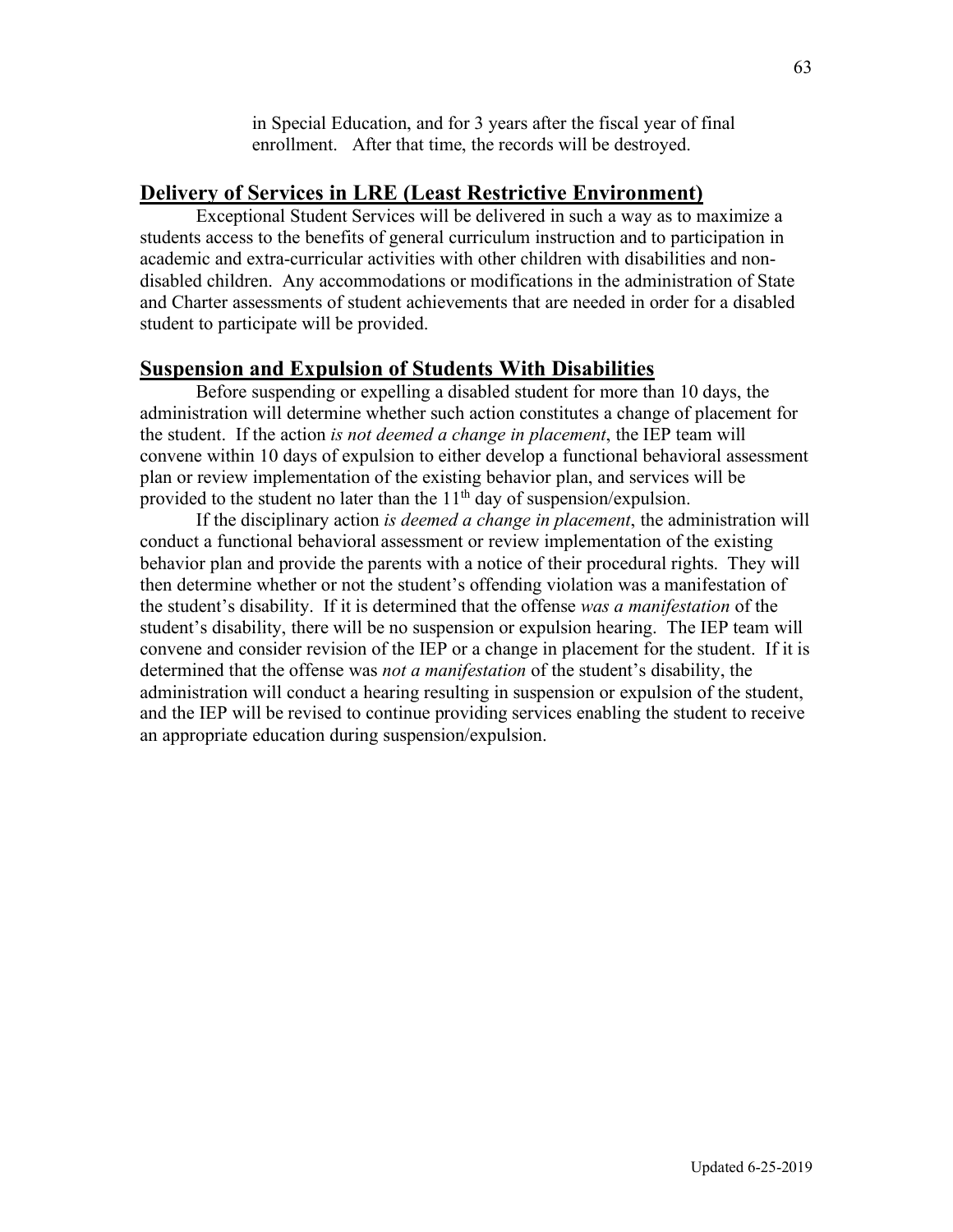## **Notification of Rights under FERPA For Elementary and Secondary Schools**

The Family Educational Rights and Privacy Act (FERPA) affords parents and students over 18 years of age ("eligible students") certain rights with respect to the student's education records. These rights are:

(1) The right to inspect and review the student's education records within 45 days of the day the School receives a request for access.

Parents or eligible students should submit to the School principal [or appropriate school official] a written request that identifies the record(s) they wish to inspect. The School official will make arrangements for access and notify the parent or eligible student of the time and place where the records may be inspected.

(2) The right to request the amendment of the student's education records that the parent or eligible student believes are inaccurate, misleading, or otherwise in violation of the student's privacy rights under FERPA.

Parents or eligible students who wish to ask the School to amend a record should write the School principal [or appropriate school official], clearly identify the part of the record they want changed, and specify why is should be changed. If the School decides not to amend the record as requested by the parent or eligible student, the School will notify the parent or eligible student of the decision and advise them of their right to a hearing regarding the request for amendment. Additional information regarding the hearing procedures will be provided to the parent or eligible when notified or the right to a hearing.

(3) The right to consent to disclosures of personally identifiable information contained in the student's education records, except to the extent that FERPA authorizes disclosure without consent.

One exception, which permits disclosure without consent, is disclosure to school officials with legitimate educational interests. A school official is a person employed by the School as an administrator, supervisor, instructor, or support staff member (including health or medical staff and law enforcement unit personnel); a person serving on the School Board; a person or company with whom the School has contracted as its agent to provide a service instead of using its own employees or officials (such as an attorney, auditor, medical consultant, or therapist); or a parent or student serving on an official committee, such as a disciplinary or grievance committee, or assisting another school official in performing his or her tasks.

A school official has a legitimate educational interest if the official needs to review an education record in order to fulfill his or her professional responsibility.

Upon request, the School discloses education records without consent to officials of another school district in which a student seeks or intends to enroll. [NOTE: FERPA requires a school district to make a reasonable attempt to notify the parent or student of the records request unless it states in its annual notification that it intends to forward records on request.]

(4) The right to file a complaint with the U.S. Department of Education concerning alleged failures by the School District to comply with the requirement so FERPA. The name and address of the office that administers FERPA are:

> Family Policy Compliance Office U.S. Department Of Education 400 Maryland Avenue, SW Washington, DC 20202-5920